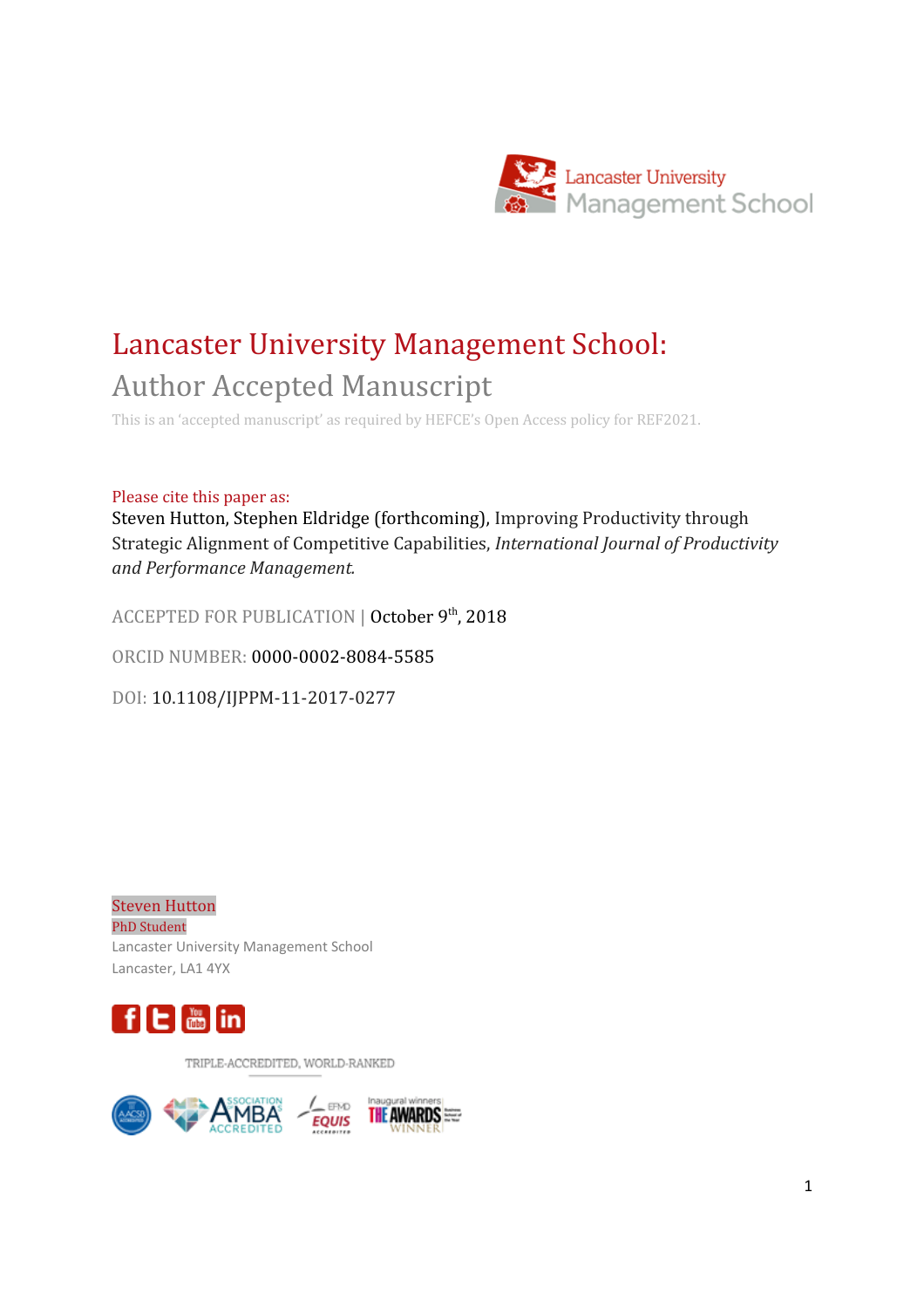## **Improving Productivity through Strategic Alignment of Competitive Capabilities**

## **Abstract**

**Purpose:** This study investigates productivity performance at the firm-level from the perspective of manufacturing capability development at the process-level. Moreover, it reveals how alignment of manufacturing capabilities with market requirements has influenced a firm's productivity over a period that includes the 2008 global recession.

**Design/methodology/approach**: A conceptual framework was derived from established theories and employed as part of a case study design encompassing a multiple methods research approach. The case of a UK SME was selected to reflect some of the issues associated with the wider productivity stagnation experienced by the UK economy in recent years.

**Findings:** The firm's manufacturing strategy had become incrementally misaligned with market requirements due to external changes in its business environment. The complex relationships between capabilities such as quality, speed and cost were characterised. Realigning the firm's manufacturing strategy to regain productivity performance required a range of prioritised actions including capital investment and changes in management practices concerning bottom-up process improvement and regular, top-down strategy review.

**Research limitations/implications:** The findings of the case study cannot be generalised and the outcomes are specific to just one firm. However, the approach lends itself to replication, particularly within SMEs.

**Originality/value:** Prior studies have focused on capability development at higher levels of abstraction. Our study operationalized established theoretical perspectives at the firm-level to derive context based outcomes that can be used to improve manufacturing strategy alignment and productivity. Furthermore, our study contributes empirical evidence from the SME sector to the ongoing debate regarding the UK's productivity puzzle.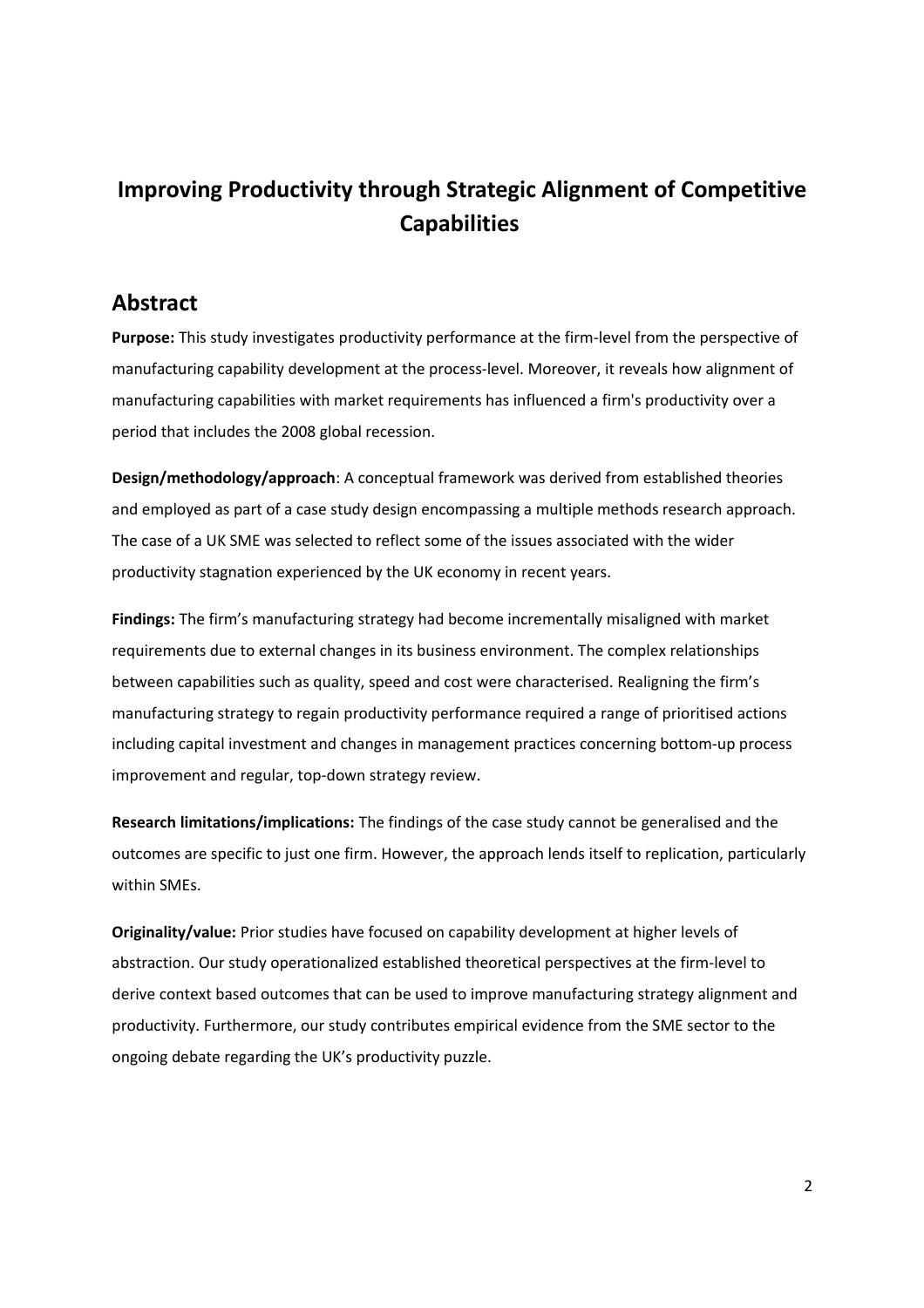## **1. Introduction**

The manufacturing sector is essential to the UK economy and provides a substantial role in driving productivity (Foresight, 2013). Productivity is a useful determinant of economic growth and improvements in standards of living (Barnett et al., 2014). In addition, productivity growth permits the UK to remain competitive on a global scale. However, since the global recession of 2008, UK organisations have not recovered productivity at the expected rate (Barnett et al., 2014). As of Q3 2017, UK output per hour was 16.6% lower than the pre-recession trend (Office of National Statistics, 2017). Furthermore, between Q1 and Q3 2017, the manufacturing sector output per hour was 1.3% higher than the same period in 2011, demonstrating a distinct lack of productivity improvement over this period (Office of National Statistics, 2017). This suggests UK manufacturing organisations might need to reconsider how they should respond strategically to the productivity challenges they currently face. The manufacturing strategy has been found to have a positive relationship with performance (Machuca et al., 2011). Competitive capabilities such as quality, delivery, flexibility, and cost, are fundamental to any manufacturing strategy. Aligning a manufacturing plant's capabilities with its competitive priorities is vital to an operations strategy for achieving a competitive advantage (Boyer and Lewis, 2002). In other words, firms should aim to increase competitive strength through the development of competitive capabilities (Koufteros et al., 2002).

There are established models for the development of competitive capabilities. For example, the trade-off model recommends focusing on developing a limited range of capabilities based on market requirements (Skinner, 1974) which implies that improving one capability will be at the expense of one or more of the others (Hayes and Wheelwright, 1984; Boyer and Lewis 2002; Singh et al., 2015). Alternatively, the cumulative capabilities model suggests developing all capabilities in a sequential manner and avoids trade-offs (Ferdows and De Meyer, 1990). Both models have found some support in subsequent research conducted at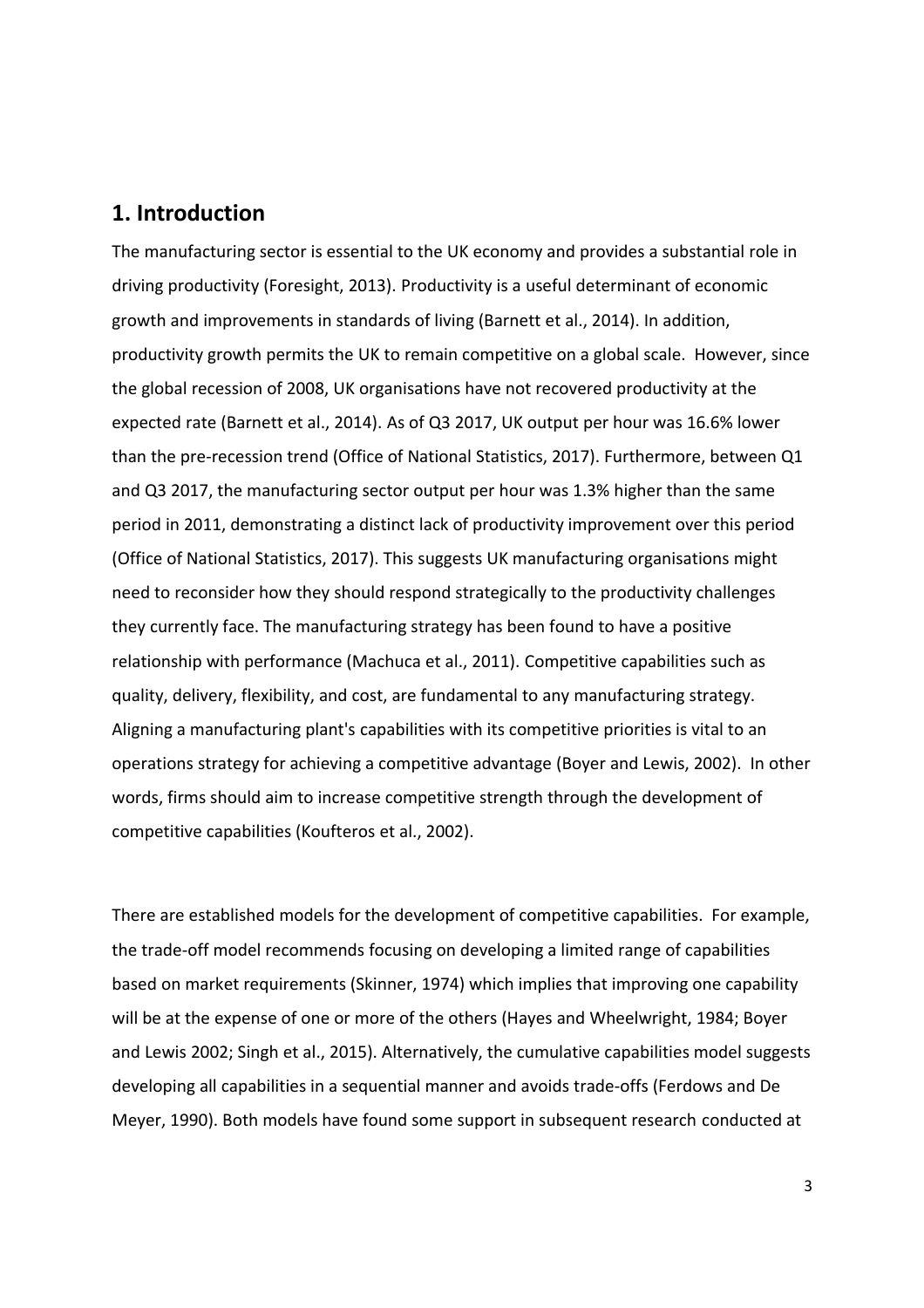high levels of abstraction, however, the empirical evidence does not fully support either of these models (Hallgren et al., 2011). Indeed, several authors have asserted the need for case-study research on capability development as a method of enhancing understanding of existing models (Rosenzweig and Easton, 2010; Sarmiento and Shukla, 2011).

The aim of this paper is to examine capability development at the level of an individual firm using a case study approach. Initially, a framework for capability development is constructed from the existing models outlined earlier. This framework is subsequently applied in a real organisation with particular focus on how, in practice, individual competitive capabilities can influence each other and together, be aligned with market requirements in order to develop a manufacturing strategy. The outcomes of this approach are discussed in the context of the existing literature and also in the current UK manufacturing productivity context.

## **2. Literature review**

In this section, we introduce the theoretical perspective adopted, and define several constructs used throughout this research. Subsequently, the context of productivity in UK manufacturing is outlined prior to a discussion of existing manufacturing strategy and capability development research and its implications. Finally, a conceptual framework is developed to guide further research in this area at the firm level.

## *2.1 Theoretical perspective*

The role of the manufacturing strategy in supporting higher level business strategies is well documented (Leong et al., 1990; Kim and Arnold, 1996; Slack and Lewis, 2011; Gonzalez-Benito and Lannelongue, 2014), and has been found to have a positive relationship with performance (Machuca et al., 2011). In order to improve organisational performance, manufacturing organisations should aim to develop manufacturing capabilities that align with market requirements (Hayes and Wheelwright, 1984; Vickery et al., 1997). The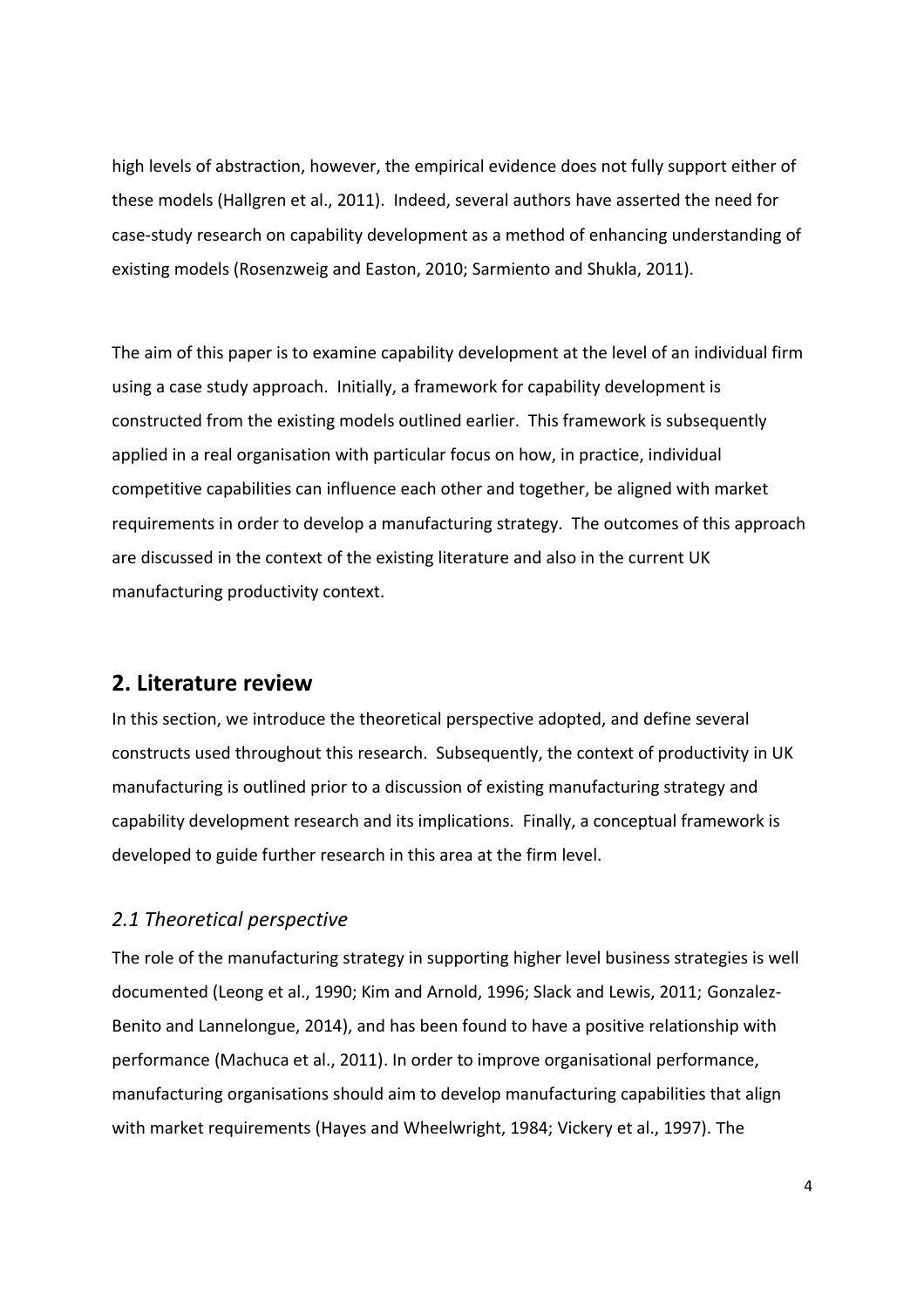development of internal resources that are valuable, rare, inimitable, and not substitutable can provide a source of sustainable competitive advantage (Barney, 1991; Hayes and Pisano, 1996). This resource-based view of the firm has a strong theoretical foundation (Boyer et al., 2005) and complements market-based perspectives by examining the link between internal characteristics and organisational performance. If a firm's operational capability exceeds the market requirement then there may be a failure to exploit market opportunities (Lewis, 2003). Conversely, if the market requirements become greater than the firm's operational capabilities then any prior competitive advantage will erode (Lewis, 2003). The capabilities associated with performance that have been consistently used in earlier research include quality, delivery, flexibility and cost (Ferdows and De Meyer, 1990; Kristal et al., 2010; Schroeder et al., 2011; Sum et al., 2012; Narasimhan and Schoenherr, 2013). This study uses the terms resources and capabilities interchangeably which is consistent with the definitions suggested by Barney et al., (2001).

We distinguish dependability and speed as two separate types of delivery capability in correspondence with the individual manufacturing firm where this study is based. Our capability definitions are based on prior research. Quality is defined as being able to consistently manufacture products that conform to specifications and are fit to use *(*Rosenzweig et al., 2003; Kristal et al., 2010)*.* Dependability is the ability to deliver products on-time and in full (Hayes and Wheelwright, 1984). Speed is the duration of time it takes for materials to be processed from start to finish (Größler and Grübner, 2006). Flexibility is the ability to accommodate changing customer requirements in terms of volume and variety *(*Rosenzweig et al., 2003; Kristal et al., 2010). Finally, we define cost as the financial expenses incurred to manufacture a product for a customer, which directly influences a manufacturer's capability to compete on cost, making our definition consistent with Rosenzweig et al (2003) and Kristal et al., (2010).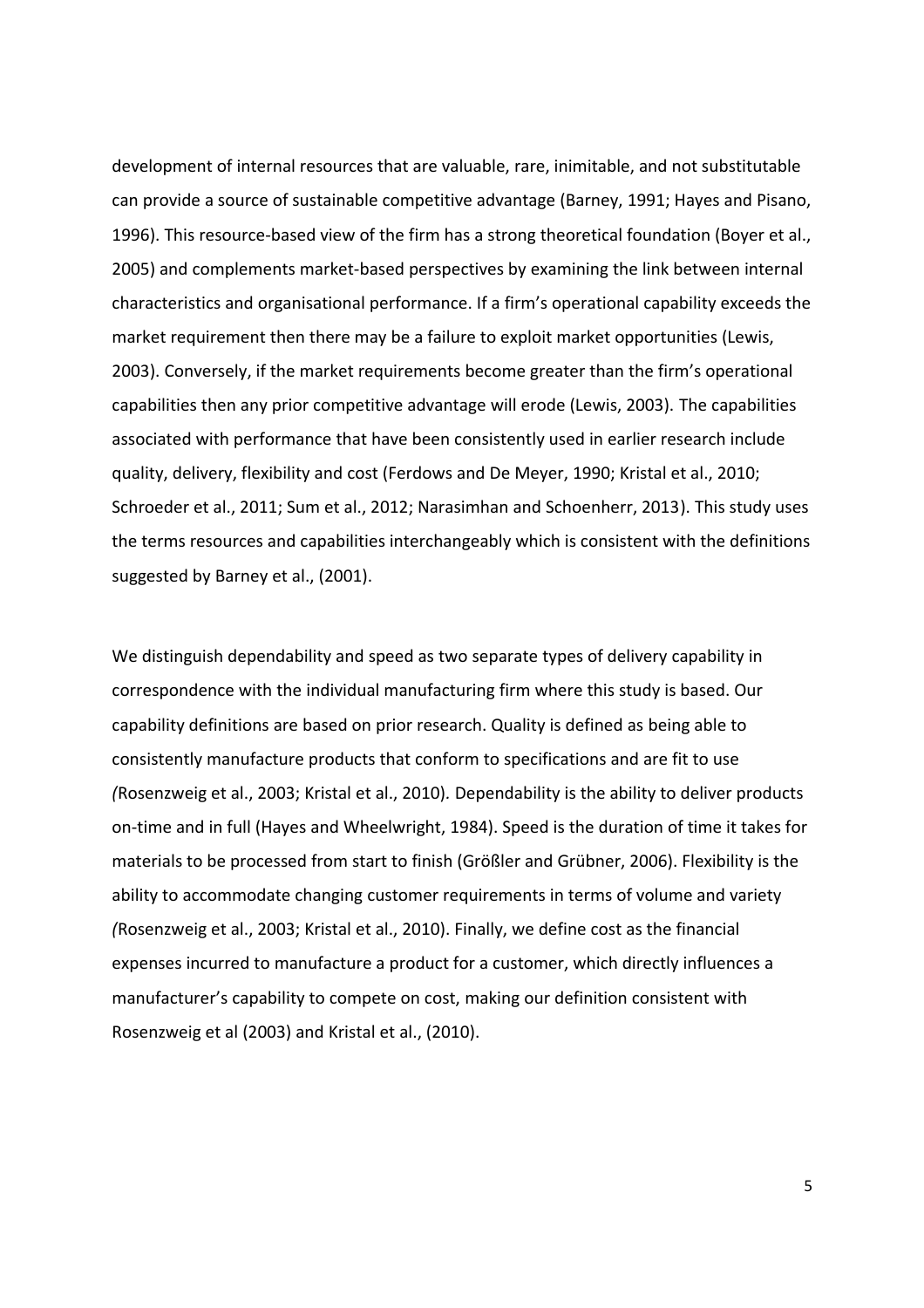#### *2.2 Productivity and the UK context*

Productivity is defined as the ratio between inputs such as raw materials, and outputs such as finished goods and services (Office of National Statistics, 2007), and is frequently measured using Gross Value Added (GVA). One key challenge UK organizations currently face is associated with the unprecedented lack of productivity improvements since the economic downturn of 2008. This challenge is not specific to any single industry and has remained broadly flat since the economic downturn. However, Office of National Statistics (2016a : p8) reports *"The weakness of manufacturing productivity since 2011 has been a defining feature of the UK productivity puzzle"*. Furthermore, manufacturing is essential to the UK economy and provides a substantial role in driving productivity (Foresight, 2013). The UK government recognises the importance of increasing productivity, which appears as a key element of the UK's emerging industrial strategy (Department for Business, Energy and Industrial Strategy, 2017). The Office of National Statistics (2016b) classify the productivity issues facing the UK into two categories. First, output per hour has been unusually weak since the economic downturn, resulting in a much slower recovery. Second, the other G7 economies on average are significantly more productive than the UK, which has been documented as the 'productivity gap'. Whilst the productivity gap with some of these economies has been persistent, it appears to have increased in recent years.

Several explanations exist for the recent lack of productivity improvements in the UK. Some of which include weak investment, a lack of lending to more productive firms, the movement of employees to less productive roles, and slowing rates of innovation and discovery (Harari, 2016). However, the same author concedes none of these theories alone provide a sufficient explanation of when productivity will return to pre-crisis growth rates. A complementing view by Barnett et al., (2014) suggests the sharp fall in productivity can be explained by factor utilization in response to weak demand and firms holding spare capacity. The same authors suggest firms have shifted staff from revenue generating to business development activities. Therefore, once developments materialise into revenue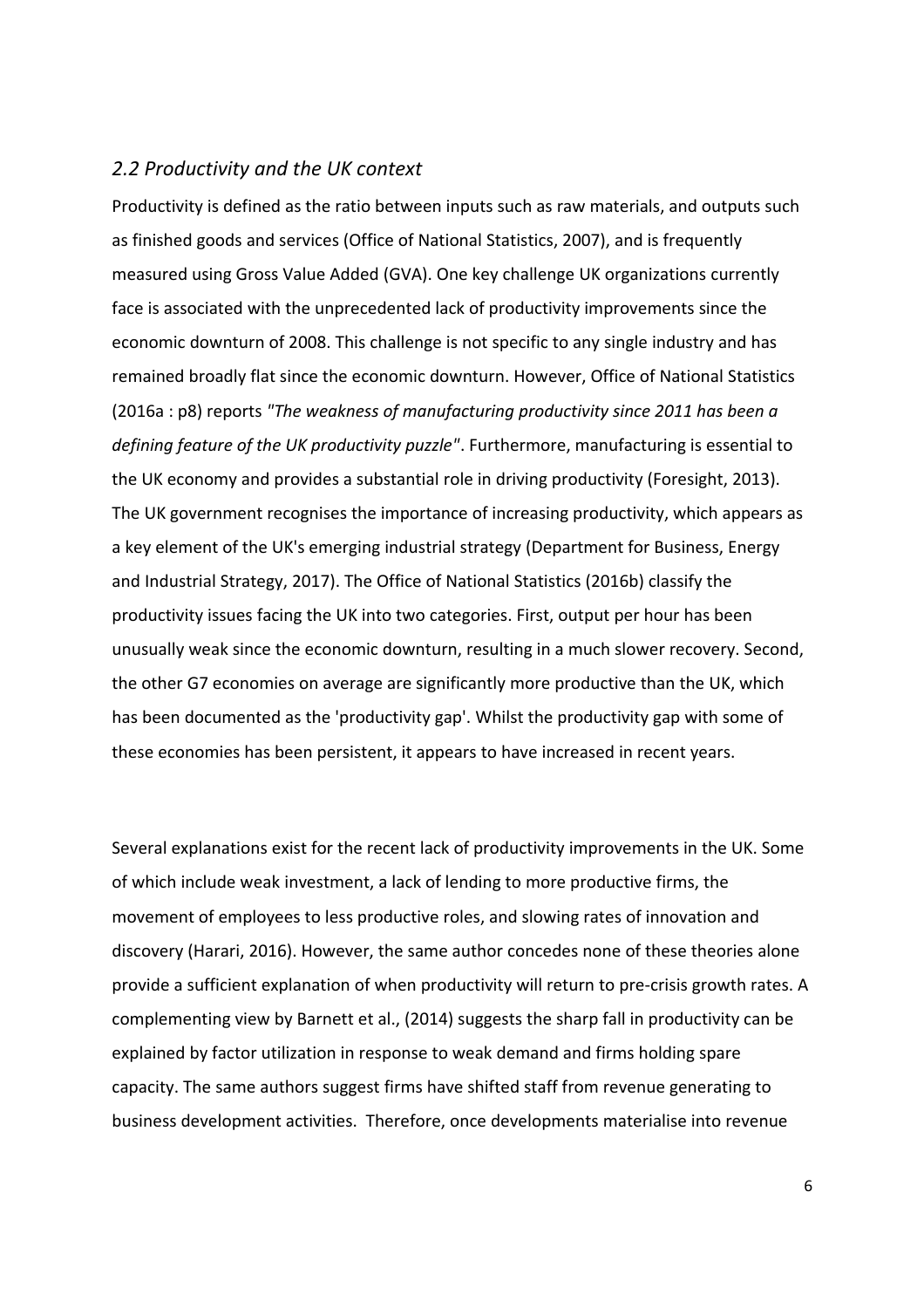generating activities, one would expect to experience productivity improvement. However, Barnett et al ., (2014) also suggests capacity utilization has returned to pre-crisis levels and despite employment growth, productivity has remained lower than expected.

The influence of management practices on productivity has also been considered. A study by Syverson (2004) of US manufacturers found, within the same industry sector, some organizations were producing twice the output using the same inputs. This could be a consequence of firms achieving greater alignment between competitive priorities, supply chain structure and the business environment, that has been found to increase business performance (Chi et al., 2009). However, Syverson (2011) subsequently investigated how internal factors can influence productivity. The same author suggests productivity can be influenced by coordinating the application of labour, capital, intermediate inputs, and the organization of production units. Although these studies provide insight into management practice and productivity, they are associated with the management of day to day operations and consequently, neglect the effect broader strategic initiatives could have on productivity. It is possible higher level strategic planning as a management practice can also influence productivity. For example, organizing production units to facilitate the development of the capabilities required to support the market requirements.

#### *2.3 Manufacturing Strategy and Capability Development*

Competitive capabilities are developed and determined through a manufacturing strategy (Koufteros et al., 2002). An early view of manufacturing strategy development is provided by Hayes and Wheelwright (1984) in their four-stage model to evaluate the contribution of the manufacturing function to an overall business strategy. The overall emphasis of this model was a progressive development of manufacturing from a neutral to supportive role within an organization. However, later research by Barnes and Rowbotham (2004) asserts the model has little testing in practise, and subsequently question the model's validity.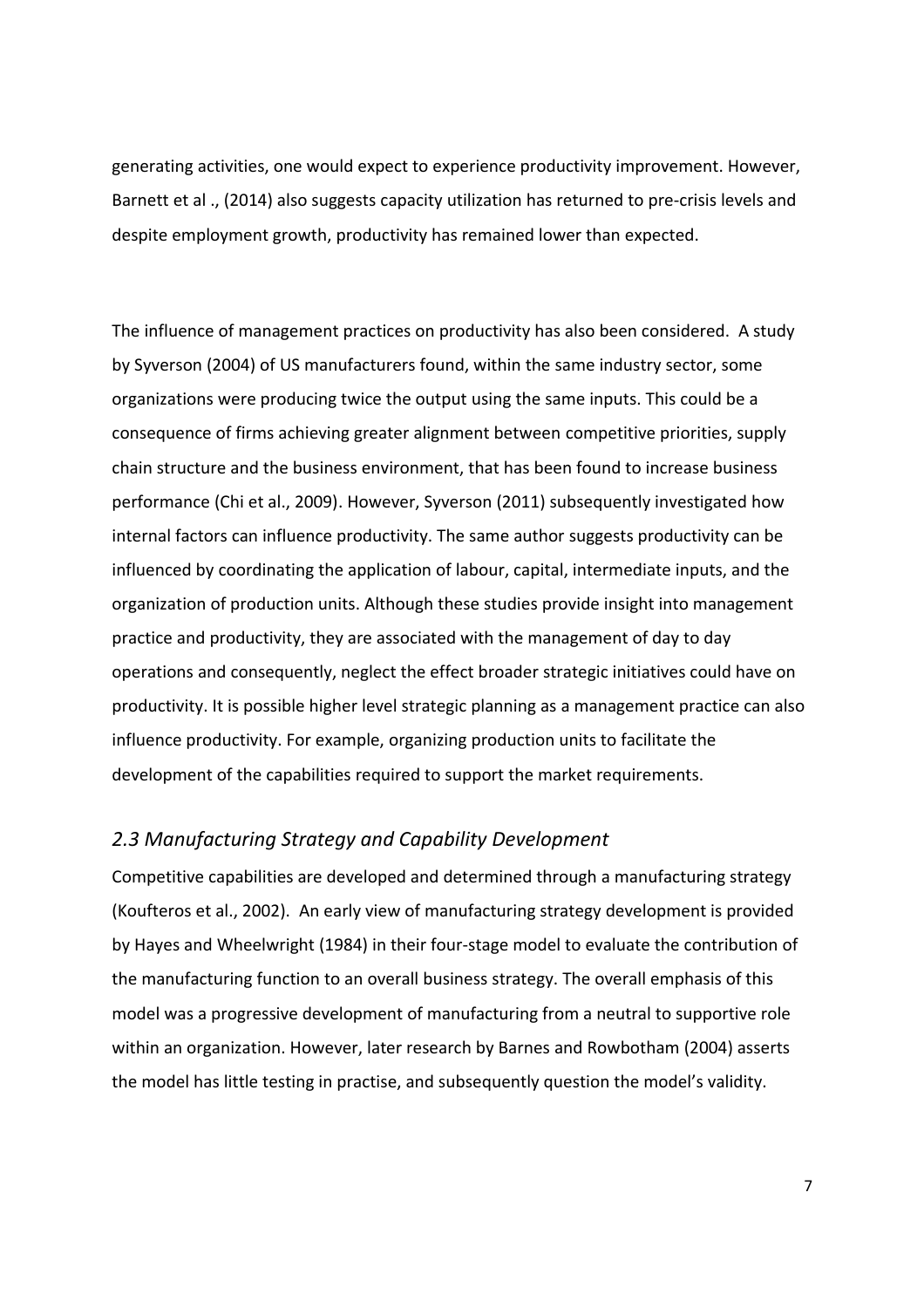An alternative view developed by Platts and Gregory (1990) suggests: first, develop an understanding of market position, second, evaluate manufacturing capabilities, then finally, develop the relevant manufacturing strategy. This procedure employs competitive capabilities as a criteria to evaluate market requirements and manufacturing capabilities. A similar view developed by Hill (1997) suggests the role of operations management consists of two tasks: efficiently managing operational activities, and prioritising investments and developments in line with market requirements. To increase market share through the manufacture and sale of products, identifying what customers value in products helps to reveal the link between market requirements and operational capabilities. To understand market requirements, Hill (2005) suggests a classification of competitive criteria as order qualifiers and order winners, with the latter providing a competitive edge and being capable of influencing customers to purchase a product. The criteria for order winning factors are situational but closely linked to the manufacturing performance capabilities of cost, dependability, speed and quality (Chase et al., 2004). However, as products and processes develop, the costs associated with providing order winners may reduce for competing firms and order winners may become qualifiers and erode any competitive advantage. Similarly, markets are dynamic, and customers and competitors are unpredictable (Slack and Lewis, 2011) making it difficult to anticipate competitor offerings in the future. Consequently, as recommended by Da Silveria (2005), the firm should regularly review its manufacturing strategy, enabling the fit between markets, products, manufacturing, and investment to be re-evaluated. This evaluation could encompass the procedure advocated by Platts and Gregory (1990) or Hill's five step framework (Hill, 2005) in which competitive priorities link marketing and operational strategies.

Subsequent to the identification of improvement priorities, operational strategies can focus on developing the relevant capabilities. However, views on whether capabilities should be developed in cumulative manner or traded-off is not clear.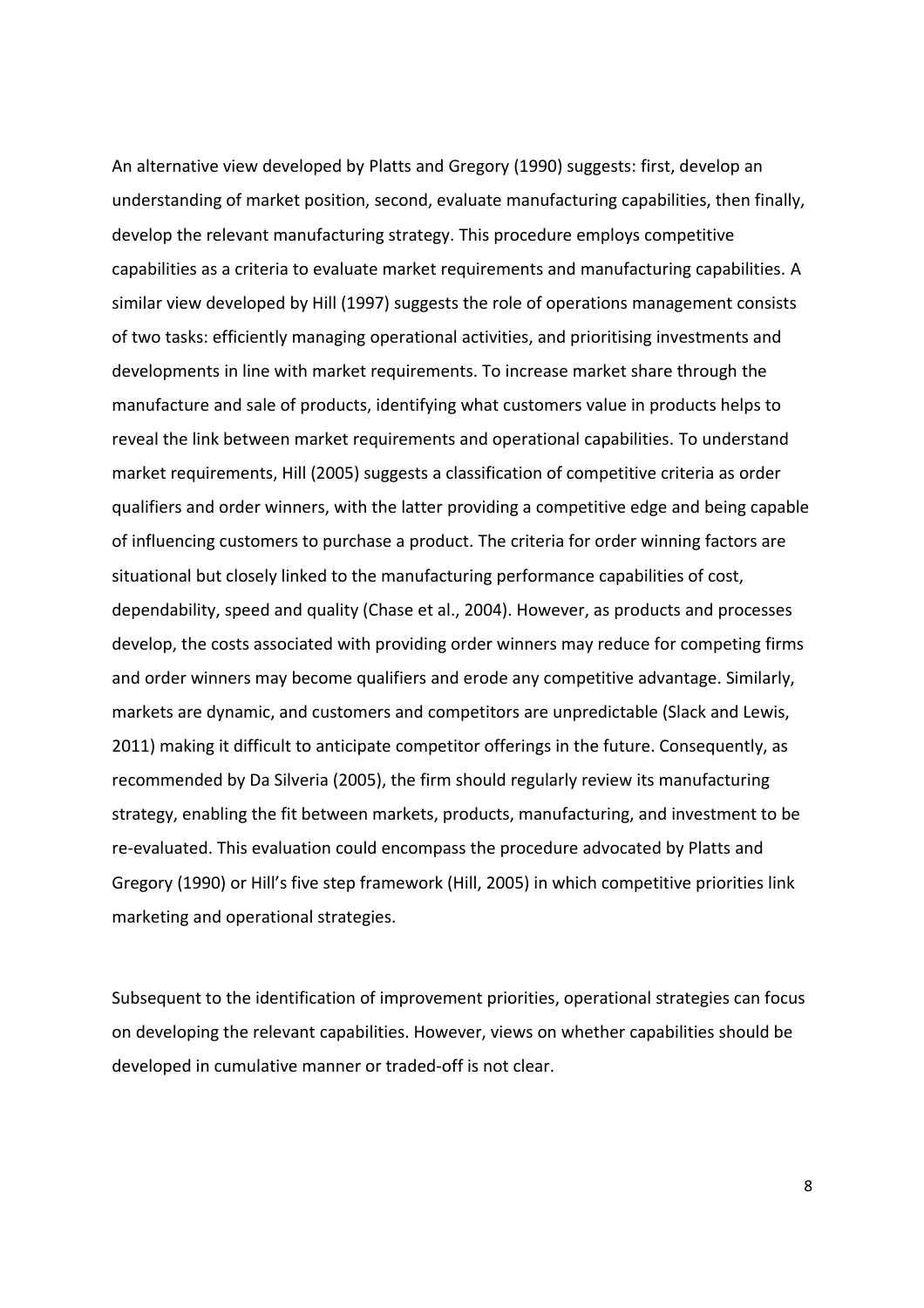## *2.4 The Trade-off Theory*

The trade-off theory originated in 1969, after Skinner published an article that argued managers should consider trade-offs between competitive dimensions during manufacturing strategy development. Several interpretations of the trade-off theory exist, and more recently, Skinner (1996 : p.3) elaborated on his earlier articles stating "Choices must be made; tradeoffs are inevitable; one system cannot be outstanding enough at meeting all criteria to create competitive advantage" (cited in Sarmiento et al., 2018). The trade-off criteria include the key competitive capabilities of quality, delivery, flexibility, and cost (Rosenzweig and Easton, 2010). The implication is that performance to a marketleading level in one competitive criteria, can only be achieved by sacrificing some level of performance in a different criteria (Sarmiento et al., 2013).

After originally suggesting trade-offs exist, Skinner (1974) developed the concept of a 'focused factory'. The focused factory provides the opportunity to build on competitive strengths, by focusing manufacturing plants physical features, processes, technology, and infrastructure on a limited and concise set of business priorities (Brumme et al., 2015). The recent trend towards globalisation and customisation (Jordan and Michel, 2001; Anderson, 2006) has resulted in manufacturers attempting to serve customers with varying requirements. One issue with adding more products to existing plants can result in competing and conflicting variables causing the plant to operate at lower capacity (Skinner, 1974; Berry and Cooper, 1999; Brumme et al., 2015). However, the response of focusing the entire manufacturing system on a limited set of tasks could prove problematical to manufacturers serving an existing customer base with varying requirements. Additionally, the costs involved in setting up manufacturing plants to serve different performance objectives would be significant. This led to the concept of a 'plant within a plant', which organises existing facilities into autonomous facilities specialising in different performance objectives (Skinner, 1974). The result is complexity reduction in each plant, and a more competitive manufacturing function.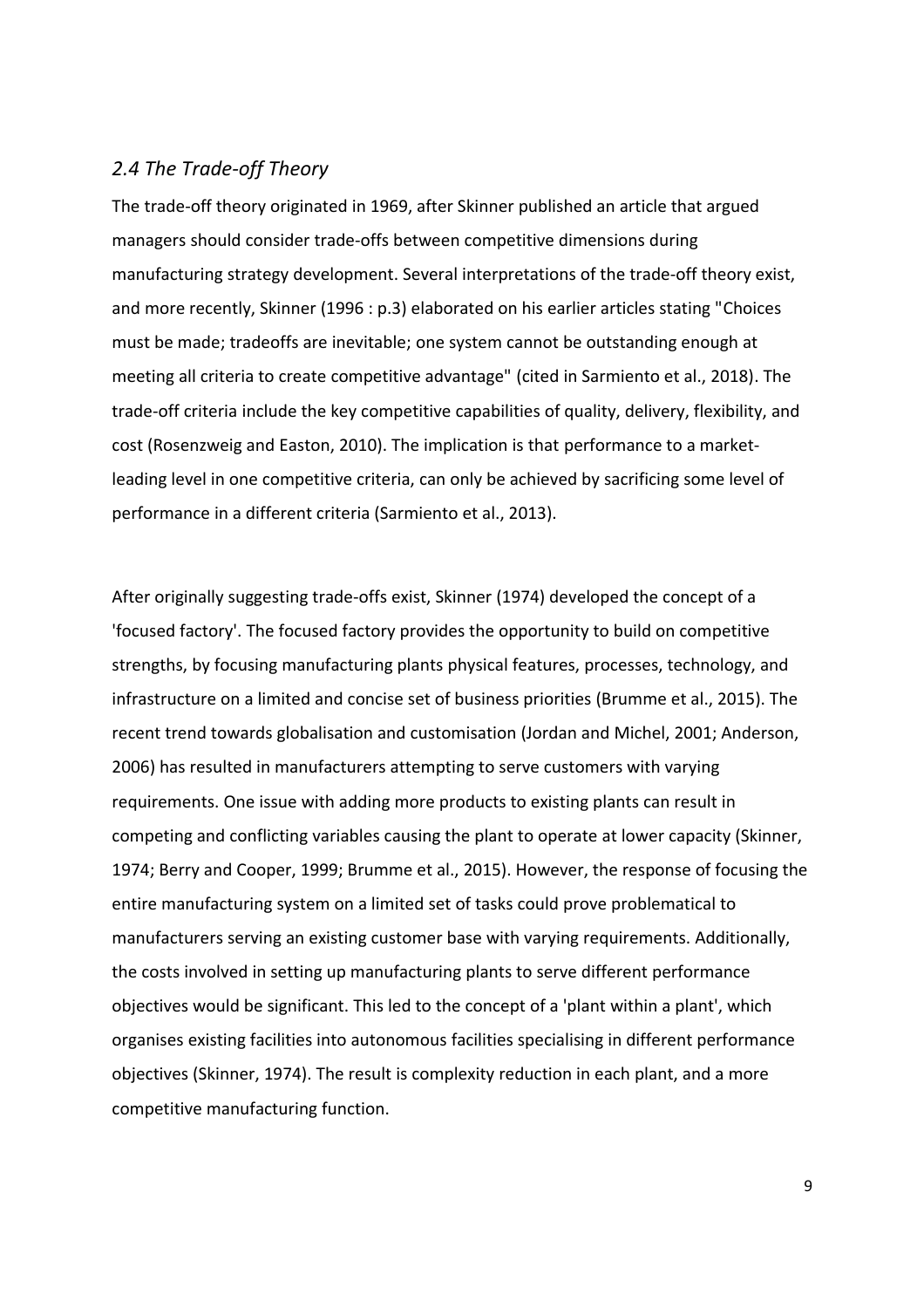Although the trade-off theory has received some support (Boyer and Lewis, 2002), the universality of the model can be contended due to lack of support from empirical studies (Rosenzweig and Easton, 2010; Avella et al., 2011). One frequently cited example that challenges the existence of trade-offs is associated with the success of Japanese automotive manufacturers during the late 1970s, who outperformed competitors on nearly all performance dimensions (Schmenner and Swink, 1998; Rosenzweig and Easton, 2010). However, this can be explained by the existence of performance frontiers, which consider the maximum performance of a manufacturing unit that can be achieved with a specific operational configuration (Schmenner and Swink, 1998). Performance frontiers form as a result of choices associated with design and investment, and plant operation, which can be further classified into asset and operating frontiers (Schmenner and Swink, 1998). The same authors propose that fixed assets such as buildings and machinery represent the asset frontier, and decisions made aside from those represent the operating frontier. Later research by Sarmiento and Shukla (2011) suggested the existence of zero-sum and frontier trade-offs, both of which consider dyadic relationships between capabilities. A zero-sum trade-off represents a near linear reduction in performance of one capability as the other is improved. A frontier trade-off represents a differential in performance after some level of compatibility has been achieved (Sarmiento and Shukla, 2011).

#### *2.5 Cumulative Capabilities*

Another stream of research on manufacturing capabilities was developed by Ferdows and De Meyer (1990) who argued lasting manufacturing capabilities are built in a sequence, and improvements can be cumulative. This theory was conceptualised by the sand-cone model, that suggests initially focusing on quality improvement, followed by delivery, then flexibility, and finally cost (Ferdows and De Meyer, 1990). The same authors emphasise the importance of continually improving preceding capabilities throughout all stages of the sequence. This intuitively attractive approach to building capabilities using the sand-cone sequence has received some support throughout the literature (Rosenzweig and Easton,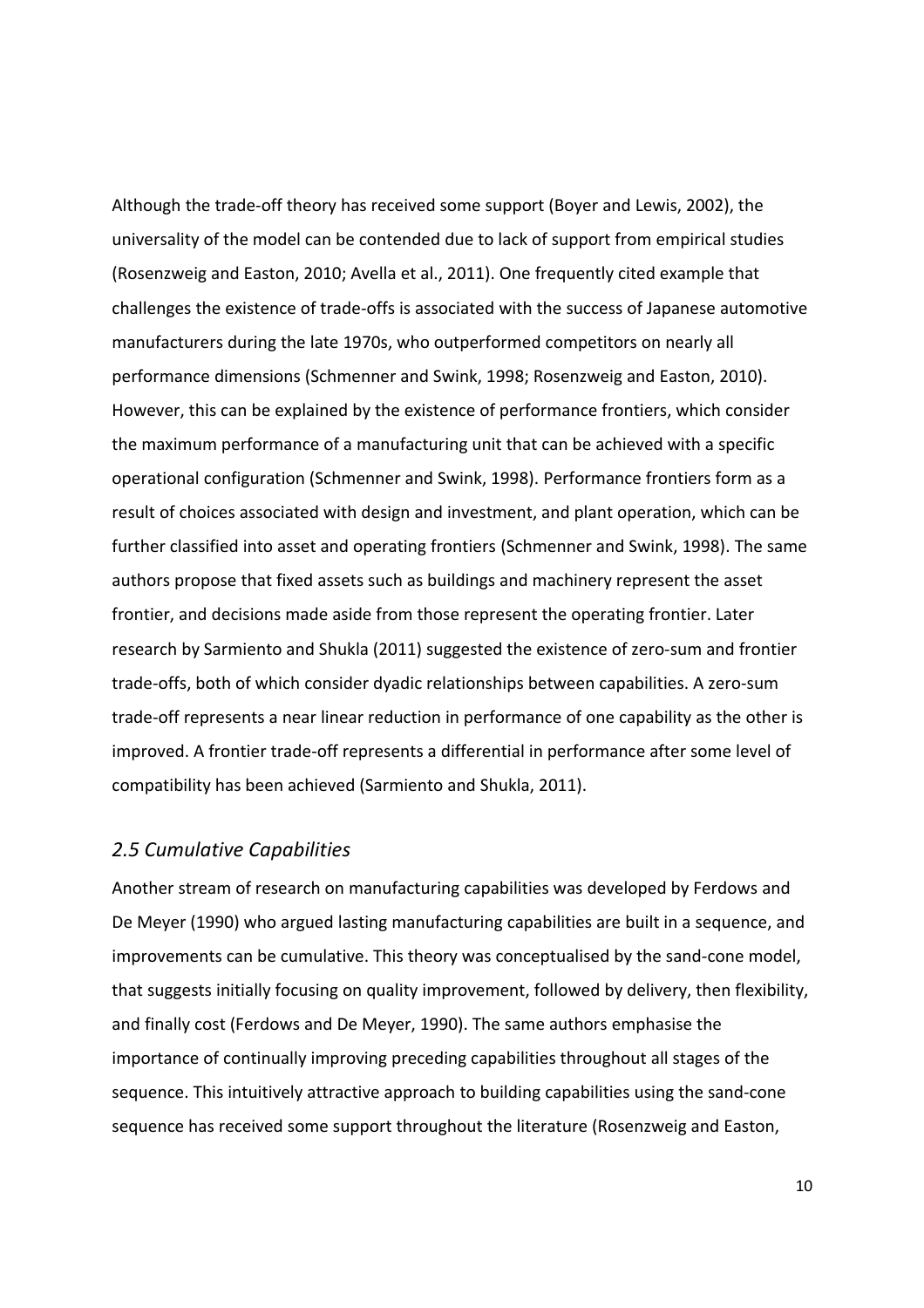2010; Singh et al., 2015; Tamayo-Torres et al., 2017). However, the 'one size fits all' sequence recommended by Ferdows and De Meyer (1990) raises some questions. The entire concept contradicts the outward looking approach to competitive strategy that prioritises different competitive dimensions, in addition to order winning and qualifying criteria (Hallgren et al., 2011). Adopting the sand-cone model as a basis for capability development, would suggest all organisations use the same approach, which is clearly questionable. In fact, several studies have failed to find support for the universality of the sand-cone sequence (Flynn and Flynn, 2004; Schroeder et al., 2011; Sum et al., 2012; Narasimhan and Schoenherr, 2013; Boon-itt and Wong, 2016). Moreover, recent studies in different industry settings found around half of organisations examined did not follow the sand-cone sequence (Schroeder et al., 2011; Narasimhan and Schoenherr, 2013; Boon-itt and Wong, 2016).

#### *2.6 Integrative Model and Advanced Manufacturing Technologies*

The lack of consistent empirical support for the trade-off theory and the sand-cone model has resulted in attempts to integrate both models. For example, Schmenner and Swink (1998) proposed that the models are not competing, but complementary. The integrative model suggests it is possible to build capabilities with cumulative effects effects when operating further from performance frontiers, and that trade-offs become more applicable in firms operating closer to performance frontiers (Boyer and Lewis, 2002). It is possible the adoption of advanced manufacturing technologies (AMT) can extend the asset frontier, subsequently facilitating the development of cumulative capabilities. However, in the same study, Boyer and Lewis (2002) found evidence of trade-offs in firms that recently adopted AMT. Contrastingly, Chung and Swink (2009) found the adoption of AMT was consistent with cumulative capability development. This inconsistency could be a consequence of the type of AMT utilisation (e.g. design, manufacturing, administrative) relative to the specific industry. This concept is supported by the suggestion that contingent approaches to capability development are worth exploring (Flynn and Flynn 2004; Narasimhan and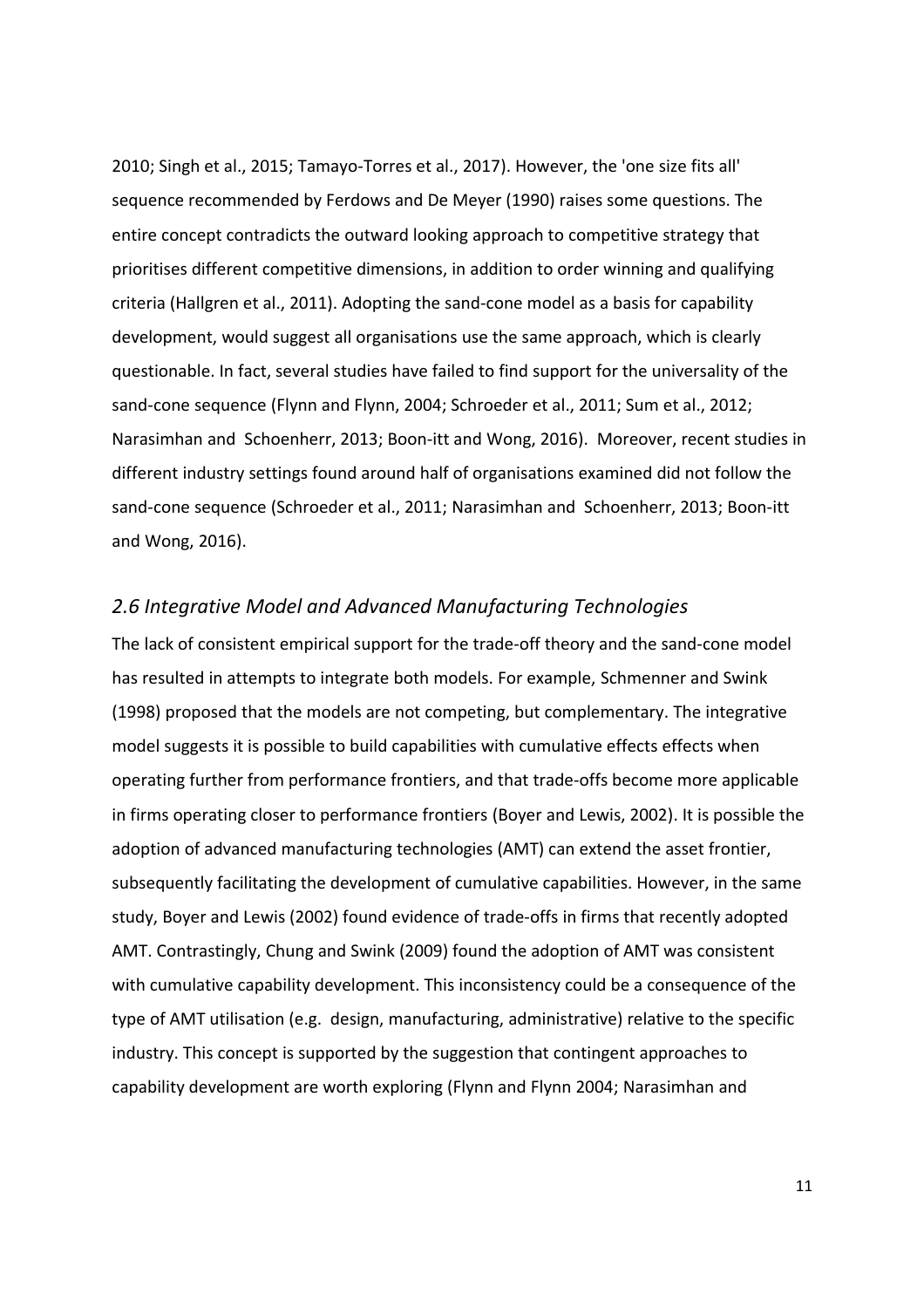Schoenherr, 2013; Singh et al., 2015). These studies posit that alternative capability development sequences might be appropriate under different circumstances.

#### *2.7 A Contingent Approach to Capability Development*

The trade-off, cumulative, and integrative models are useful insights into the development of capabilities. However, conflicting views about the best methods to develop capabilities, suggests the relationship between capabilities are dynamic and need exploring in context. It has been suggested that divergent paths between some capabilities exist (Boon-itt and Wong, 2016). The relationship between quality and delivery (dependability) has been found to have cumulative effects (Hallgren et al., 2011; Boon-itt and Wong, 2016). Furthermore, several studies have suggested quality improvement directly improves all other capabilities (Avella et al., 2011; Boon-itt and Wong, 2016). The question of whether flexibility and cost should be developed exclusively or simultaneously was posed by Größler and Grübner (2006). Later research suggested the relationship between flexibility and cost was not cumulative and these capabilities can be developed in parallel (Hallgren et al., 2011). It has also been suggested that delivery, flexibility and cost capabilities can be improved independently (Sum et al., 2012). In the context of developing capabilities through the adoption of AMT, careful consideration should be paid to the multi-dimensional nature of flexibility (Chung and Swink, 2009). The same authors suggest a trade-off between flexibility and cost is not strongly reduced through AMT adoption. In order to gain a competitive advantage through flexibility, the process choice should support the manufacture of varying product volumes (Berry and Cooper, 1999). Proper alignment between marketing and manufacturing strategies is necessary to gain a competitive advantage in organisations competing with high product variety (Berry and Cooper, 1999). The key is to consider the capabilities of cost efficiency and flexibility simultaneously, and develop them in a balanced way (Hallgren et al., 2011).

One risk associated with developing new capabilities is the influence on existing capabilities, potentially diverting resources away from order winning capabilities. Da Silveria and Slack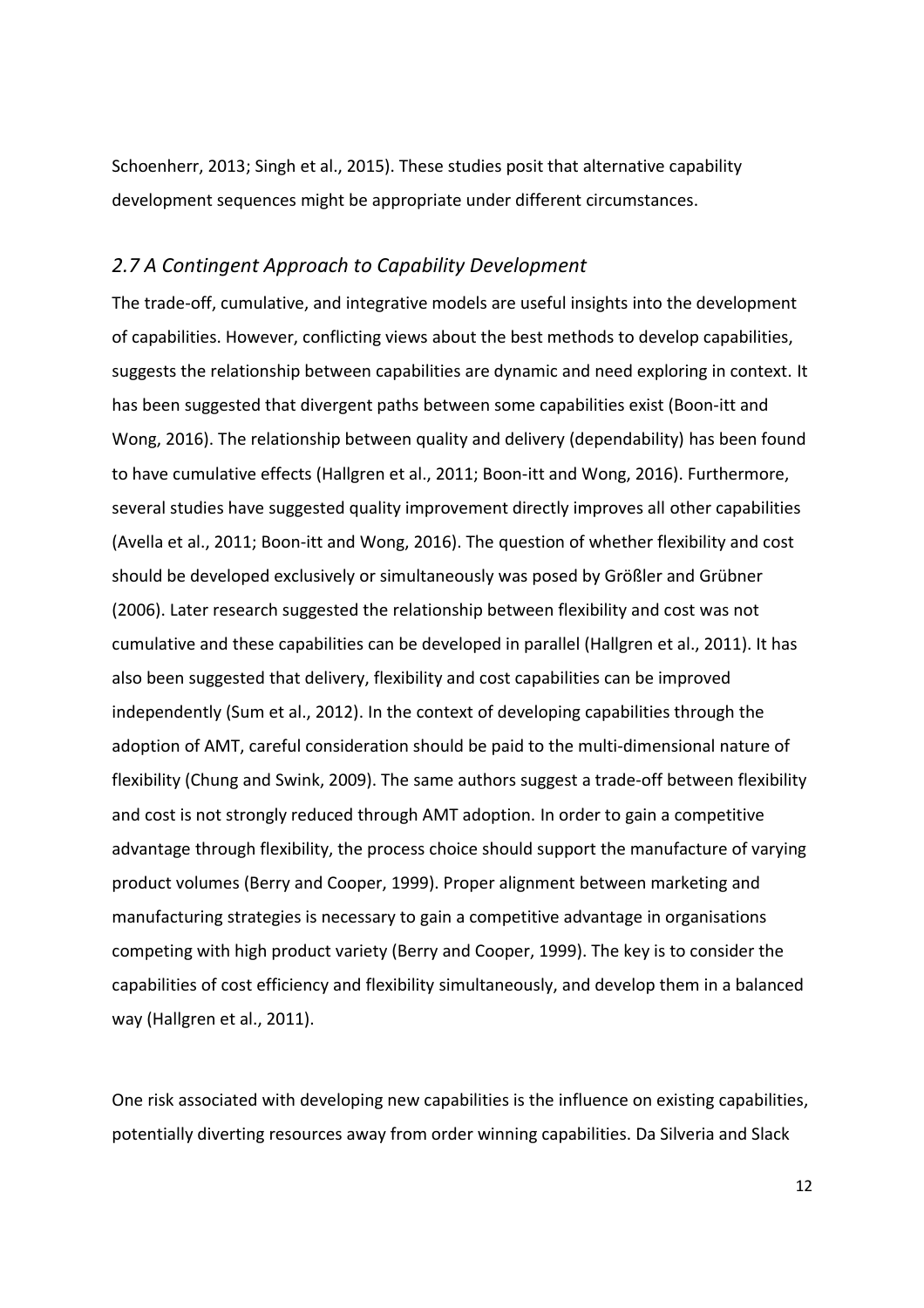(2001) argued some capability trade-offs are affected by resource constraints more than others, and the impact of those trade-offs can be reduced by reconfiguring resources and capabilities to facilitate the relevant performance attributes. This is supported by Berry et al., (1991) who explored market segmentation from an operations perspective as a method of characterising requirements placed on operations. The same authors recommended this approach to firms utilising a single plant to serve diverse markets. Through the use of segmentation it becomes possible to configure manufacturing in a way to support customer requirements whist reducing the effect of trade-offs. To illustrate this point, by identifying order-winning and qualifying criteria for customers, market segments can be grouped according to performance objectives. These groupings facilitate the development of manufacturing capabilities in a more focused way. This also reduces the risk of influencing existing capabilities by avoiding capability reconfiguration in a single plant to support heterogeneous market requirements. The key is to understand relationships between manufacturing capabilities, to inform the manufacturing strategy.

#### *2.8 A Model to Operationalize Capability Development*

Section 2.1 revealed the role of the manufacturing strategy in supporting higher level business strategies and organisational performance. Performance measures for this study were established to include quality, dependability, speed, flexibility, and cost. Section 2.2 revealed the productivity issues currently affecting UK manufacturing organisations, and the possibility that higher level strategic planning as a management practice can influence productivity. Section 2.3 identified order winning and qualifying criteria as a link between customer requirements and manufacturing capabilities. The criteria are situational, but correspond to the performance measures. Importance and performance metrics (Slack et al., 2013 : p654) can be used to guide and prioritise capability development criterion through the identification of performance requirements and corresponding organizational performance, using the performance criterion as a basis.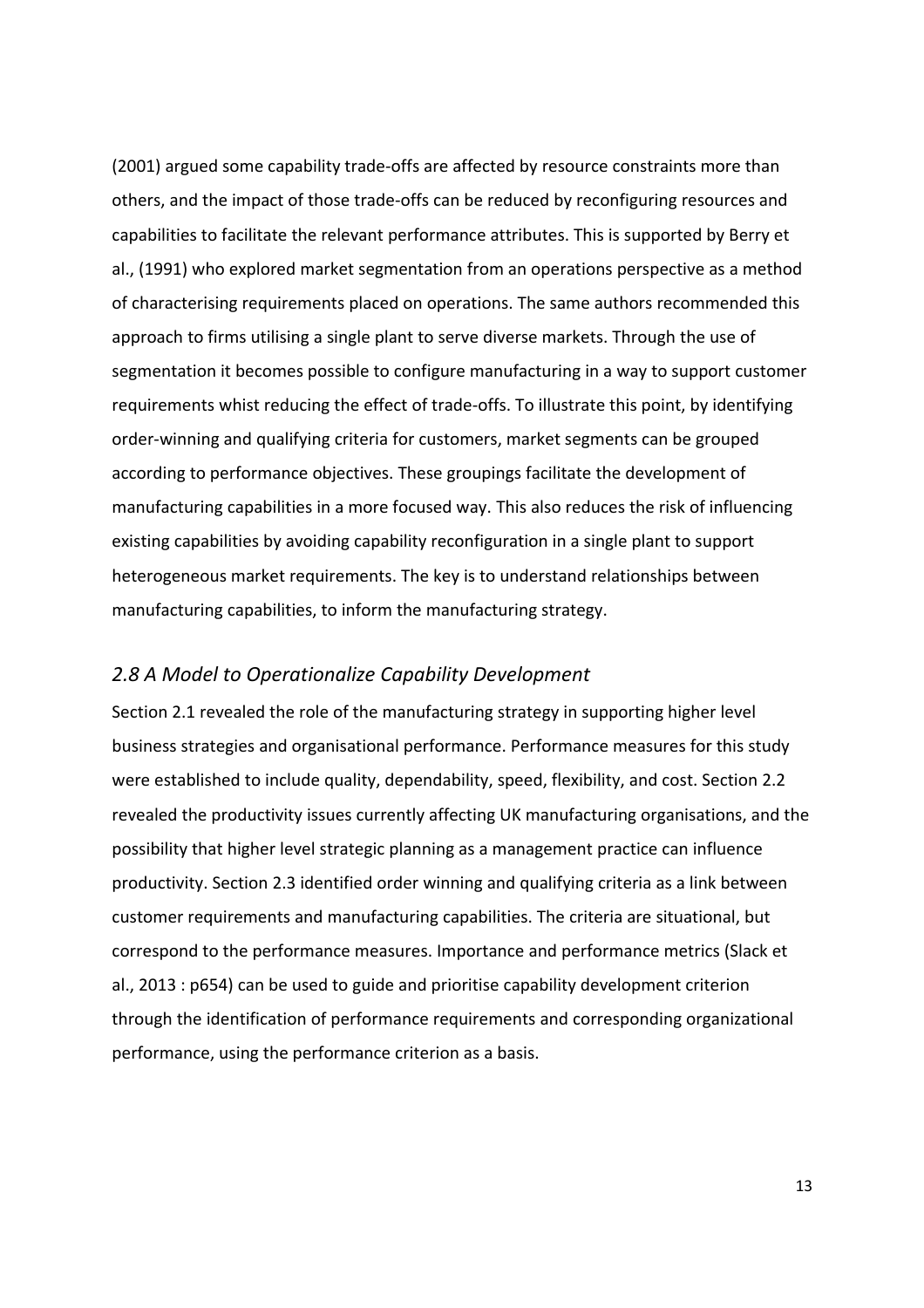As a strategy for characterising operational requirements, Section 2.7 revealed manufacturing segmentation according to performance requirements. However, the most effective methods of capability development were unclear, indicating the need to investigate capabilities in context. Using the capability development criterion as a basis, and exploring relationships between those capabilities at the process-level, this will contribute to an understanding of how plant-level capabilities can be developed, whilst minimising potential trade-offs. Thus, guiding the manufacturing strategy as a means to enhance organisational performance and subsequently firm-level productivity.

In some competitive environments, quality is considered the most important competitive priority for both manufacturing and service firms (Bouranta and Psomas, 2017). Furthermore, the capability of quality has been associated with improved productivity and subsequently, firm performance (Prakash et al., 2017). Thus, highlighting the prominent role of this capability. The capability of flexibility is required to support manufacturing for heterogeneous markets (Berry and Cooper, 1999). The trade-offs between flexibility and cost (FC) should be developed in a balanced way (Hallgren et al., 2011). If a trade-off between flexibility and cost exists, a trade-off between flexibility and speed could exist, because speed of manufacture is a direct contributor to cost. The trade-offs associated with quality and speed (QS), and quality and cost (QC) provide the greatest offering of potential (Flynn and Flynn, 2004). Our study is at the level of an individual firm, which enabled further tuning of the criteria for investigating capability relationships. Therefore, investigating relationships between QS, QC, FC, and FS in this context offers the greatest insight into how manufacturing can be configuration to reduce the impact of those trade-offs.

The main objective of this research is to provide a framework that can be used to develop a manufacturing strategy, by aligning manufacturing capabilities with market requirements to improve organisational performance and subsequently productivity. Our conceptual framework (Fig. 1) adapted from the Platts and Gregory (1990) procedure makes use of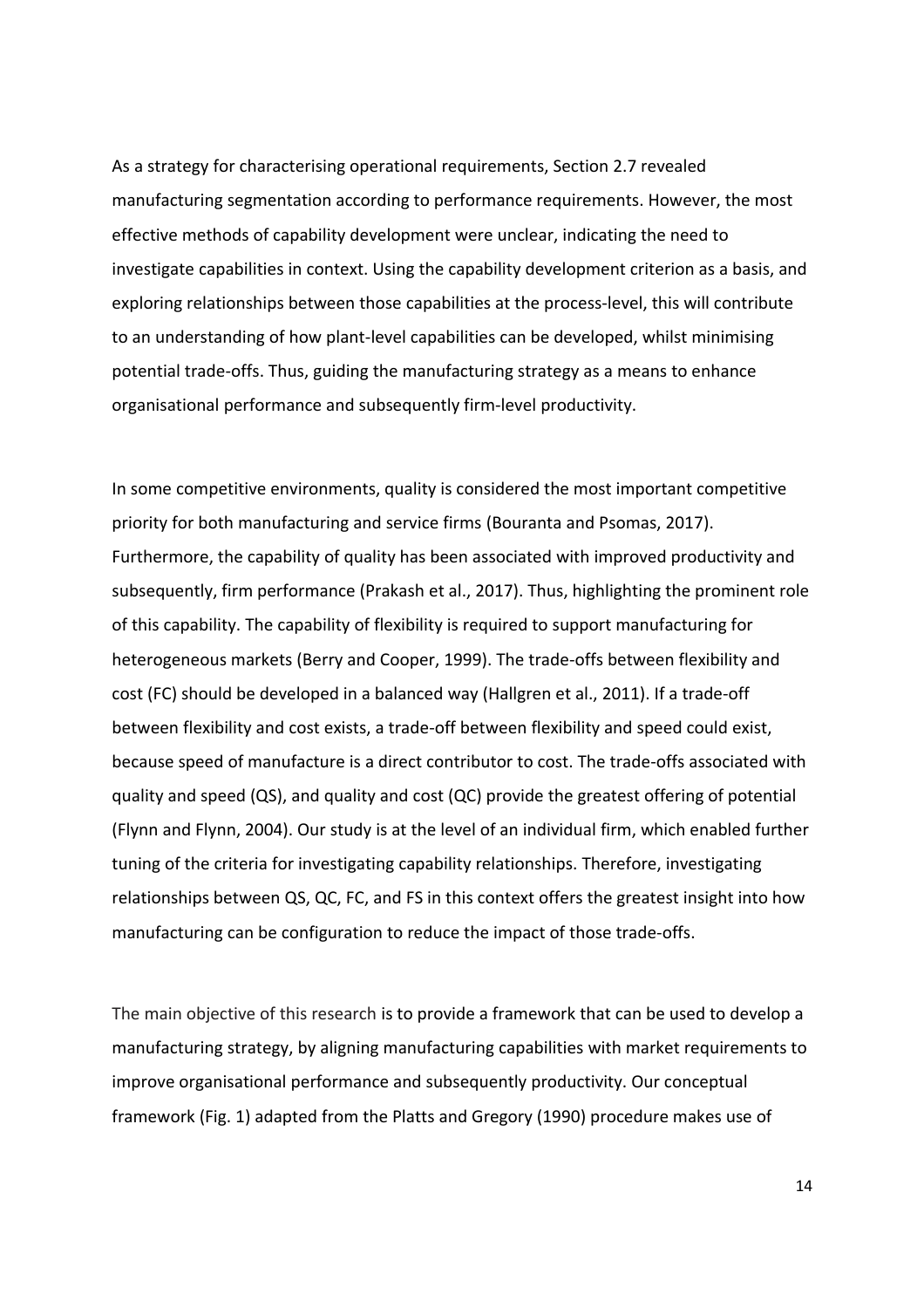importance and performance metrics (Slack et al., 2013 : p654) in conjunction with performance criterion, to determine importance and performance requirements of products. Then, by investigating relationships between capabilities in context, we determine how operations can be segmented (Berry et al., 1991) to most effectively support market requirements and subsequently guide the capability development process.

The application of our framework in an individual firm provides the opportunity to answer the question of how a UK manufacturing organisation can develop manufacturing capabilities to improve performance that will subsequently enhance productivity and create a sustainable competitive advantage. Furthermore, a study of manufacturing capabilities at the process-level facilitates an exploration into capability development whilst offering an alternative perspective to existing studies at higher levels of abstraction. It also provides an opportunity to establish whether contingent approaches to capability development exist (Flynn and Flynn 2004; Narasimhan and Schoenherr, 2013; Singh et al., 2015), and how manufacturing technologies can impact capability performance (Chung and Swink, 2009). Finally, our research provides insight into whether higher level strategic planning such as the organisation of production units (Syverson, 2011) can enhance productivity as a method of mitigating the effect of the productivity issues facing UK manufacturing organizations.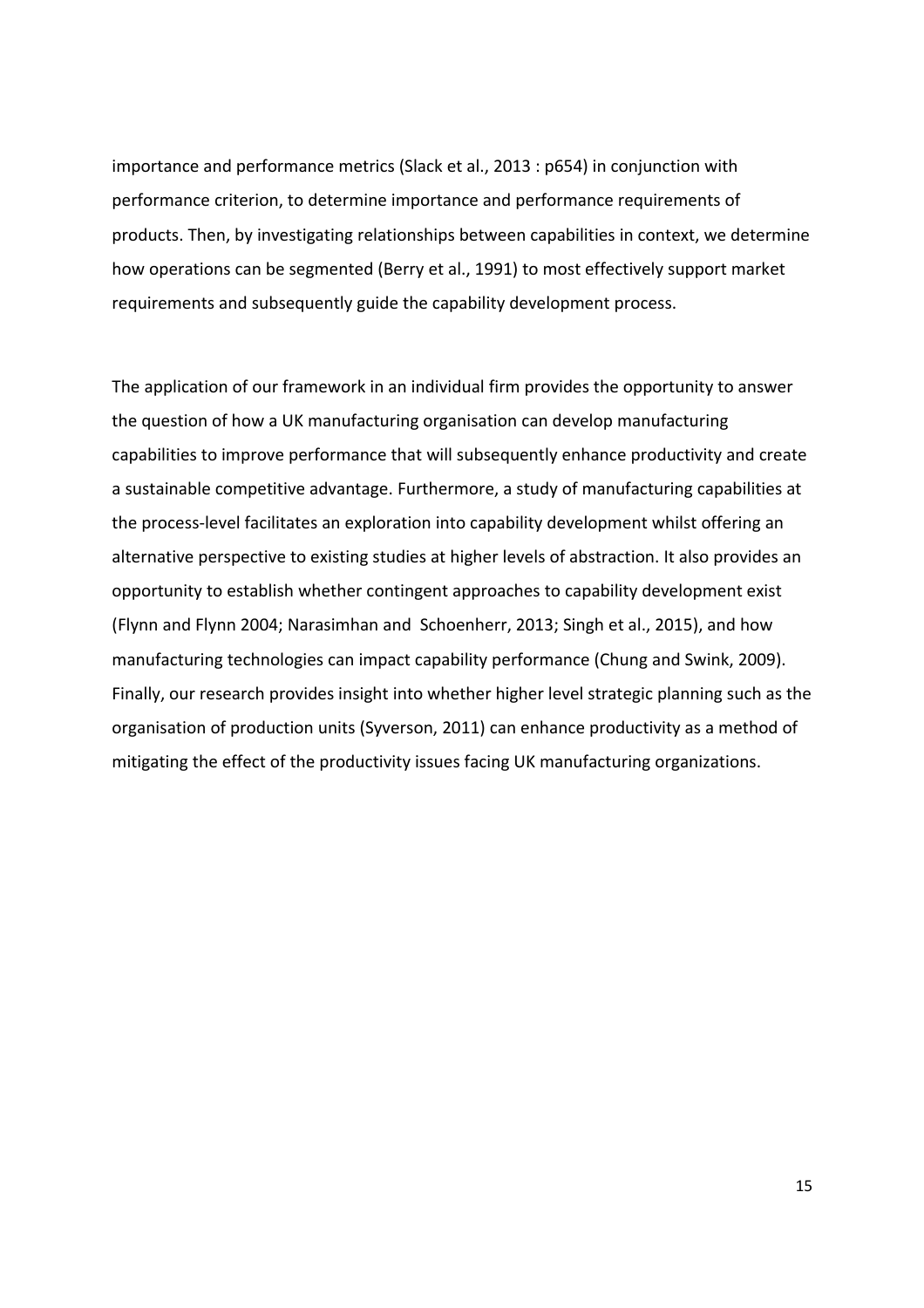

**Figure 1 – Conceptual Framework**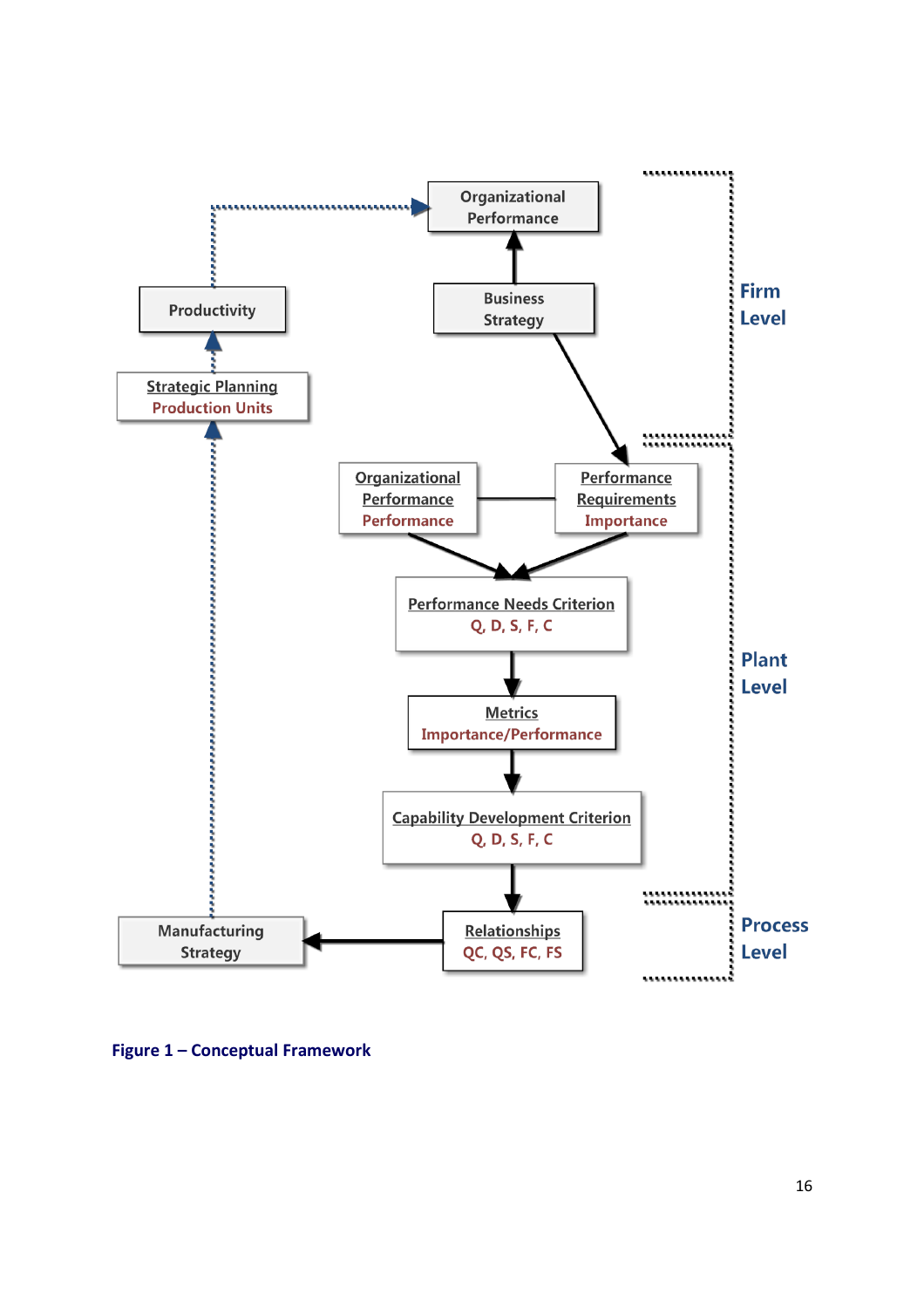#### **3. Research Method**

The aim of this research was to investigate how a UK manufacturing organisation could develop manufacturing capabilities to improve productivity and create a sustainable competitive advantage. This required an understanding of market requirements and organisational performance, the relationships between capabilities in context, and how capability development would impact performance. The case study has been defined as an empirical enquiry into a phenomenon in a real world context (Yin, 2014). A case study was an appropriate choice for this research because it facilitated a detailed analysis of a single organisation over time, utilising an extensive range of data collection techniques (Bryman and Bell, 2003). The output was used to guide manufacturing strategy development and align manufacturing performance with market requirements.

#### *Case Selection*

The case selected for this research was a paint manufacturer specialising in the production of bespoke surface coatings for end user applications that include industrial, commercial vehicle, rail, defence, and toy and hobby. The case is a privately-owned SME operating at one location in the UK and was appropriate for several reasons: First, it represented an entity within the manufacturing sector of the UK economy. Second, the organisation was impacted by the 2008 recession and has experienced steady year-on-year growth since. In 2016, revenues had increased 60% from the values in 2009. However, despite this healthy revenue growth, the organisation had not experienced any accompanying growth in productivity. Its business strategy recognised the requirement for a complex product portfolio to serve new and existing markets with an ambition to grow both revenue and profitability by 40% by 2020. Improved productivity by aligning its manufacturing strategy with the market requirements is crucial to achieving these ambitions.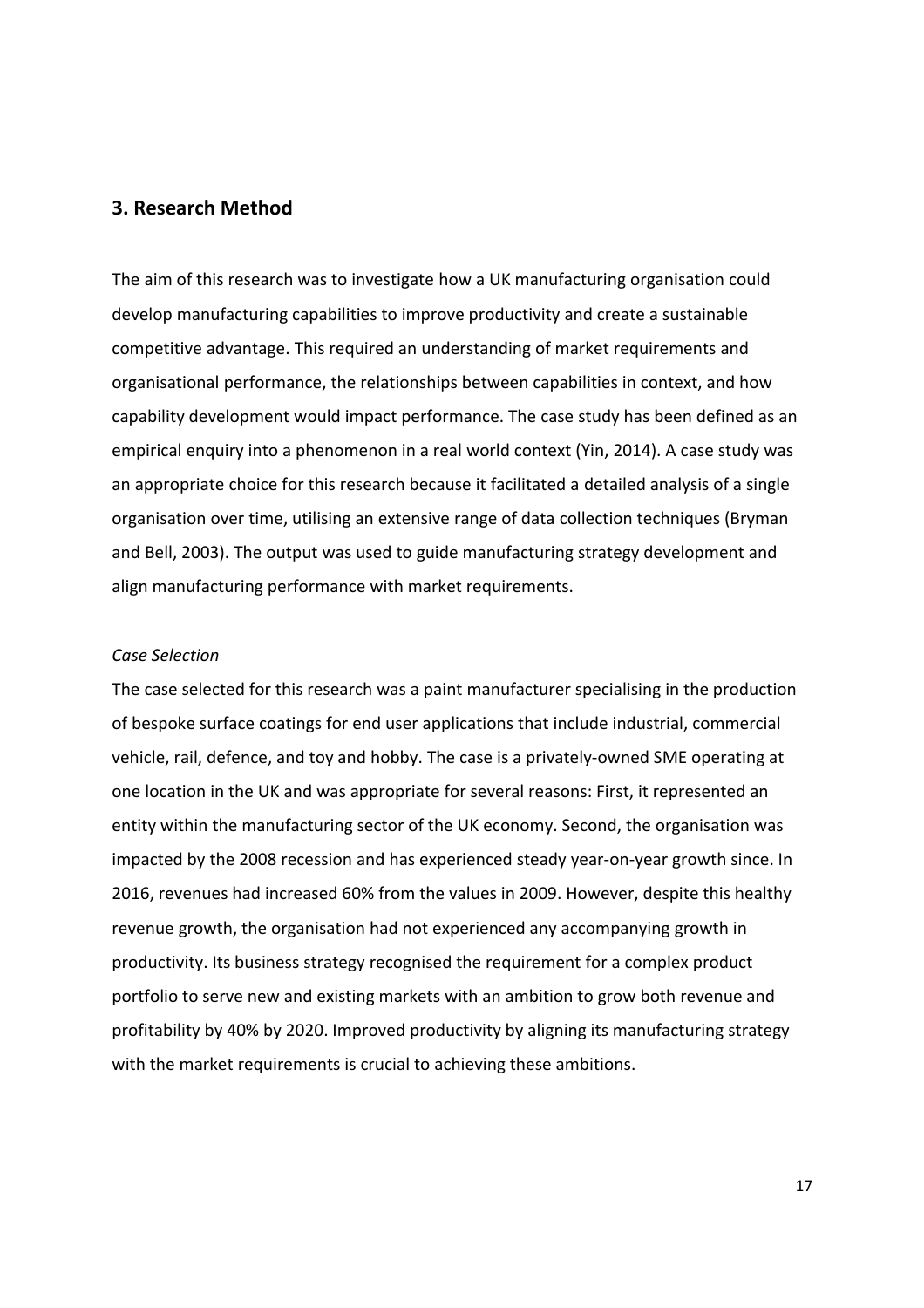Increasing customer requirements requires a manufacturing configuration that can accommodate both higher volume batches of material and customisation in terms of colour, sheen level, pack-sizes and volumes whilst remaining competitive. Customised products represent 30% of the organizations total turnover and are highly integrated with higher volume production batches that make up the remainder. Owing to the complexities associated with manufacturing customised products, it has three specialised customisation departments which produce 21 types of customised product groups.

In this context, customisation relates to combinations of colour, sheen, quantity and packaging. Customisation department A1 has invested in automated dispensing equipment to streamline the manufacture of products based on historical market requirements. Customisation departments M1 and M2 adopt a manual approach to the manufacture of products. The unit of analysis is at the product group, where products can be further classified based on technical similarity. Product groups vary with respect to the stage of the product life cycle and GVA per group. We adopt life-cycle stage definitions from Anderson and Zeithmal (1984) to include introduction, growth, maturity, or decline. During introduction and growth stages, lower performance is experienced due to a focus on customer requirements and product performance (Anderson and Zeithmal, 1984). However, once products reach the maturity stage, the focus shifts to increasing efficiency, quality, and differentiation, which subsequently increases performance (Anderson and Zeithmal, 1984). Our measure of GVA is based on the Office of National Statistics measure of total output minus intermediate consumption (Office of National Statistics, 2007), which we provide as the percentage of total output as value added. Average figures for each product group are provided in Table 1.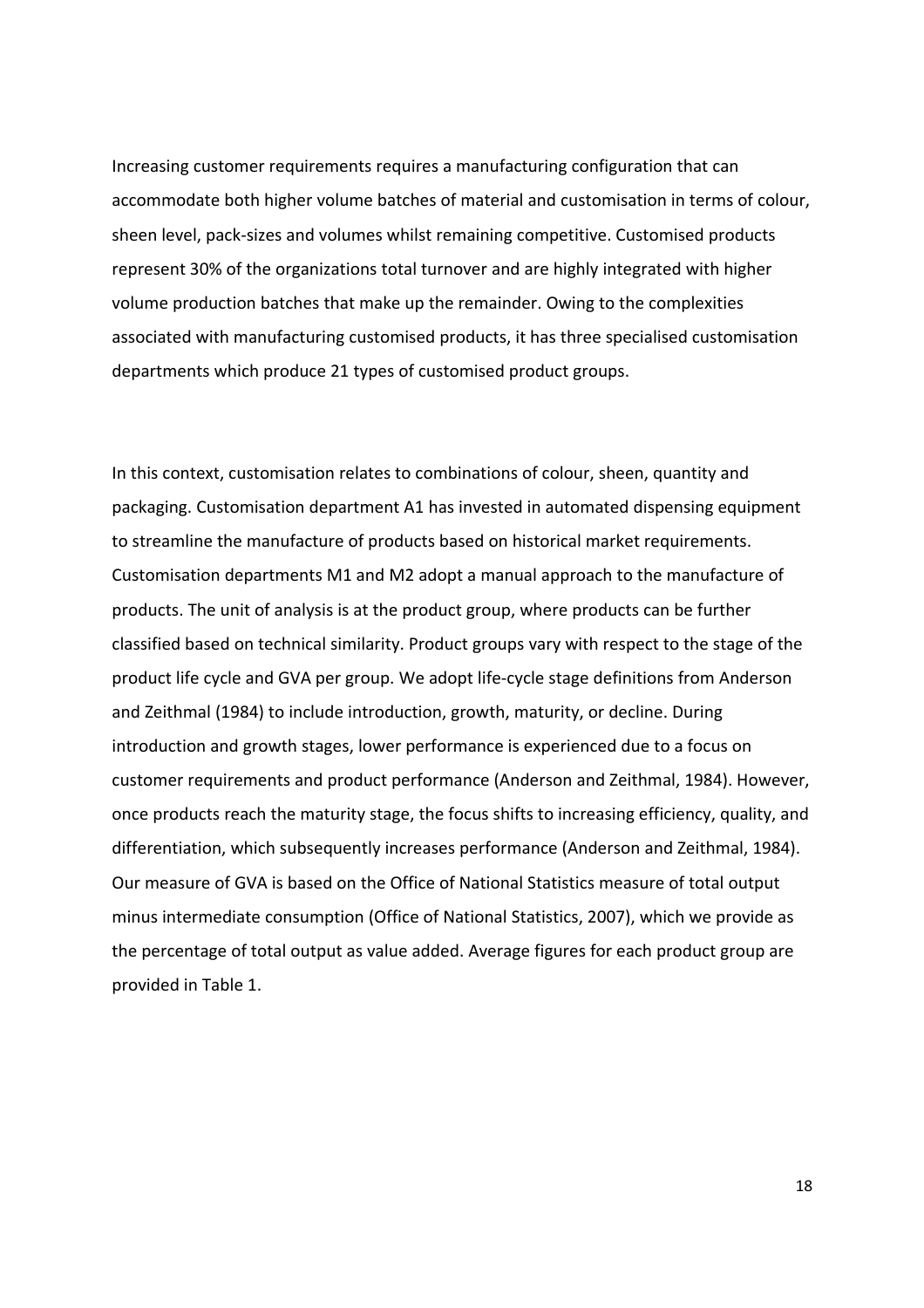#### **Table 1 – Product Classifications**

| <b>Classification Products</b> |                    | <b>Manufacturing</b><br><b>Department</b> | Average stage of<br>product life cycle | <b>Average GVA</b> |
|--------------------------------|--------------------|-------------------------------------------|----------------------------------------|--------------------|
| Group A                        | Products A1 - A9   | A <sub>1</sub>                            | Mature                                 | 52.11%             |
| Group B                        | Products B1 - B5   | M1                                        | Mature                                 | 66.4%              |
| Group C                        | Products $C1 - C2$ | M <sub>2</sub>                            | Mature                                 | 58.5%              |
| Group D                        | Products $D1 - DS$ | A1                                        | Growth                                 | 51.4%              |

#### *Research Design*

The research design adopted a sequential mixed-method approach, where preliminary quantitative data was collected to inform and direct subsequent qualitative data collection (Saunders et al., 2016). This approach helps enhance understanding and adds different perspectives to the data (Maylor and Blackmon, 2005). The survey is a valuable method for capturing data from a range of respondents by asking them questions (Maylor and Blackmon, 2005), making it a viable choice for investigating customer requirements and organisational performance. A cross-sectional survey approach was adopted to allow the process to be repeated and reassessed to determine whether improvements have been made. To enhance survey findings and support the implementation process, semi-structured interviews were conducted. Subsequent to obtaining customer requirements and performance, process flows were constructed to facilitate an investigation into the relationships between capabilities at the process-level. This was followed by obtaining quantitative data associated with manufacturing capabilities of quality, speed and cost. To enhance understanding of the manufacturing processes employed and relationships between capabilities, semi-structured interviews were conducted. We selected interview participants from varying levels of management. Thus, enabling a rich profile of customer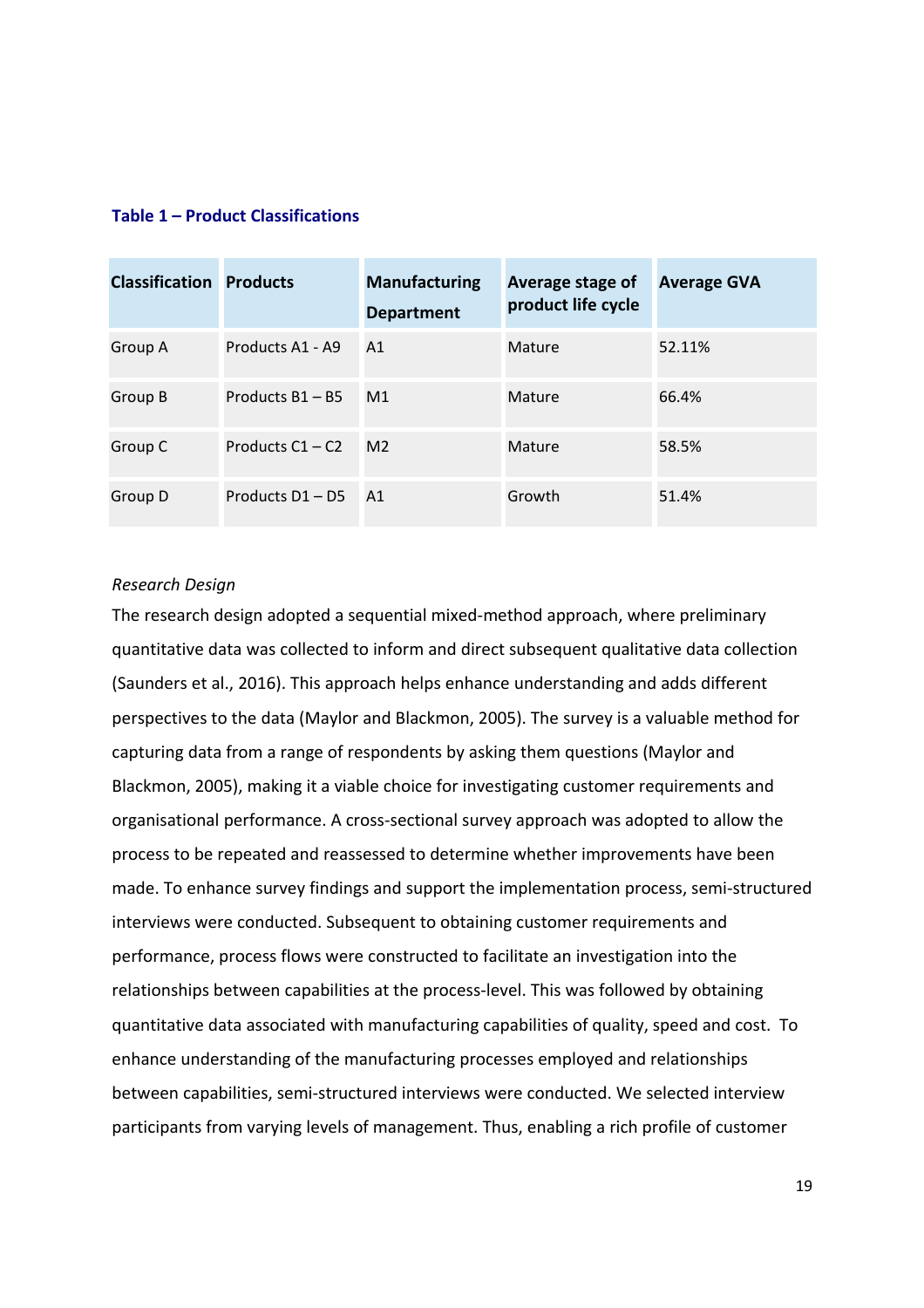requirements and manufacturing capabilities to be developed. Subsequent to interviews, focus groups involving interview participants were held to further develop preliminary findings and provide an opportunity for people to challenge viewpoints and collectively make sense of important issues that were revealed.

#### *Data Sources*

Table 2 summarizes the data requirements and collection methods employed to address the research objectives.

Initially, through the use of a questionnaire, data was captured to identify customer performance requirements of customised products and corresponding organisational performance. Questionnaire participants included 10 of the organisations sales representatives that represented the current sales force, and 35 customers. Customer participants were carefully checked and confirmed to be representative of market requirements in terms of product volumes and variety. Quantitative data was supported by semi-structured interviews conducted with all senior sales staff within the organisation that included the Sales Managers and Sales Director. Interview participants were carefully selected to ensure the greatest level of understanding of customer requirements.

Following this, process flows were constructed in iterations to enable an investigation into the relationships between capabilities at the process-level. During each iteration, the researchers observed the process to construct a model. The model was subsequently reviewed with the corresponding Departmental Managers, who were asked questions and provided with opportunities for feedback. During later iterations, questions were posed to determine whether process steps could be assigned to specific capabilities and further refine the model. Thus, revealing whether the process in its entirety or a subset of process steps were required to support specific capabilities. This process continued until all actors were in agreement that the models accurately reflected the processes.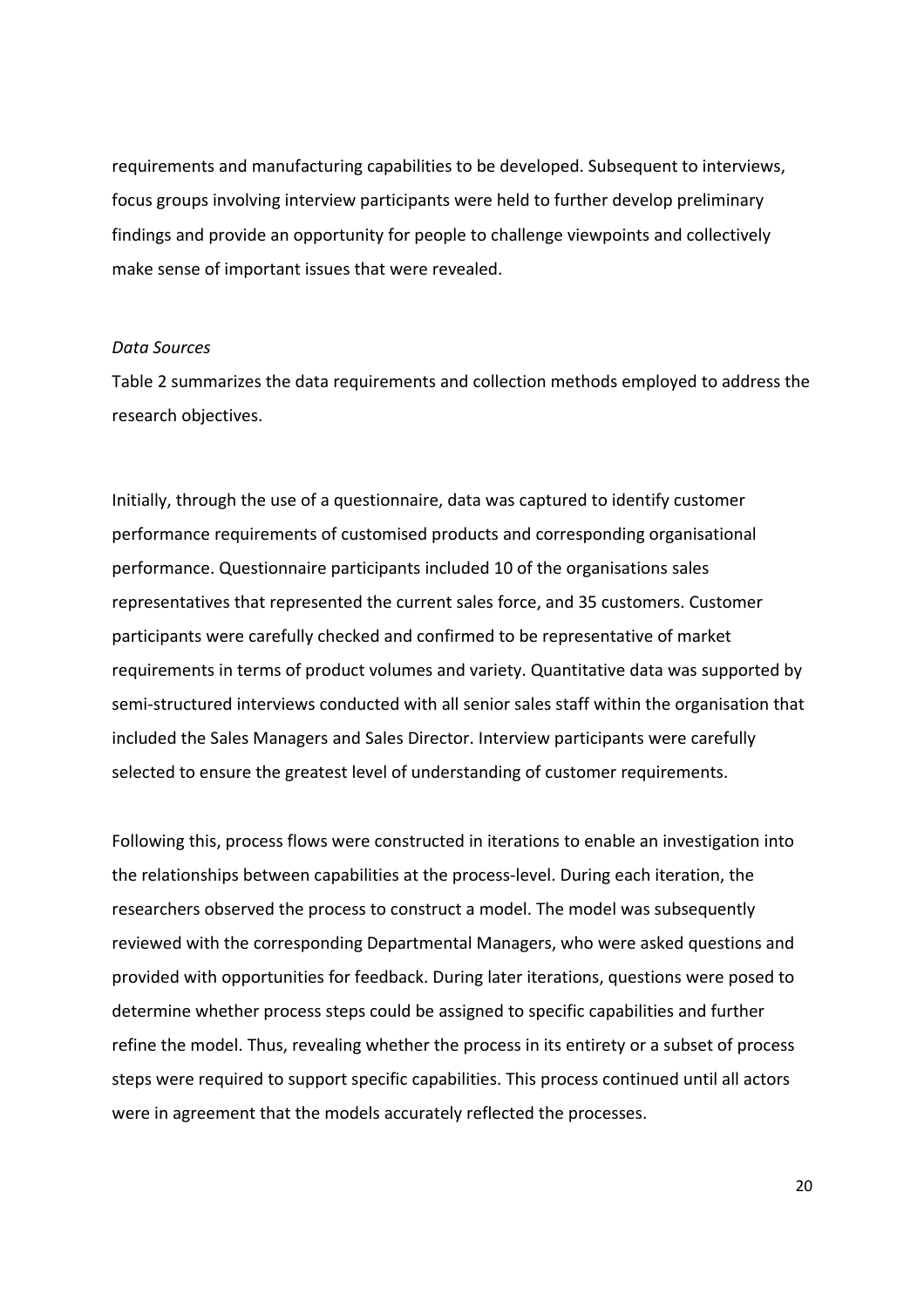## **Table 2 - Data requirements and collection methods**

| Primary data or information Relevance to research<br>captured                                                                   | objective                                                                                                                     | Source of data or method collection                                                                                                                                                                                                                                                                                                                                                                        | <b>Other comments</b>                                                                                                                                                                                                                                                                       |
|---------------------------------------------------------------------------------------------------------------------------------|-------------------------------------------------------------------------------------------------------------------------------|------------------------------------------------------------------------------------------------------------------------------------------------------------------------------------------------------------------------------------------------------------------------------------------------------------------------------------------------------------------------------------------------------------|---------------------------------------------------------------------------------------------------------------------------------------------------------------------------------------------------------------------------------------------------------------------------------------------|
| Customer performance<br>requirements and relative<br>manufacturing performance<br>for the full range of<br>customised products. | To check for alignment<br>between customer<br>requirements and<br>manufacturing performance in<br>the organisational context. | A questionnaire was adapted from Koufteros<br>et al., (2002: p270-271) and distributed to the<br>company Sales Director, Sales Managers and a<br>range of customers. This was supported with<br>qualitative data captured by holding<br>structured interviews with the company Sales<br>Director and Sales Managers.                                                                                       | Questionnaire analysis metrics adapted from:<br>Slack, N., Brandon-Jones, Alistair, and Johnston,<br>Robert. (2013), Operations management (7th ed.),<br>Harlow: Pearson, pp653.                                                                                                            |
| Process flows of<br>customisation departments.                                                                                  | To facilitate an investigation<br>into the relationships between<br>capabilities at the process<br>level.                     | Processes were recorded with the relevant<br>departmental foreman by observing the<br>process from start to finish.                                                                                                                                                                                                                                                                                        | Two process methods were identified. One method<br>was highly manual, the other was semi-automated.<br>Diagrammatic process flows were constructed.                                                                                                                                         |
| Relationships between<br>flexibility, cost and speed.<br>Relationships between<br>quality, cost and speed.                      | To guide the alignment<br>process by establishing the<br>effect improvement to one<br>capability has on the others.           | Departmental costs were obtained from the<br>organisational Finance Director. The time to<br>control quality was recorded at the process<br>level. Manufacturing speeds at different<br>volumes were recorded in each customisation<br>department. This was supported with<br>qualitative data obtained through structured<br>interviews with the Factory Operations<br>Director and Departmental Foreman. | The manufacturing speed data was sourced from<br>the organisation's computerised production system,<br>that records the start and completion time of each<br>manufactured product. The data was averaged over<br>a 24 month period for typical high, medium, and<br>low volume batch sizes. |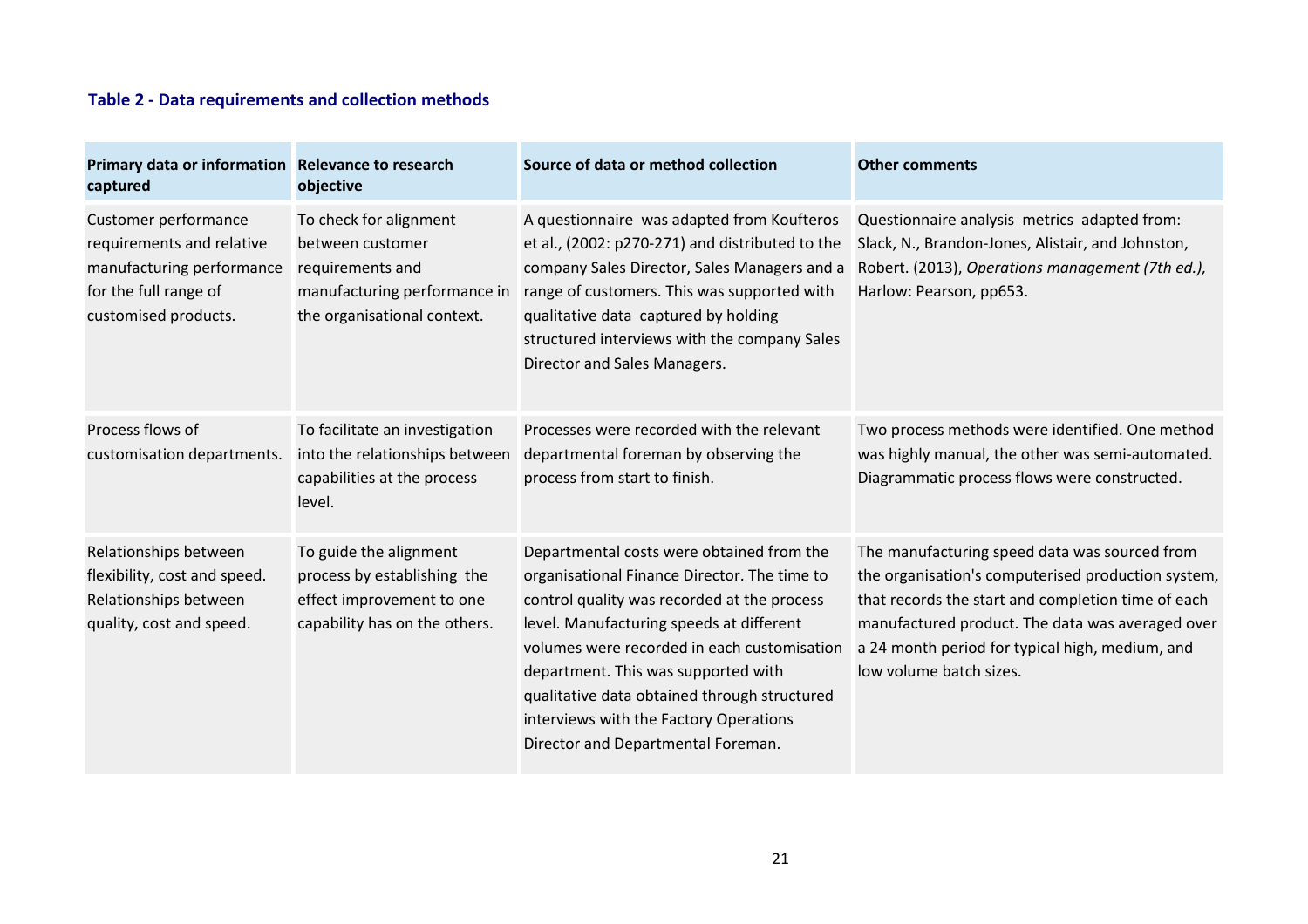After constructing process flows, quantitative data pertaining to the manufacturing customisation departments was captured to gain insight into the relationships between capabilities of quality, speed and cost; and flexibility, speed and cost. We obtained data from the order system utilised by the organisation associated with the number of batches and total volume of batches manufactured over the previous 24 month period. Also, the manufacturing costs per batch and per litre in each customisation department were calculated in conjunction with the organisations Finance Director.

Data pertaining to quality and speed was captured by obtaining the length of time required to adjust the finished product to ensure it conformed to the customers' individual specifications for, say, colour shade or sheen. Data pertaining to flexibility and speed was determined by comparing the manufacturing time in each customisation department for typical high, medium, and low volume batches required by customers. Semi-structured interviews were held with senior staff to enrich the quantitative data used to measure the relationships between capabilities. Interview participants included the Factory Operations Director and Departmental Managers to reflect the greatest level of understanding of the manufacturing processes.

Finally, focus groups were conducted in two phases with staff from the highest level of management in sales and manufacturing. An initial meeting was held with the Sales Director, Factory Operations Director, and each Departmental Manager to validate the findings and analysis. Subsequently, three full-day meetings, each separated by two weeks were held with the same staff to validate the robustness of the recommendations for the manufacturing strategy and agree future action plans.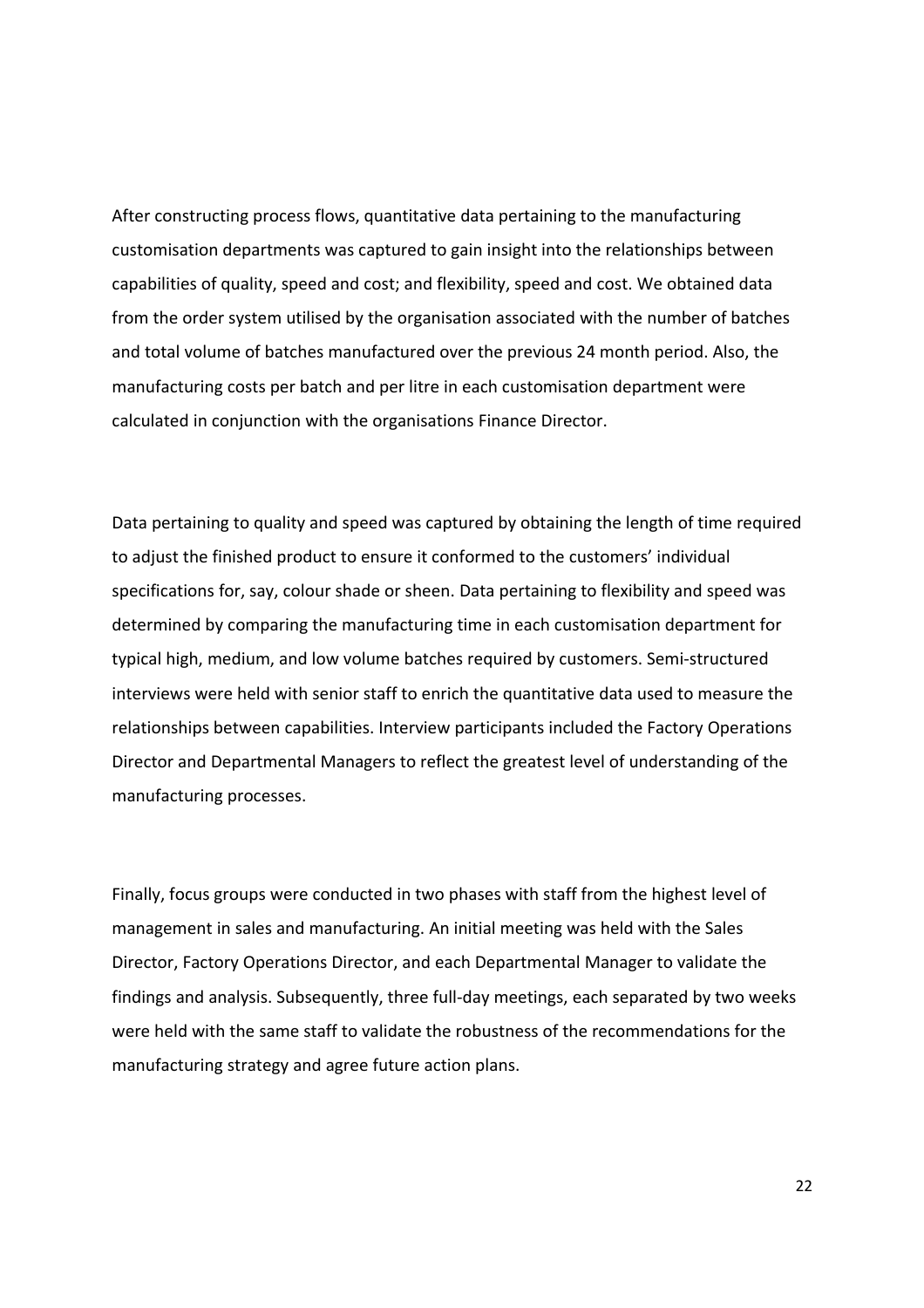#### *Data Analysis*

Data analysis was conducted in 2 stages. During Stage 1, survey data was used to create an averaged profile of the current market requirements for each product group. Subsequently, this was compared with the averaged complementary profile for the current manufacturing performance to identify areas of misalignment. Interview data associated with market requirements and performance was transcribed and coded prior to thematic analysis to triangulate market requirements and performance. Subsequently, areas of misalignment were prioritised through a misalignment index measure for each capability/product group combination. This used the size of the gap between the perceived importance rating and current performance rating which was then weighted using the perceived importance rating to calculate a Misalignment Priority Number (MPN) (i.e., analogous to the Risk Priority Number used in Failure Mode and Effects Analysis (Dale et al., 2007)). During Stage 2, process flows were analysed to understand departmental manufacturing processes and the relationships between capabilities in each department. The manufacturing cost, manufacturing speed and volume, product groups (flexibility), and the time taken to control quality were analysed in each department in conjunction with the GVA of product groups to understand the impact of capability development on performance and productivity. Qualitative data associated with manufacturing capabilities was transcribed and coded prior to thematic analysis in order to enhance understanding of the relationships between capabilities and any subsequent improvement recommendations.

#### *Reliability and Validity*

The questionnaire approach has limitations due to the cross-sectional approach, sample size, and potential for non-response bias. One could argue the failure to capture past and future events reduces the effectiveness of this method. However, this limitation has been mitigated by adding longitudinal perspectives to the data captured, that were facilitated through the use of structured interviews and focus groups. The repeatable nature of the questionnaire enables customer requirements to be reassessed at a future date to increase sustainability. The reliability and repeatability was supported by the transparent approach towards questionnaire participant selection, interviewees, and interview transcripts. The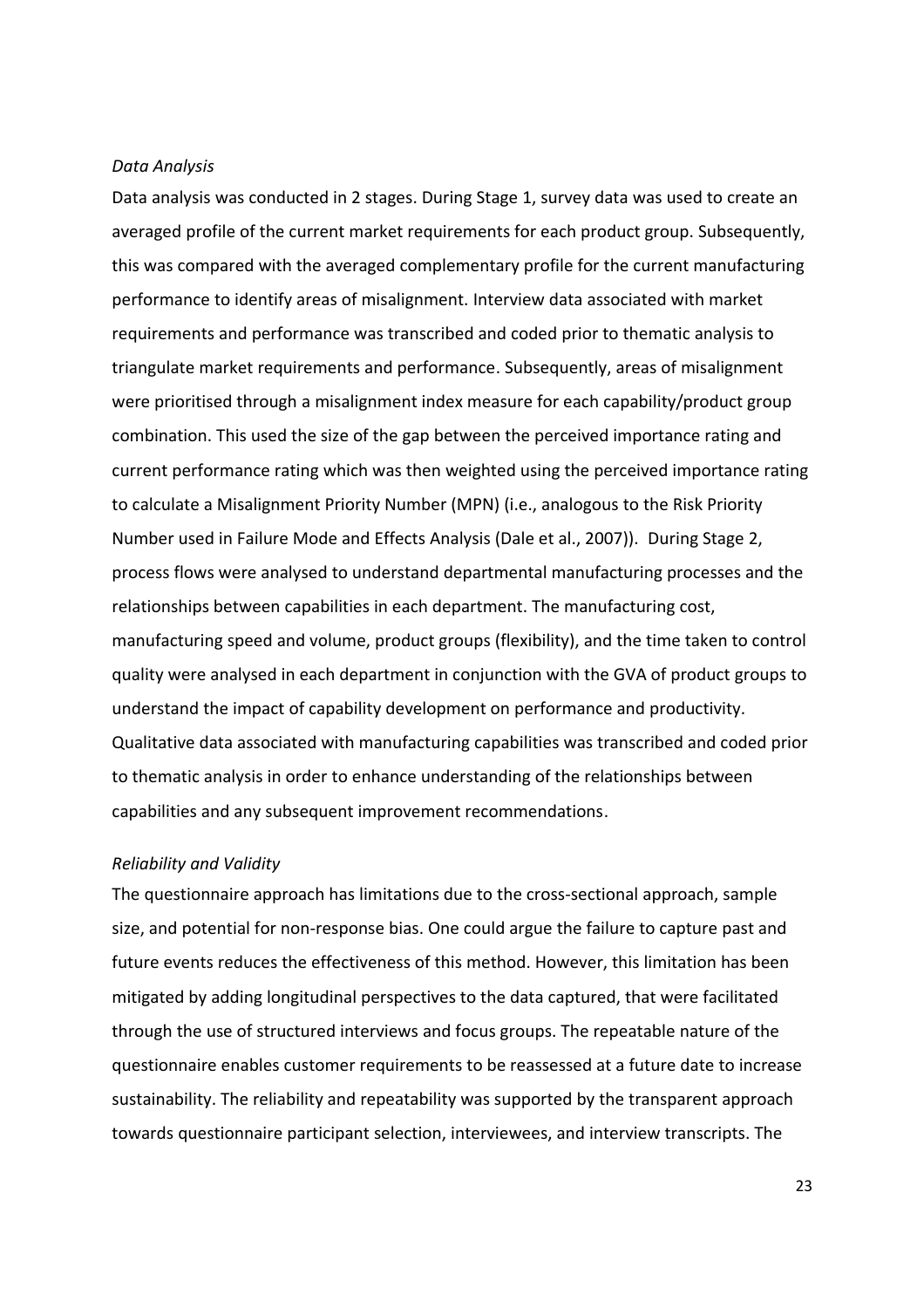question of sample size is determined by the need for precision and the constraints of time and cost (Bryman and Bell, 2003). Submitting questionnaires to every customer would have been precise, but impractical. Therefore, we selected a practical sample size to represent high, medium, and low turnover customers in each market segment. To address the issue of precision, sales representatives for each market segment were selected as participants. The quantity of customers associated with each representative provides a more complete profile, increasing validity. To address the limitation of non-response bias, questionnaire participants were mailed requesting feedback including whether or not the questionnaire had been completed. This allowed the turnover and segment of respondents to be reviewed for bias. However, no significant bias was observed.

The use of process flows to establish relationships between capabilities in conjunction with context specific measures of manufacturing capabilities raises the question of internal validity. The authors acknowledge this limitation, and endeavoured to mitigate it through the inclusion of non-organisational and organisational actors operating at differing levels of management in the study. To eliminate errors and consider alternative explanations, measures were discussed at length with actors during the research process until consensus was reached.

## **4. Findings and Analysis**

#### *4.1 Stage 1*

The questionnaire responses were consolidated into rating profiles demonstrating for each capability for each product group, the current market requirements and manufacturing performance, prior to an analysis of current levels of misalignment. Interview data was included with the subsequent analysis to create a richer profile of requirements,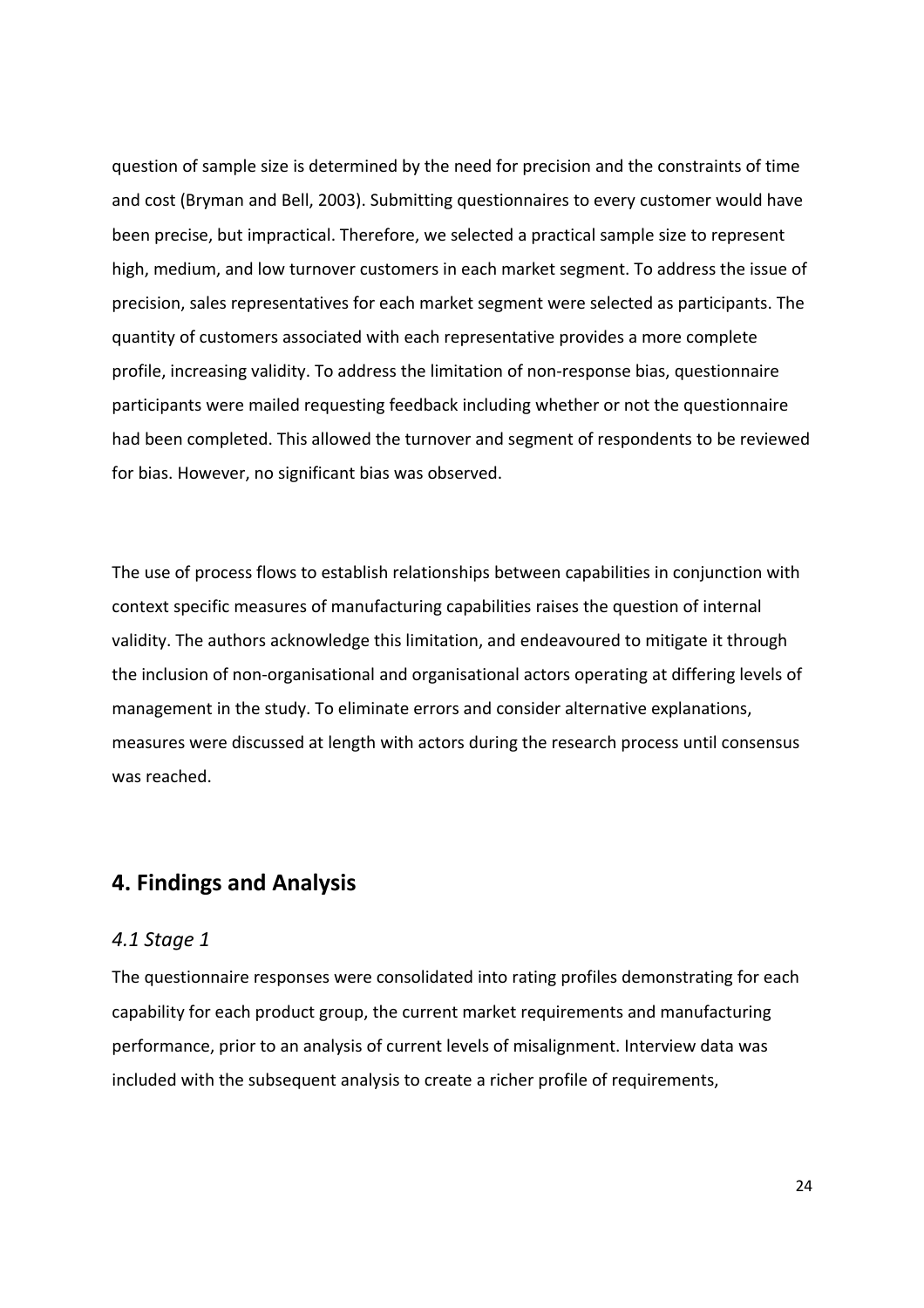performance, and misalignment. The data was then used to guide improvement priorities to enhance performance.

#### *4.1.1 Analysis of Current Market Requirements*

The perceived market requirement for each capability for each product group are presented as Figure 2.



#### **Figure 2 – Perceived market requirements for each manufacturing capability**

As might be expected for product groups at different stages in their life cycle addressing different market segments (Anderson and Zeithmal, 1984), these results revealed a variety of importance ratings for each capability across the range of product groups. Overall, cost was the most highly valued capability while flexibility was of least importance. Group C products had particularly demanding customer expectations across all five manufacturing capabilities. Group D products had slightly less demanding requirements than Group C but dependability was of crucial importance while speed was important, as it was for Group A. Group B had generally the lowest levels of importance across the range. Interestingly, in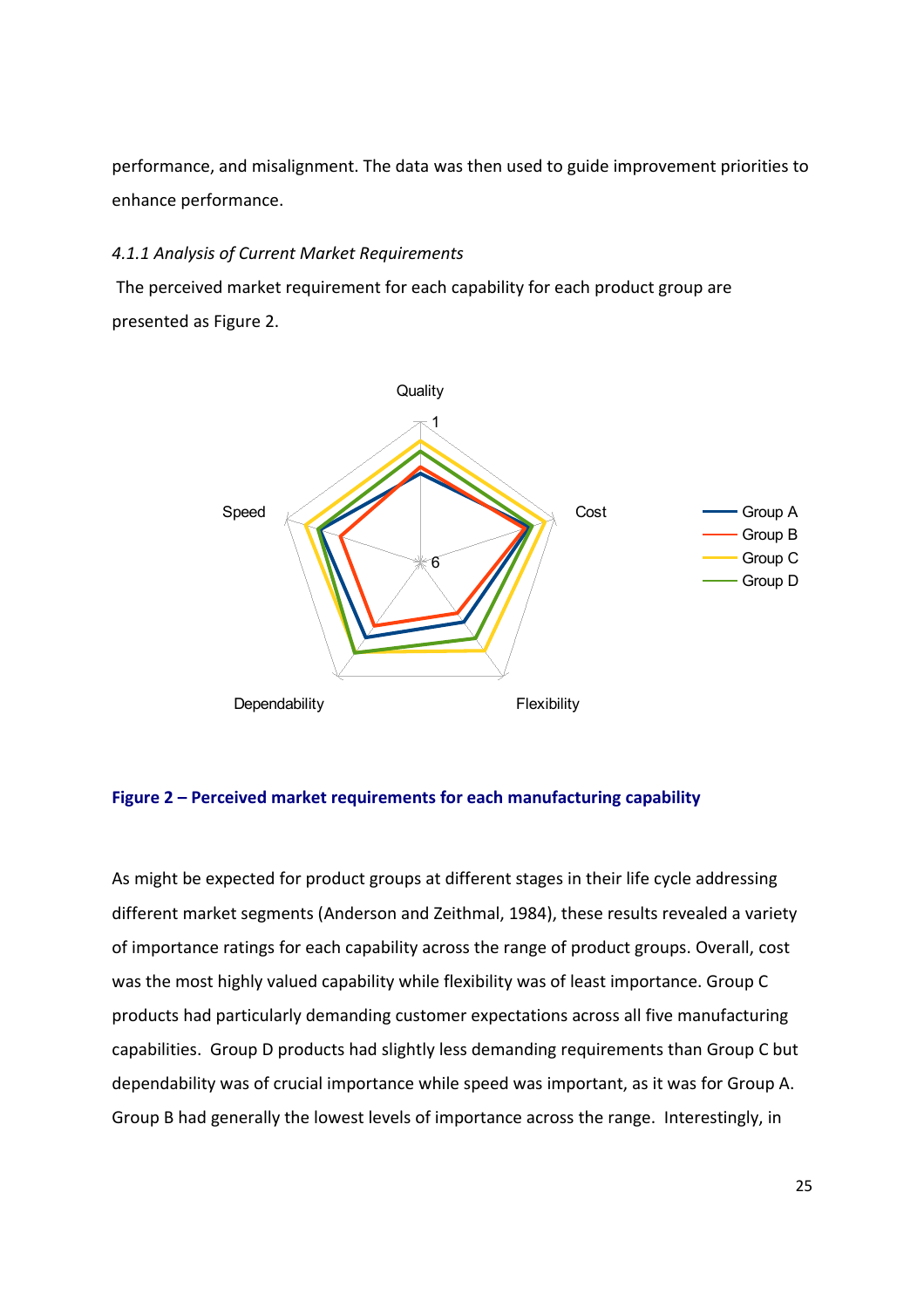this case, the position of each group in its product life cycle did not seem to influence the relative importance of the capabilities studied.

#### *4.1.2 Analysis of Current Manufacturing Performance*

Similarly, the perceived manufacturing performance for each capability for each product group are presented as Figure 3.



#### **Figure 3 – Current manufacturing performance profile**

The highest levels of cost performance were associated with Group C and D products and the organization was perceived to perform better than the competition in this area. Quality performance was consistent across most product groups and was marginally better than the competition. The other combinations of manufacturing performance for each product group presented a mixed picture though, overall, relatively low performance in speed was observed. This was particularly concerning for Groups B and C in which speed performance was perceived to be lower than competitor offerings.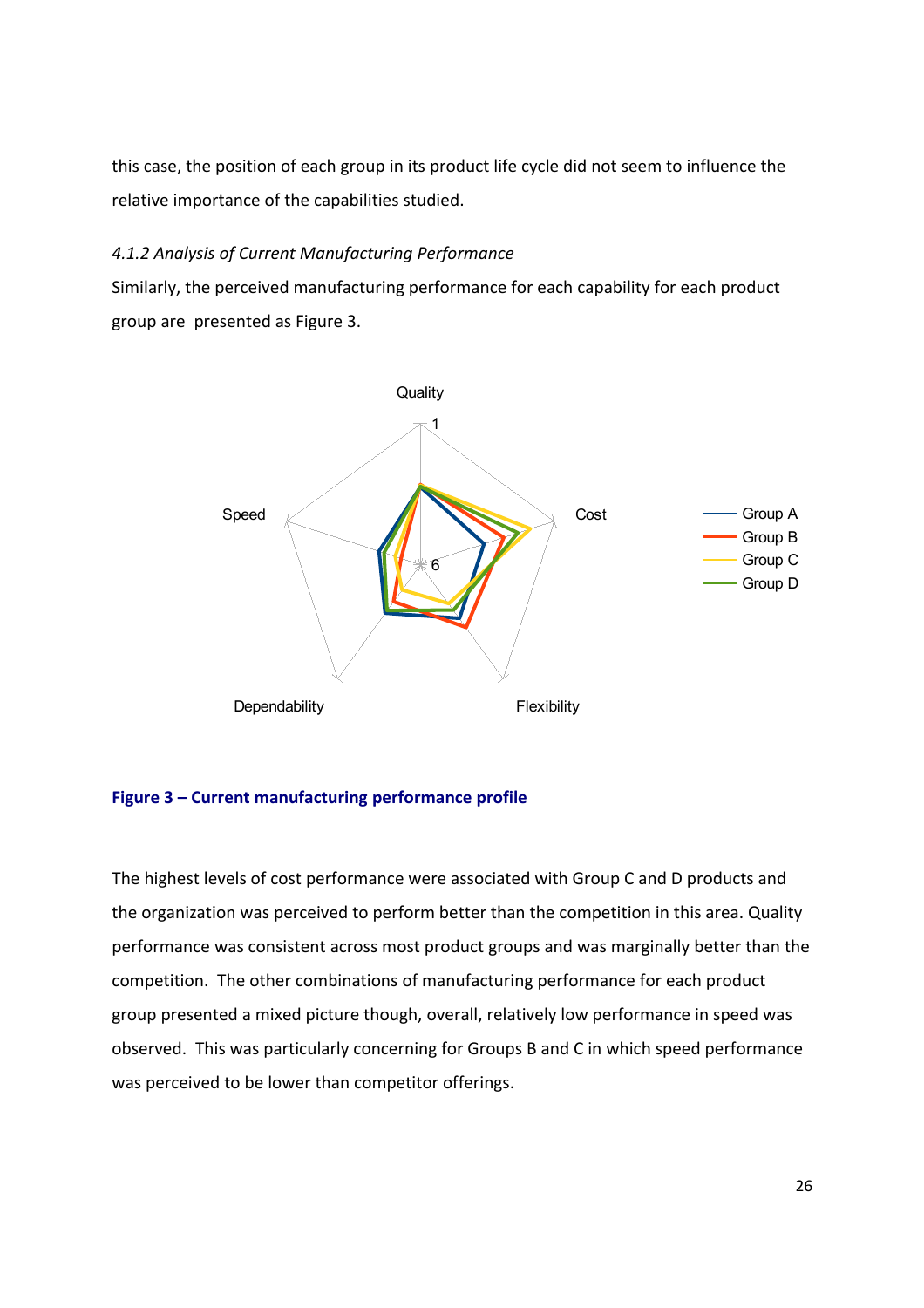#### *4.1.3 Analysis of Misalignment*

Unfortunately, categorising which capabilities represented order qualifiers and those which represented order winners (Hill, 2005) was perceived by the Sales Department respondents to be too black and white to be used to judge or prioritise areas of misalignment. In this case, customers were buying a product with various shades of grey across all performance requirements. Consequently, MPNs were used to identify the most significant misalignments between customer requirements and the current manufacturing performance. The resulting MPNs are presented in Table 3. Positive MPNs indicated performance less than the market requirement while negative MPNs indicated excessive performance.

|                    | <b>Group A</b> | <b>Group B</b> | <b>Group C</b> | <b>Group D</b> |
|--------------------|----------------|----------------|----------------|----------------|
| <b>Quality</b>     | 2.49           | 3.58           | 10.98          | 8.24           |
| <b>Speed</b>       | 15.4           | 13.58          | 24.42          | 17.12          |
| Dependability 7.39 |                | 6.73           | 19.64          | 13.68          |
| <b>Flexibility</b> | 1.5            | $-2.75$        | 14.93          | 8.47           |
| Cost               | 12.06          | 5.47           | 4.17           | 3.83           |

#### **Table 3 – Misalignment Priority Numbers for each Capability**

Collectively, the greatest misalignment was associated with the speed capability which would benefit from improvement across all product groups. This suggests the organisation may have a systemic problem in its manufacturing planning and control systems or its process technology is not conducive to shorter lead times required by the market. The misalignment associated with dependability, particularly for Groups C and D, could also have the same sources. Among the product groups, Group C exhibited the most severe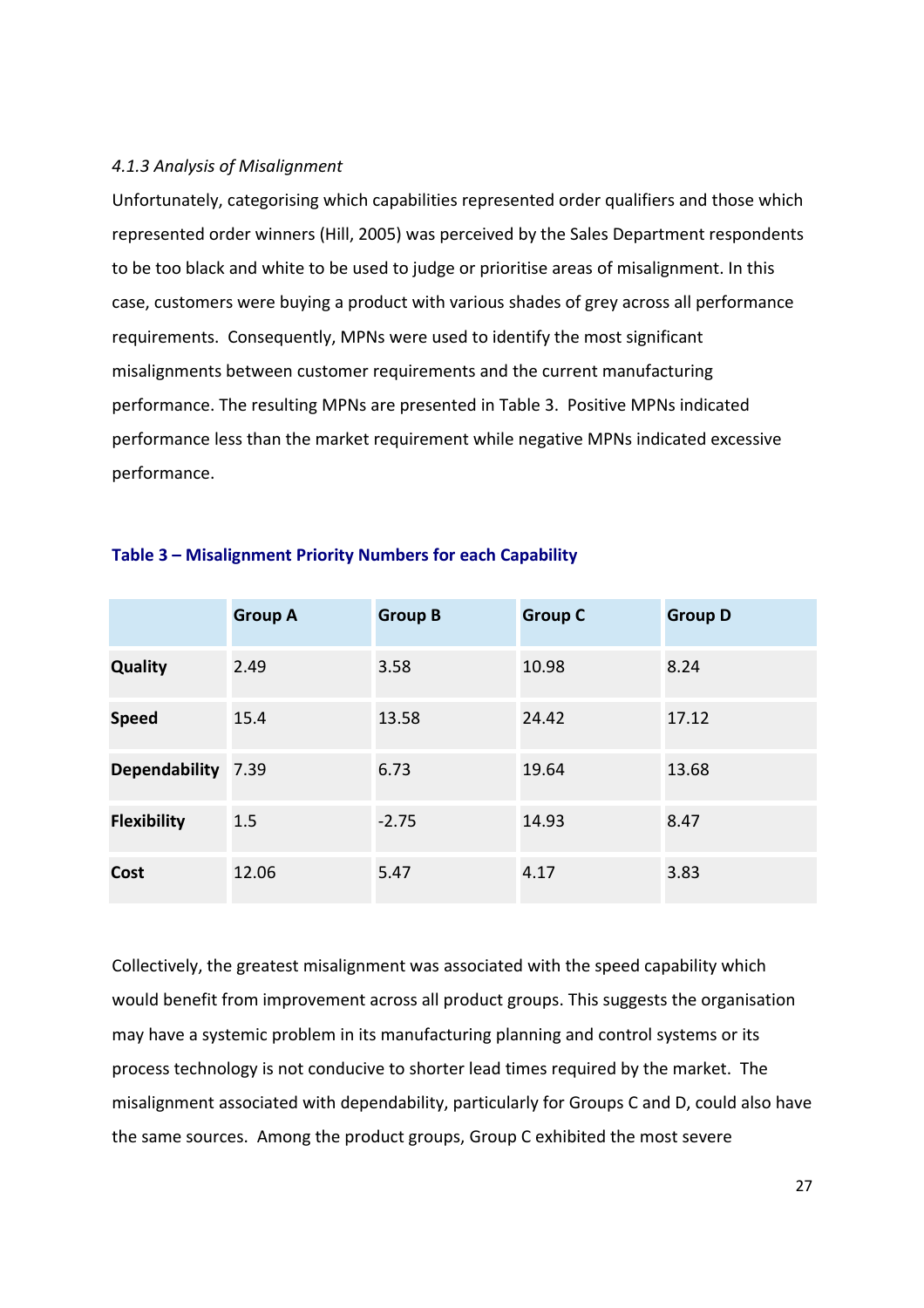misalignment. This was surprising because Group C is a mature product group that has been manufactured for over 10 years. It might be expected the organisation would have incrementally tuned its capabilities to match the market needs during this period. However, all product groups needed further tuning to a greater or lesser degree. At this level of analysis, the results suggested the following top ten priorities:

- 1) Improve speed for Group C
- 2) Improve dependability for Group C
- 3) Improve speed for Group D
- 4) Improve speed for Group A
- 5) Improve flexibility for Group C
- 6) Improve dependability for Group D
- 7) Improve speed for Group B
- 8) Improve cost for Group A
- 9) Improve quality for Group C
- 10) Improve flexibility for Group D

#### *4.1.4 Formulating Improvement Priorities to Enhance Performance*

In terms of dependability, improving performance for Groups A and D was viewed as the most important action which suggested they had concerns with Manufacturing Department A1 (which makes both Groups A and D). The organisation invested in this department to make the newly launched Group A products and was adversely affected by the recession in 2008. Consequently, increasing its capacity utilisation was an important factor in the decision to launch Group D products. It might be argued they were defending their role in two unfortunate business decisions. Interestingly, the dependability of Group C (number two in the top ten) was not seen as an issue.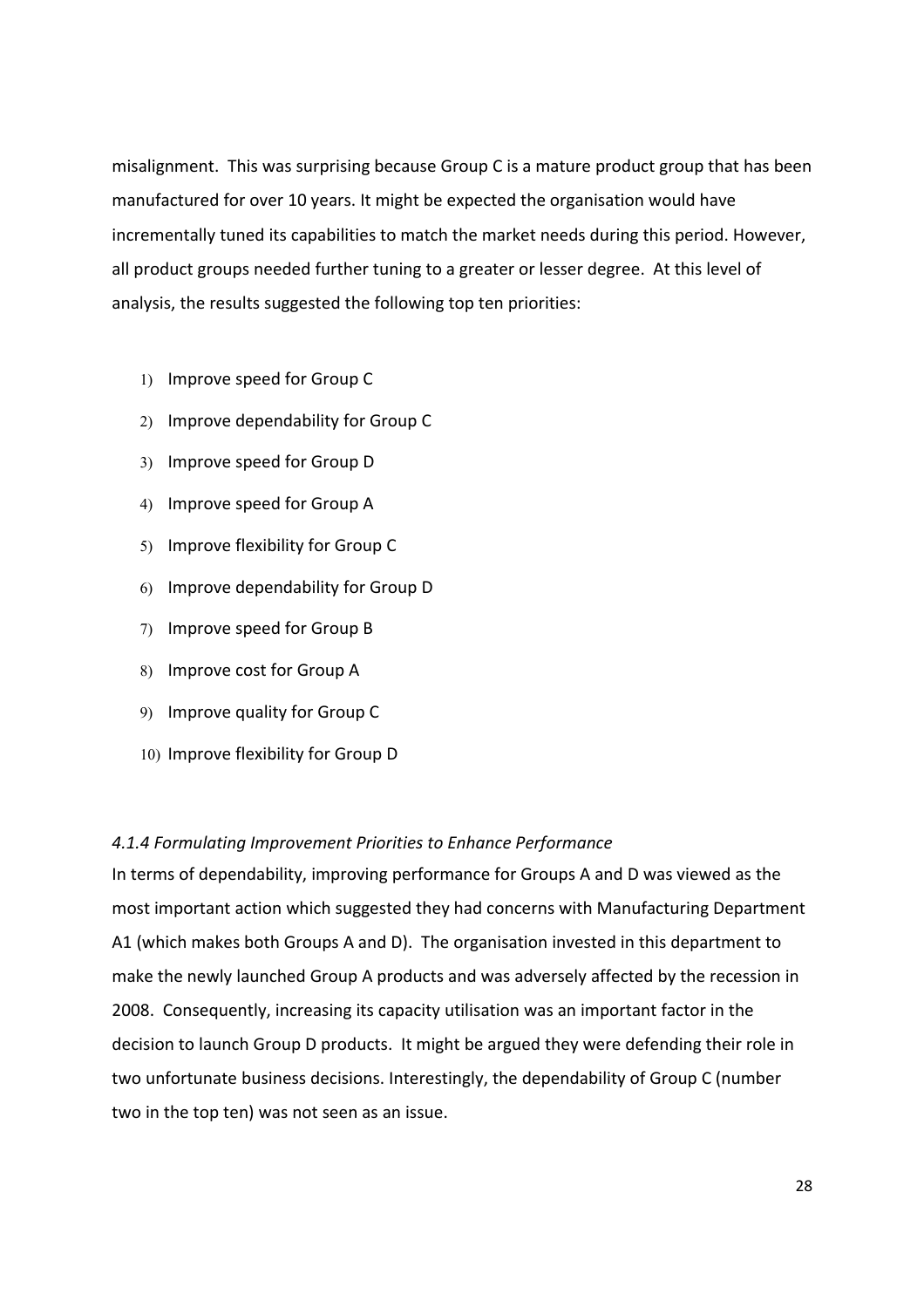However, there was consensus that the speed performance for Groups A, B and C was a major concern and customers often would not wait and would buy similar products elsewhere.

The prioritisation of flexibility performance for Groups C and D was interesting that they agreed with the need to increase the range of products available in these groups rather than pack sizes or order quantities/volumes. With respect to these latter dimensions of flexibility, the perception was the organisation offers too much flexibility across all groups. The definition of flexibility used in the data collection did not distinguish between these dimensions and unfortunately, this may be an important omission.

The prioritisation of improving the cost performance of Group A was confirmed. This may reflect observations made earlier about the decision to invest in Department A1. Nevertheless, price is very important for Group A products and they experience difficulties in competing, especially at lower volumes.

In summary, the analysis highlighted important misalignments between the existing manufacturing capabilities and the market requirements. There was a general agreement actions need to be taken to improve this alignment, which could subsequently lead to productivity improvements, though perceptions of priorities differed slightly. More importantly, it was necessary to consider how these capability improvement actions could be delivered and possible interactions between.

#### *4.2 Stage 2*

Initially, process flows were analysed to understand the underlying manufacturing processes that facilitate the manufacture of product groups from each department, and also, to establish relationships between capabilities. Subsequently, quantitative data associated with capabilities was analysed to understand the impact of capability development on performance and productivity. This is followed by the implications for manufacturing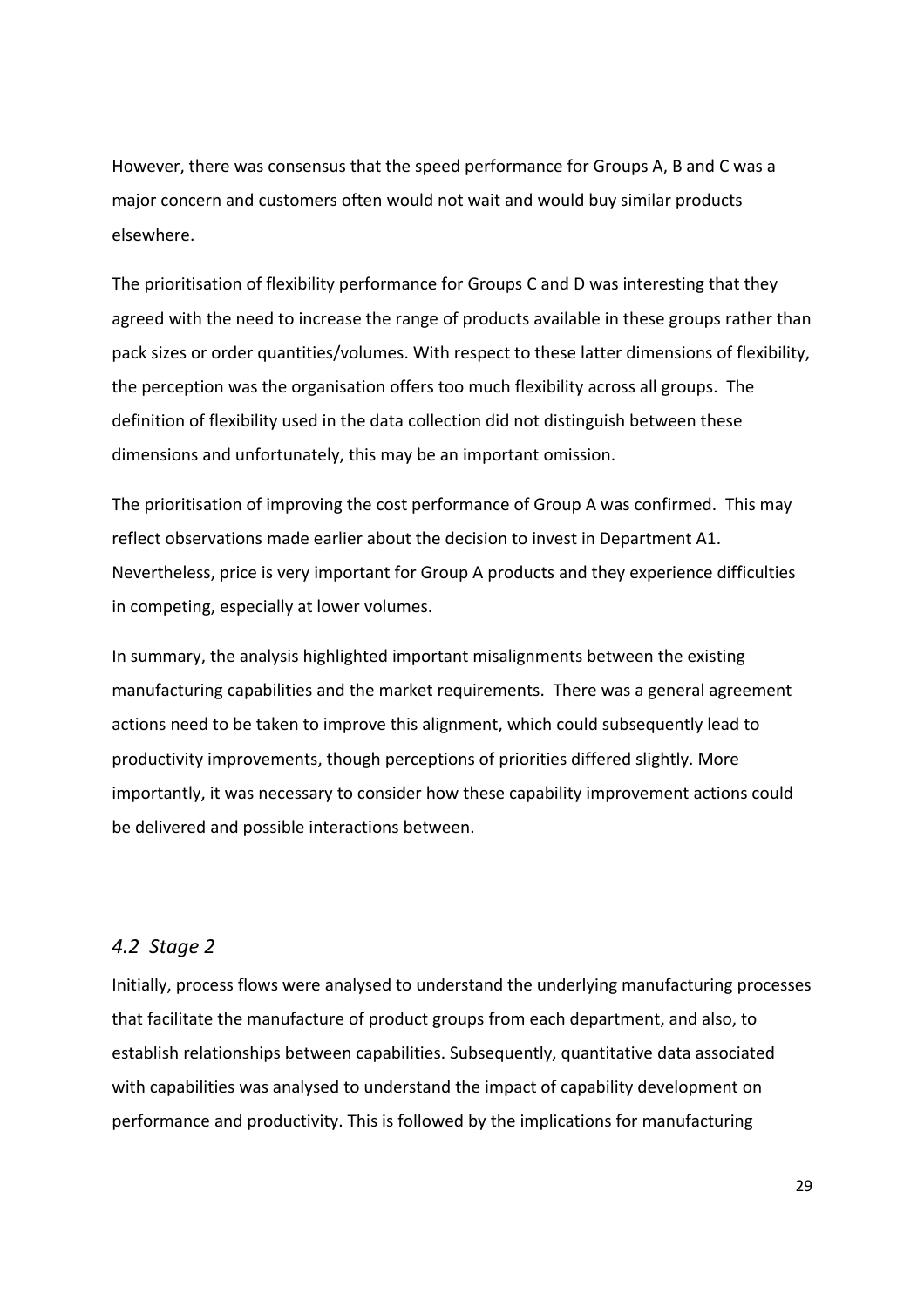strategy development to create alignment and improve performance. Interview data was consolidated with the analysis to create a richer profile of manufacturing departments including assets and processes. Furthermore, interview data was used to enrich findings associated with the relationships between capabilities and the effects of capability development on performance.

#### 4.2.1 Plant-level Manufacturing Configuration

The organisation manufactures the product groups using two configurations. One is labour intensive with manual transfer and control of the production stages (manual) while the other involves a degree of automation for similar tasks (semi-auto). Department A1 has the lowest manufacturing cost per unit (i.e., excluding material costs). This is followed by M1, and finally, M2. Considering manufacturing cost in isolation, department A1 is 50% more productive than M2, and M1 sits midway between them.

#### 4.2.2 Process Overview

Paint manufacturing is a batch process. In a succession of steps, bulk raw materials are processed and additional ingredients added to obtain the appropriate properties such as colour shade and sheen using a product formulation. When a batch is judged to be ready, the properties of a sample are tested. Both raw materials and the ingredients are subject to natural variations which often result in the need to adjust the batch and retest until the batch conforms to the customer specification. The product is then packaged according to the customer's requirements.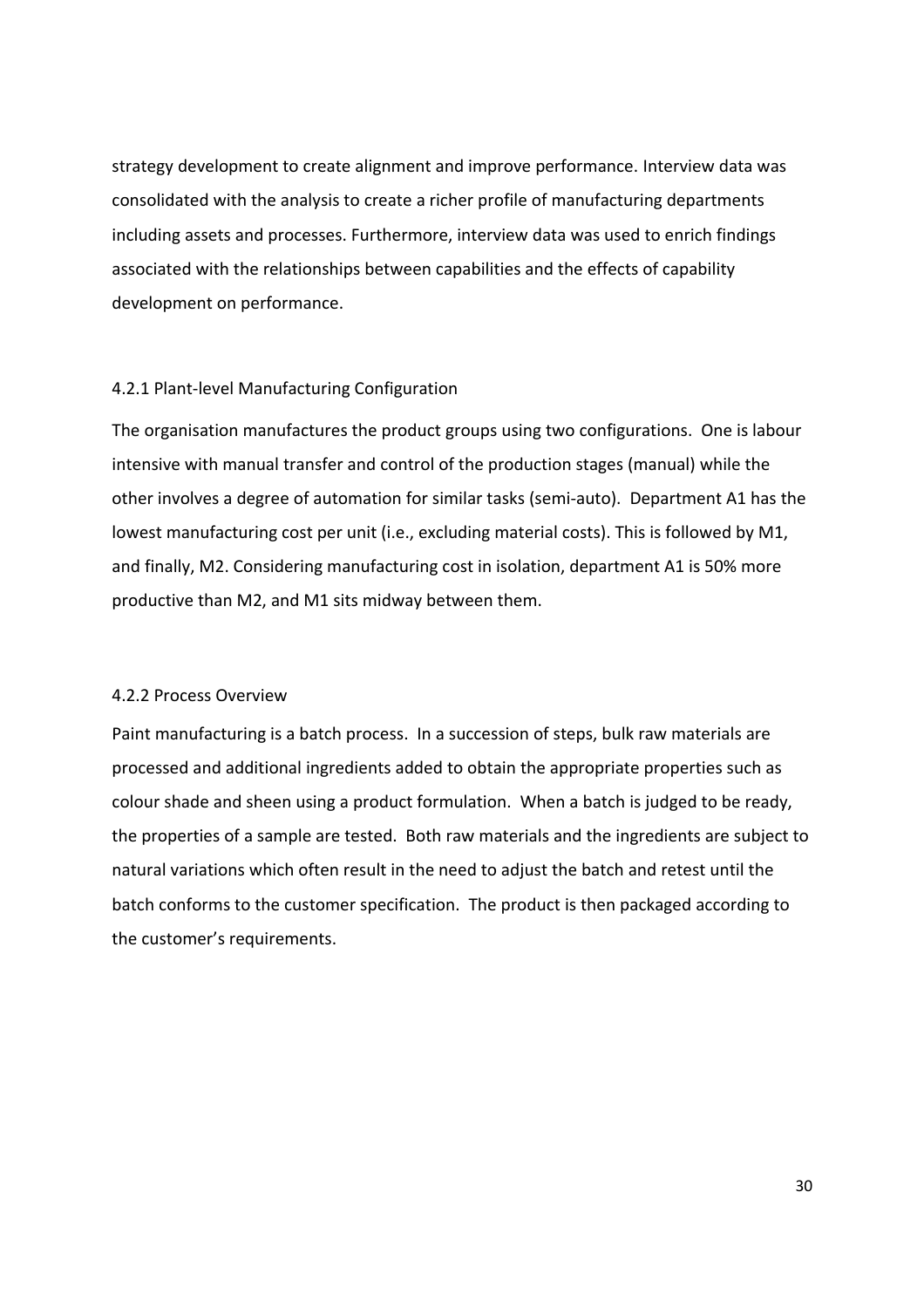#### 4.2.3 Relationships between Manufacturing Capabilities at the Process-level

#### *Quality and Speed*

There is a variable relationship between quality and speed that is a consequence of the requirement to tightly control the colour of each product in each department. This variation can have a profound impact on the manufacturing speed of products. For example, if a paint system takes four hours to dry, and two colour adjustments are required, manufacturing time increases by 8-9 hours. Also, as the difference in perceptible colour is reduced, the margin for error is also reduced subjecting the process of controlling colour to diminishing returns. Department A1 and M1 reported 40% of colours need a single adjustment to bring product within tolerance. Department M2 reported most manufactured products need multiple adjustments to achieve colour tolerances.

However, Department A1 manufactures both Groups A and D. Group D has significantly tighter colour shade tolerances than Group A. Achieving these tighter tolerances takes a disproportionate amount of time for the reasons previously discussed, and this effectively reduces the speed capability for Group A products as well for Group D. Considering Group A and D products have similar speed and cost requirements, the manufacture of these products from the same department utilising shared assets has a reducing effect on the productivity of Group A products. Separating the manufacture of Group D products from Group A products would improve the manufacturing speed of both product groups and is an obvious way to address priority numbers 3 and 4. This separation would also facilitate a reduction in manufacturing costs through improved speed performance, that would contribute to increasing the GVA and productivity of the product groups. A supporting improvement across all departments would be to consider improving the storage and tightening the colour tolerances of the ingredients used in the process in order to achieve more accurate or right first time initial colours.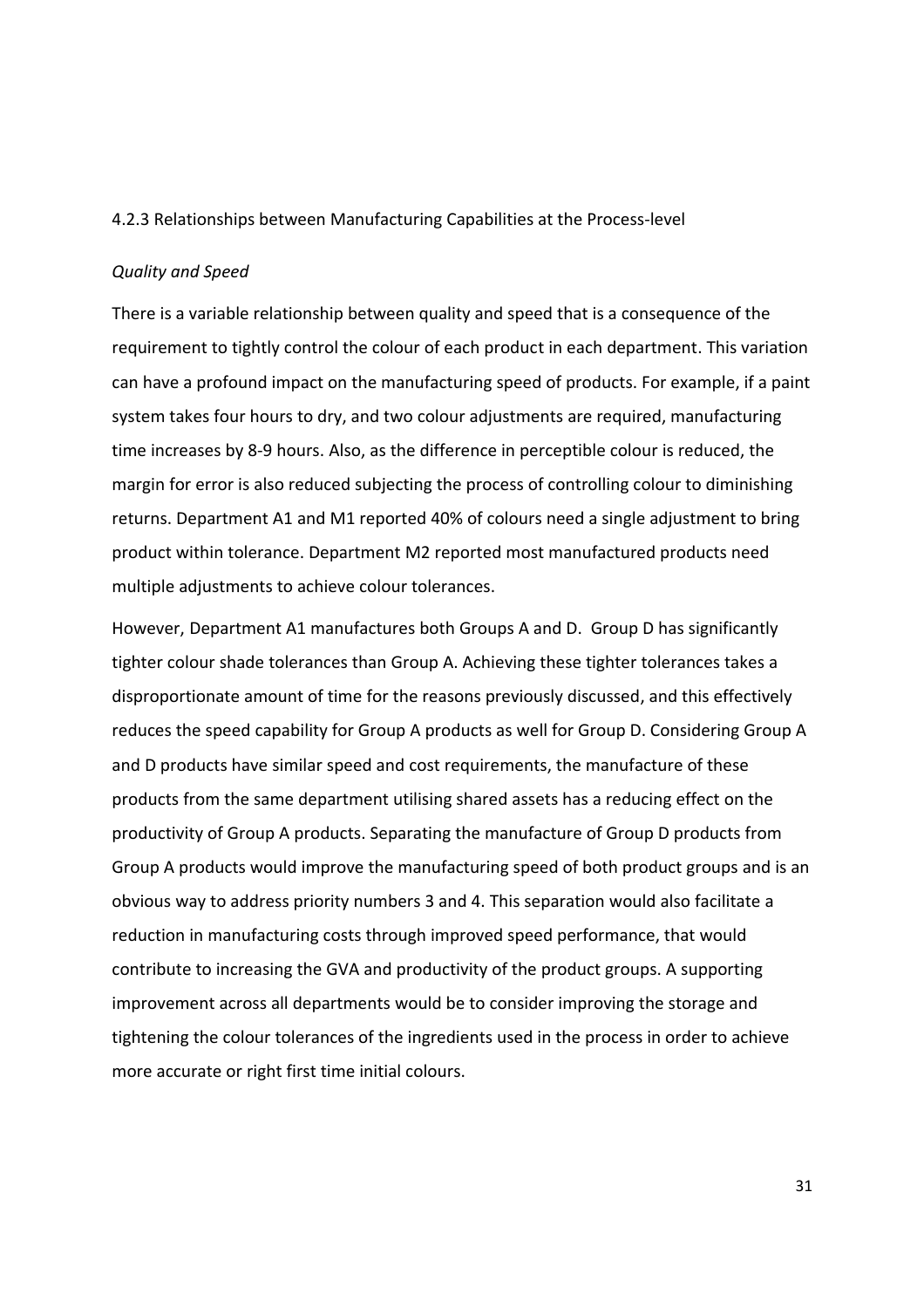#### *Flexibility and Speed*

The relationship between volume flexibility and speed is provided in Figure 4. All departments offer the same range of colours and for equivalent colour tolerances, Department A1 is the quickest to manufacture the smaller batches facilitating higher productivity when manufacturing lower volume batches . Departments M1 and M2 are of similar speed performance. At higher volumes, Department M1 is quickest and A1's speed deteriorates markedly, indicating lower productivity when manufacturing higher volume batches. This is because A1 was purposefully designed to manufacture customised products in low volumes of a wider range of product types. M2 has the most limited product range and M1 sits between A1 and M2.



## **Flexibility and Speed**

## **Total Manufacturing Time and Corresponding Quantity**

**Figure 4 – Volume Flexibility, Speed, and Corresponding Department**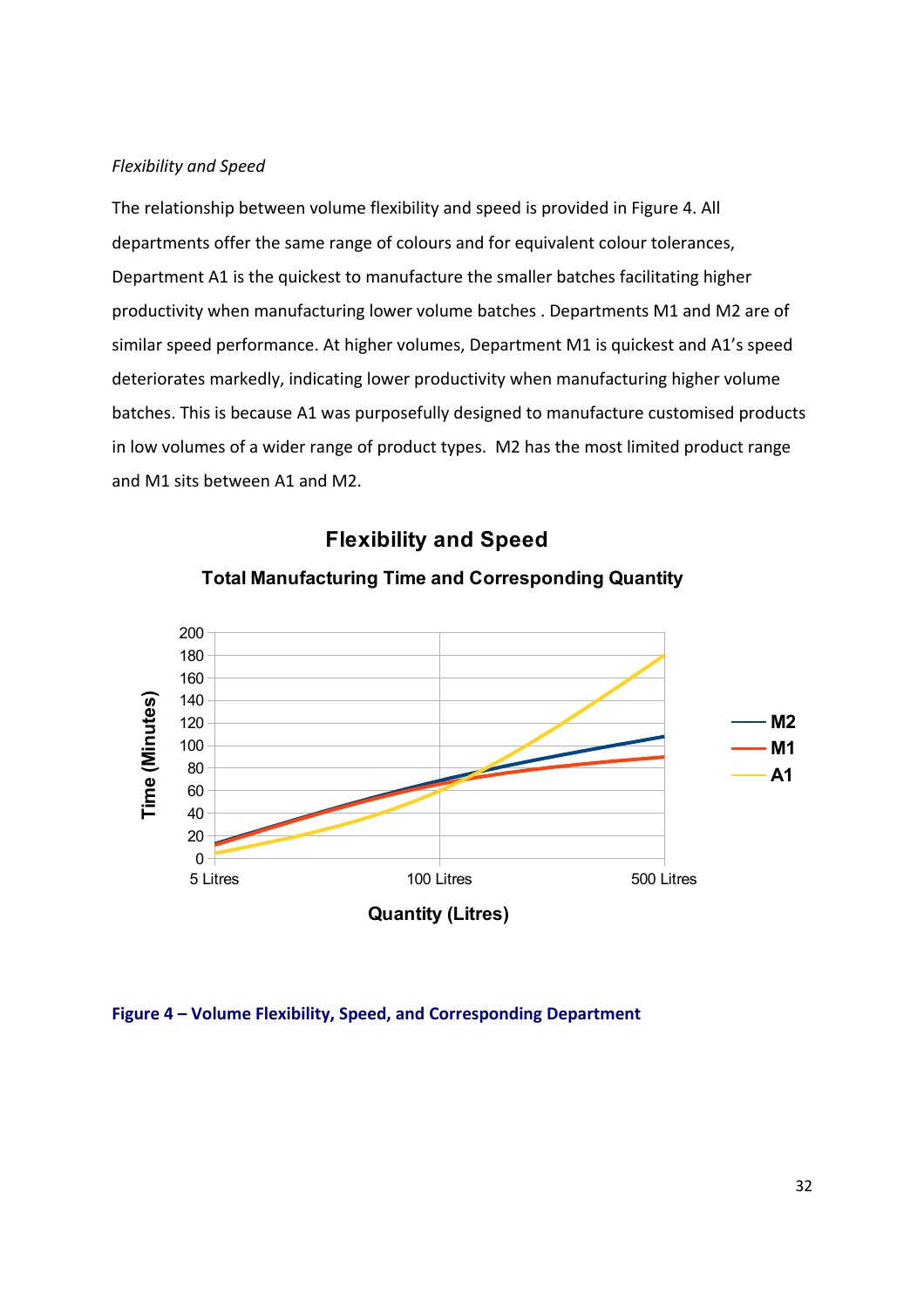Improving the flexibility of Group C and D products (priority numbers 5 and 10, respectively) suggests a need for a wider range of colours within the product groups. A larger range of colours would have no impact on manufacturing speed.

#### *Dependability*

The dependability of Group C products (priority number 2) is negatively affected by the condition of some stored ingredients. The total volume of products manufactured in department M2 is relatively high which means ingredients are stored in large tanks which are difficult to mix causing settlement and heterogeneity in the tank to supplement the natural variation in the ingredients. This affects the colour accuracy of the initial batch and the number of subsequent adjustments can be highly variable. Initial batch variation has a reducing effect on speed performance, and subsequently cost performance. Thus, detracting from the GVA of those products and subsequently reducing productivity. The dependability of Group D products is closely linked to the disruption to Department A1, described earlier in the context of quality and speed, caused by manufacturing Groups A and D together.

#### *Cost*

The cost of Group A and D products was viewed to have reduced significantly through the introduction of the semi-auto configuration in Department A1. This is indicative of increasing GVA and productivity as a consequence of the assets and process utilised in the semi-auto department. Interestingly, improving the cost performance of Group A now features as priority number 8. A further concern is that investment in a semi-auto configuration for Group B is being planned though the misalignment analysis suggests investment might be better directed towards Group C to address priority numbers 1, 2, 5 and 9.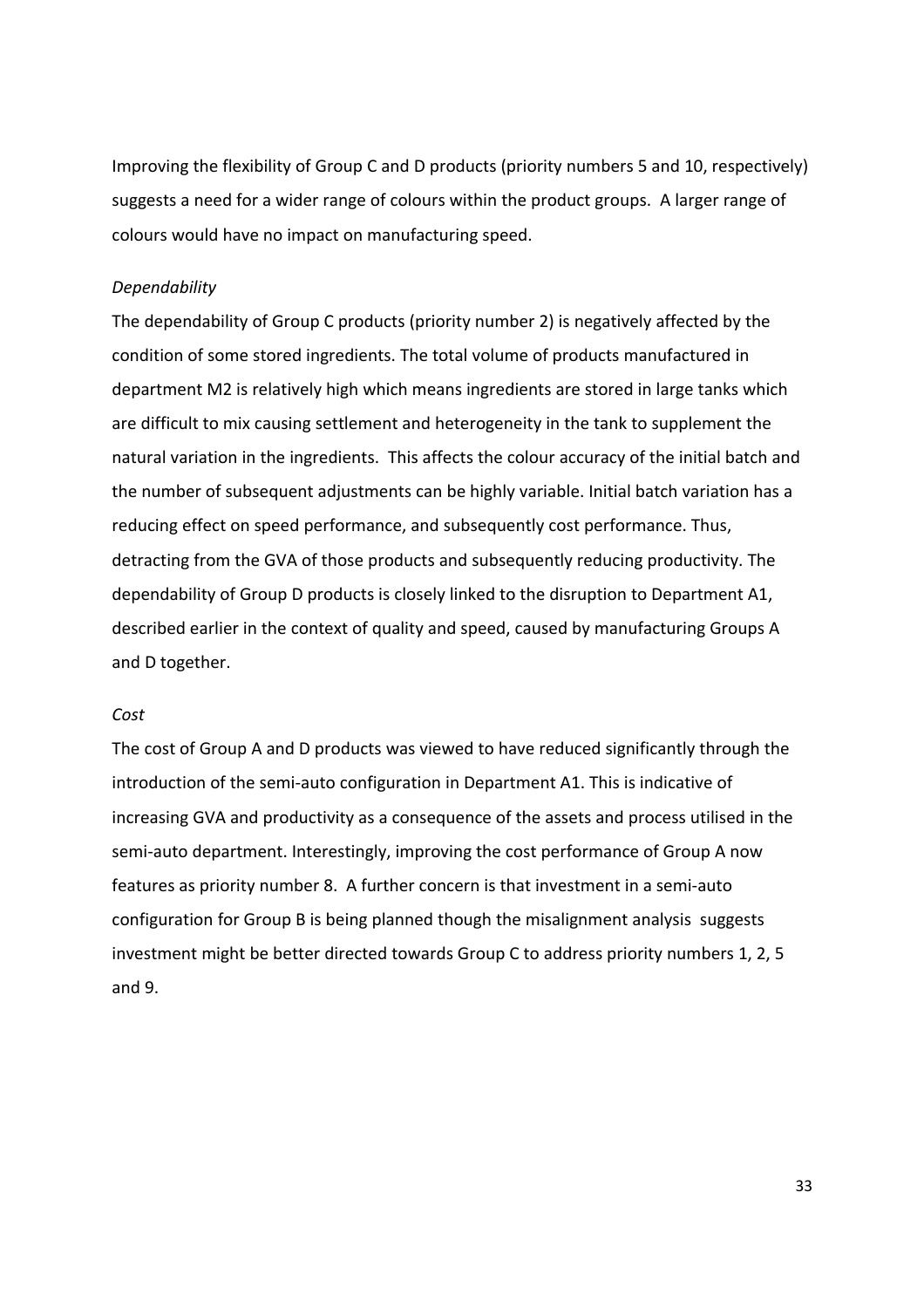## *4.3 Implications for Manufacturing Strategy Development*

A comparison of the analysis of the misalignments between manufacturing capability and market requirements and the analysis of the underlying relationships between individual capabilities and the effects on productivity yields the actions summarised below:

|    | 1) Improve speed for Group C        | - Improve ingredient storage/consistency                                   |
|----|-------------------------------------|----------------------------------------------------------------------------|
| 2) |                                     | Improve dependability for Group C - Improve ingredient storage/consistency |
|    | 3) Improve speed for Group D        | - Separate from Group A                                                    |
| 4) | Improve speed for Group A           | - Separate from Group D                                                    |
| 5) | Improve flexibility for Group C     | - Extend colour range                                                      |
| 6) | Improve dependability for Group D   | - Separate from Group A                                                    |
| 7) | Improve speed for Group B           | - Improve ingredient storage/consistency                                   |
| 8) | Improve cost for Group A            | - Separate from Group D                                                    |
| 9) | Improve quality for Group C         | - Improve ingredient storage/consistency                                   |
|    | 10) Improve flexibility for Group D | - Extend colour range                                                      |

Three areas were identified that warrant investment should the organisation wish to align itself with the market requirements and increase productivity:

- A separate manufacturing department for Group D (ie: new capacity)
- Improved storage facilities for ingredients (ie: tinters) across all departments to improve ingredient consistency/tighter tolerances on ingredients (ie: in-process improvement
- Extended colour range (ie: flexibility expansion)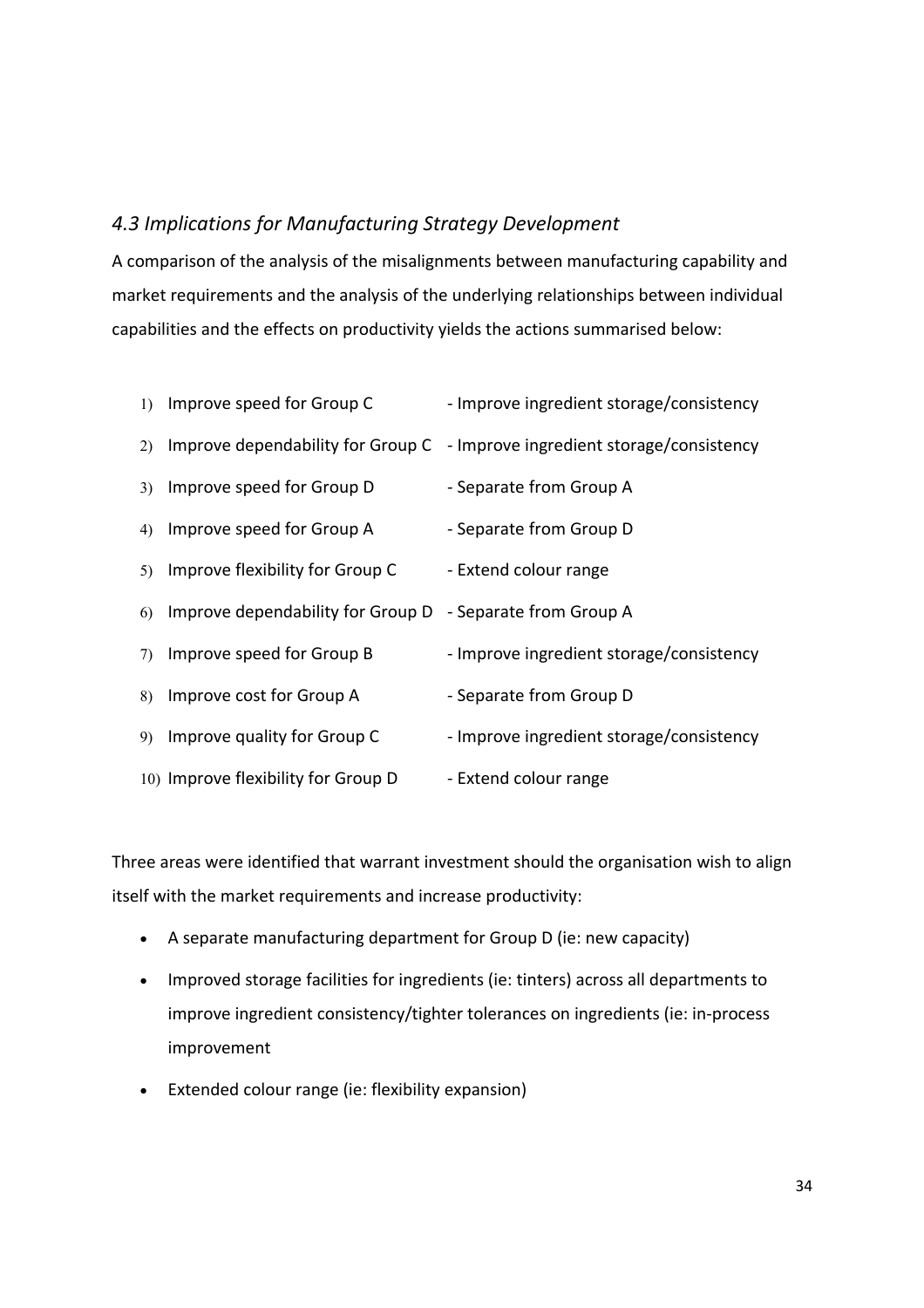## **5. Discussion**

In this section, outcomes from application of the framework will be discussed in the context of existing literature and the current UK manufacturing productivity context.

#### *5.1 The Manufacturing Strategy and Plant-level Capabilities*

The procedure advocated by Platts and Gregory (1990) and Hill's 5 step framework (Hill, 2005) provide blueprints for organisations to increase market share and create a competitive advantage. This is achieved by exploiting linkages between marketing and operational strategies, through order qualifying and order winning criteria that closely correspond with competitive capabilities. Existing models of capability development are unclear about which approach is best. For example, the trade-off theory suggests organisations focus efforts on a limited number of capabilities to create a competitive advantage (Skinner, 1996), while the sand-cone model suggests organisations focus on developing all capabilities in a specific order to experience a cumulative effect (Ferdows and De Meyer, 1990). Attempts to find a universal model for capability development has seen studies performed at high levels of abstraction (e.g. Avella et al., 2011; Sum et al., 2012; Tamayo-Torres et al., 2017). In other words, examining capability development independent from plant-level attributes such as processes and assets.

Through the use of our model, we have been able to demonstrate the influence plant-level attributes can have on competitive capabilities. Furthermore, we suggest the lack of empirical support for existing models could be a consequence of failing to include these attributes. It is entirely possible the application of existing models in mature organisations will yield positive outcomes. However, we believe the key to developing capabilities in lessmature organisations is through the application of a bottom up approach. In other words, by examining the interactions between capabilities at the process-level, to develop industry specific or strategic competitive models of capability development that complement an organisation's capability profile. We therefore support the proposition of contingent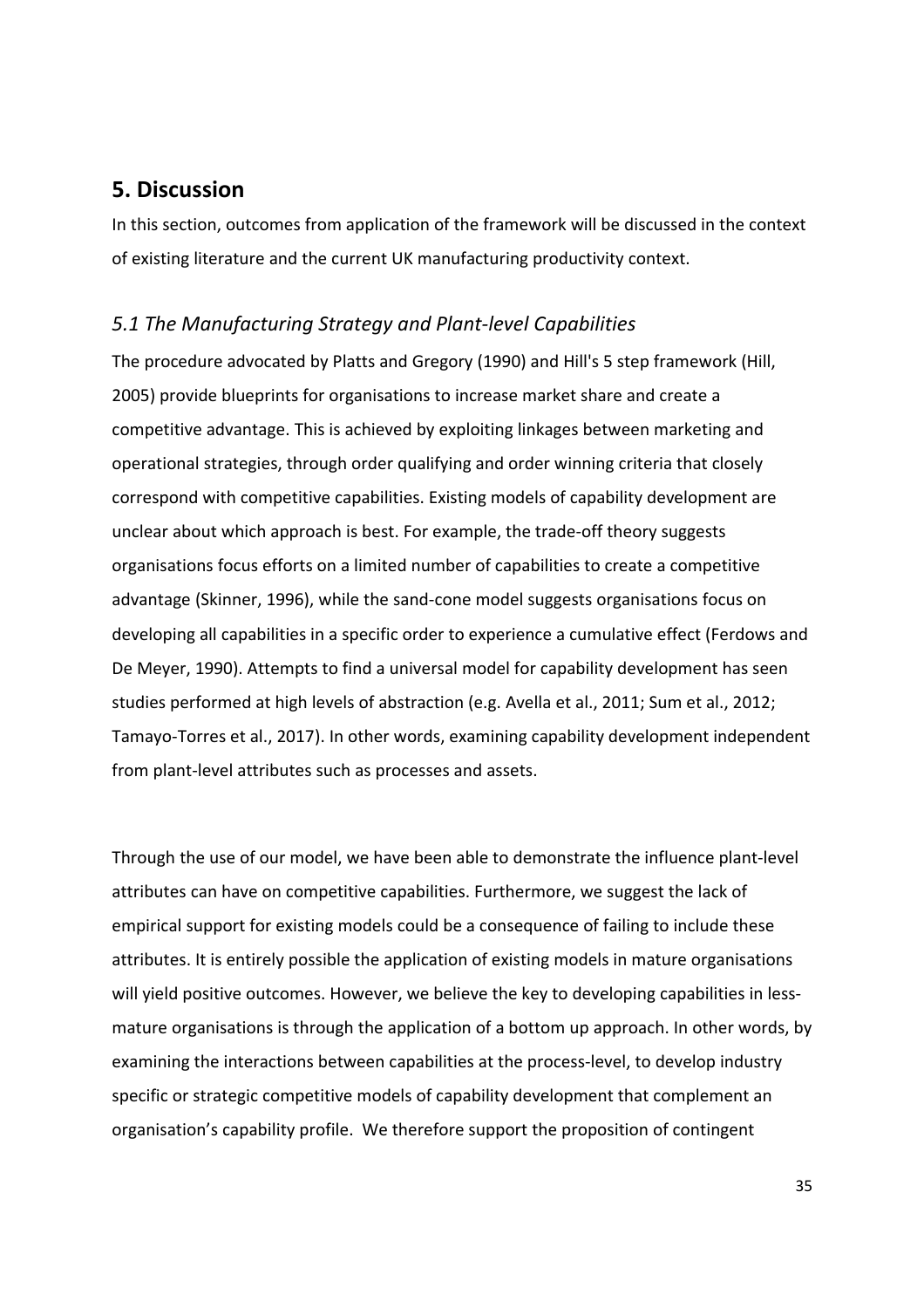approaches to capability development that have been suggested in several studies (Flynn and Flynn, 2004; Narasimhan and Schoenherr, 2013).

#### *5.2 Underlying Process-level Capabilities*

The underlying process-level capabilities ultimately determine plant-level capabilities. In this context, the relationships between quality and other capabilities appear more complex than suggested by Avella et al., (2011) and Boon-itt and Wong (2016). At the process-level, a reduction in speed and cost performance of multiple product groups was illustrated as a consequence of greater quality requirements of a single product group. However, it was possible to enhance the performance of the corresponding capabilities at the plant-level by separating the manufacture of those product groups. Therefore, the relationships between these capabilities are impacted by the organisation of production facilities, and the underlying process and assets utilised in this context.

The multifaceted nature of flexibility makes the relationship between flexibility and other capabilities complex. When considering the semi-auto department in isolation, the relationship between flexibility and cost complements Hallgren et al., (2011) that these are contesting capabilities. This is because a reduction in manufacturing speed increases cost, and speed reduces as volumes decrease and customisation increases. However, the findings also contrast with Hallgren et al., (2011) because lower volume customised products manufactured in the same department exhibit higher speed, and subsequently cost performance when compared to the manual departments. Therefore, a fundamental difference in assets and process change the underlying structure of the trade-off between flexibility, and speed and cost in this organisation. This supports assertions by Schmenner and Swink (1998) of the existence of asset frontiers. Also, it illustrates a variable effect between product range flexibility, volume flexibility, and the performance of speed and cost that is influenced by assets and the manufacturing process. Therefore, we agree with the assertion by Chung and Swink (2009) that careful consideration should be paid to the dimensions of flexibility during the adoption of AMT. Furthermore, existing studies at higher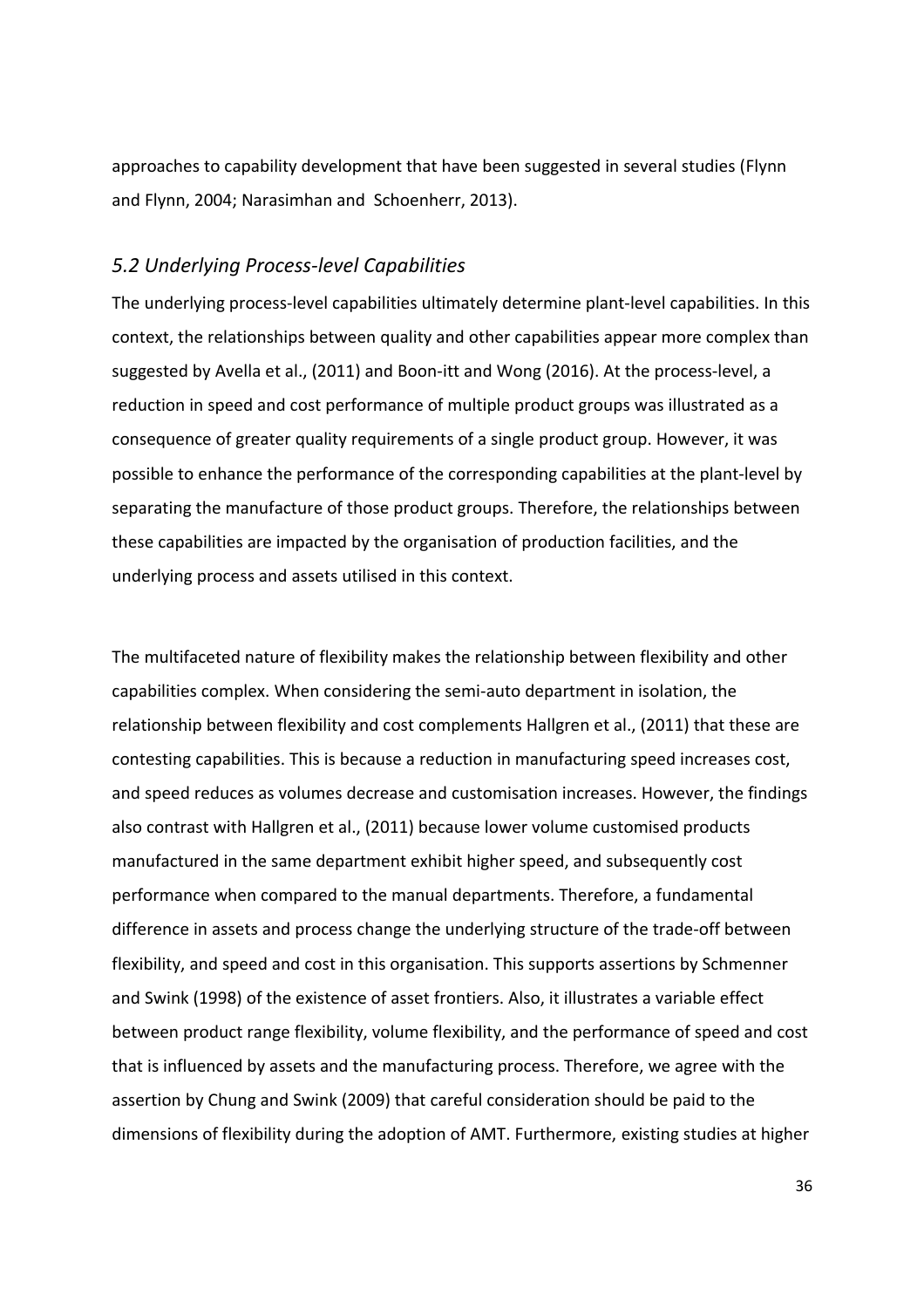levels of abstraction might have failed to capture relationships between different dimensions of flexibility and the effect on other capabilities, supporting the assertion by Rosenzweig and Easton (2010:p137) that "*tradeoffs-related results may be obscured or confounded when using a higher unit of analysis"*.

Posing the question of how different manufacturing configurations can impact the trade-off between flexibility and cost yields some interesting considerations. The department with higher levels of manual processing experiences a more linear reduction in speed performance with increased customisation at lower volumes. Contrastingly, the semi-auto department increases compatibility between flexibility and speed at lower volumes, but the ability to manufacture high volumes at low cost reduces. Therefore, we are in agreement with Hallgren et al., (2011) that the capabilities of flexibility and cost should be developed in a balanced way. This highlights the need for careful consideration to the impact of developing different dimensions of flexibility on the capabilities of delivery and cost, contrasting the research by Sum et al., (2012) who suggest these capabilities can be developed independently. However, our study does demonstrate how a combination of different asset and process configurations can facilitate the development of multiple dimensions of flexibility (volume and variety) with relatively higher cost performance. Finally, these findings support the existence of frontier trade-offs, asserted by Sarmiento and Shukla (2011).

## *5.3 The manufacturing strategy and firm-level productivity*

The literature highlighted the need for UK manufacturing organizations to increase productivity and we posed the question of how broader strategic initiatives could impact productivity. Our study reveals how productivity improvements can be made through the application of our framework to guide the development of a manufacturing strategy to improve market and operational alignment. The recent trend towards globalisation and customisation (Jordan and Michel, 2001; Anderson, 2006) has resulted in manufacturers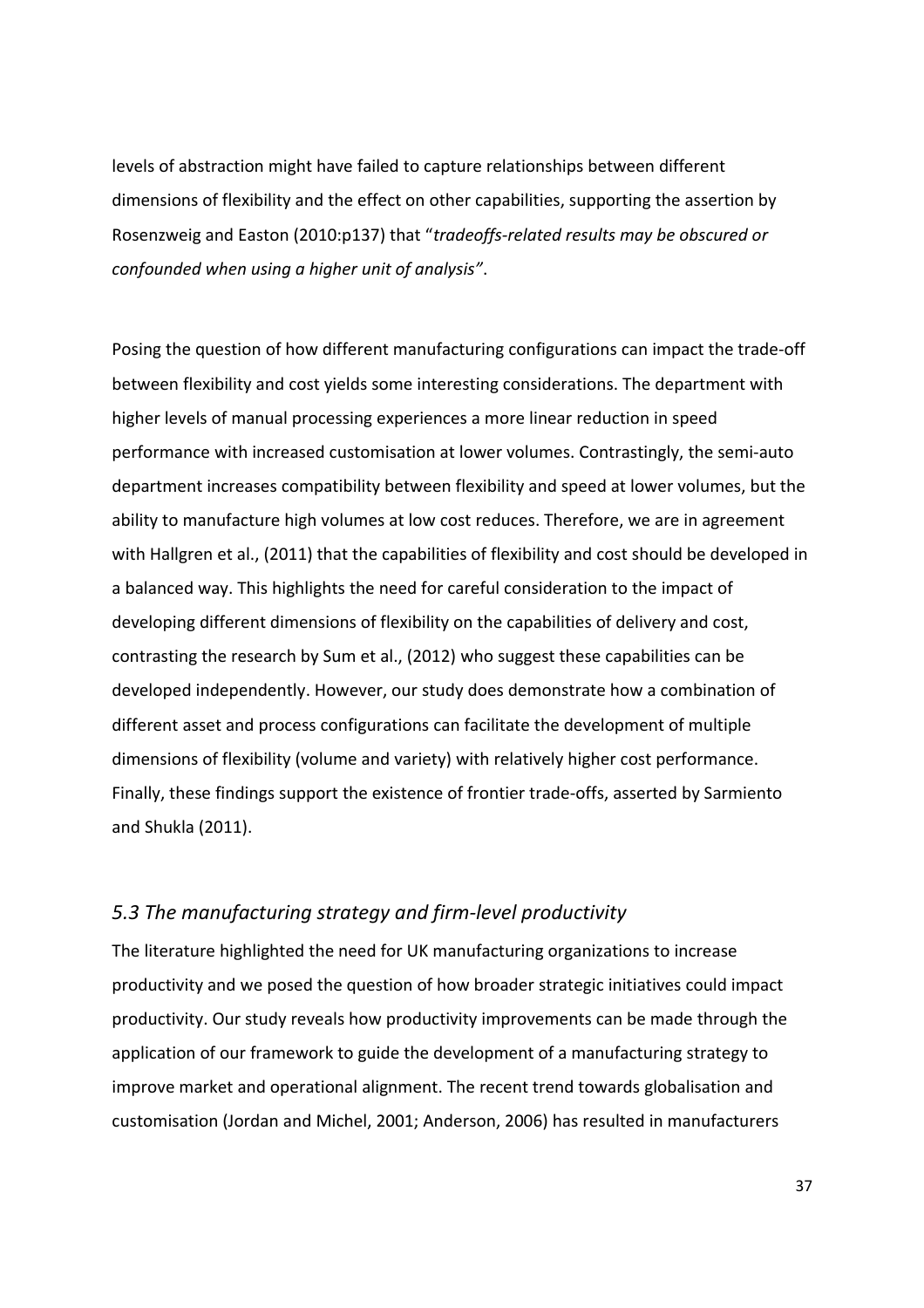attempting to serve customers with varying requirements. However, the limitations of manufacturing for disparate markets from the same manufacturing plant were discussed by Skinner (1974), and Berry et al., (1991). It was suggested to overcome the limitations, organisations should increase focus which can be achieved though the development of a 'plant within a plant' (Skinner, 1974). Application of our framework in this organisation revealed the separation of Group D products will result in increased speed and cost performance that will subsequently improve productivity. This also supports assertions by Skinner (1974) and Berry et al., (1991) that 'plants within plants' are valid methods for reducing the impact of trade-offs.

It is interesting that Barnett et al., (2014) suggested the sharp fall in UK productivity could be explained by factor utilization, but later revealed utilisation has returned to pre-crisis levels whilst productivity has remained lower than expected. Our findings establish how a reduction in capacity utilisation as a result of the 2008 economic downturn can be recovered without expected productivity improvements. This is a consequence of the introduction of new products requiring different capability configurations, to recover revenue losses during a financially constrained period (i.e., post recession). The integration of these products with existing assets contributed to misalignment and subsequently reduced performance. Furthermore, we suggest the requirement for process-level improvements such as the upgrade of ingredient storage facilities to all departments as a consequence of constrained investment decisions, supporting assertions by Harari (2016).

Our findings complement studies by Syverson (2004), that firms within the same industries can experience different levels of productivity. This study demonstrates a relationship between productivity and the underlying processes and asset configurations. Furthermore, we build on research by Syverson (2011) by demonstrating how the organisation of production units and in-process improvements can enhance productivity in UK manufacturing organisations.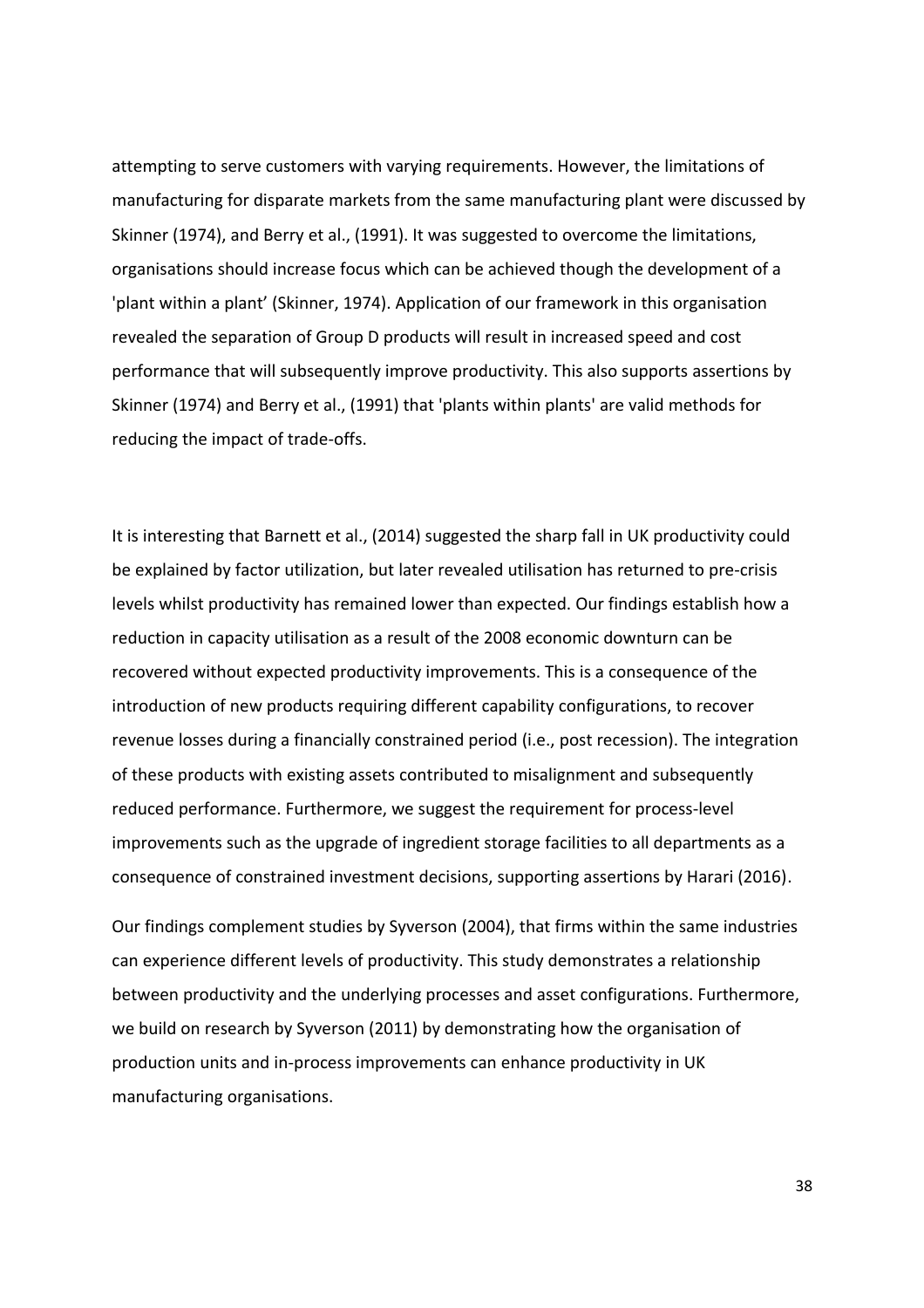#### *5.4 Evaluation of the Conceptual Framework*

Application of our model with various methods of data capture revealed how process-level improvements can lead to plant-level improvements that subsequently enhance market and operational alignment. Thus, improving firm-level productivity whilst minimising the impact of trade-offs in a organisation with heterogeneous customer requirements. The literature revealed the need to explore relationships between capabilities at the process-level to understand the best method to develop capabilities in context. Although our framework was successful at collecting data and supporting investment decisions, it would be useful to have a tool for guiding this process. Our framework could be further developed by exploring relationships between capabilities at the process-level in other less-mature manufacturing organisations. This would contribute to a deeper understanding of the relationships between capabilities at the process-level whilst facilitating the development of 'industry specific' or 'strategic' competitive models of capability development through the use of a bottom-up approach. It would also help unravel some unanswered questions surrounding the UK productivity puzzle.

## **6. Conclusion**

There are various models of capability development. However, due to the lack of empirical support for existing models, views on the best method of capability development are conflicting and as of yet, there is no consensus. Our study provided empirical evidence of trade-offs between capabilities at the process-level of a UK manufacturing organization. Furthermore, our study revealed how the organisation of production units could serve to enhance capabilities at the plant-level, and also, how relationships between capabilities can be constrained or impacted by the manufacturing process and the corresponding assets. We propose organizations are dynamic and the key to developing a greater understanding of capability development lies at the process-level. This view has been supported by plant-level capability developments we were able to reveal through the application of our framework in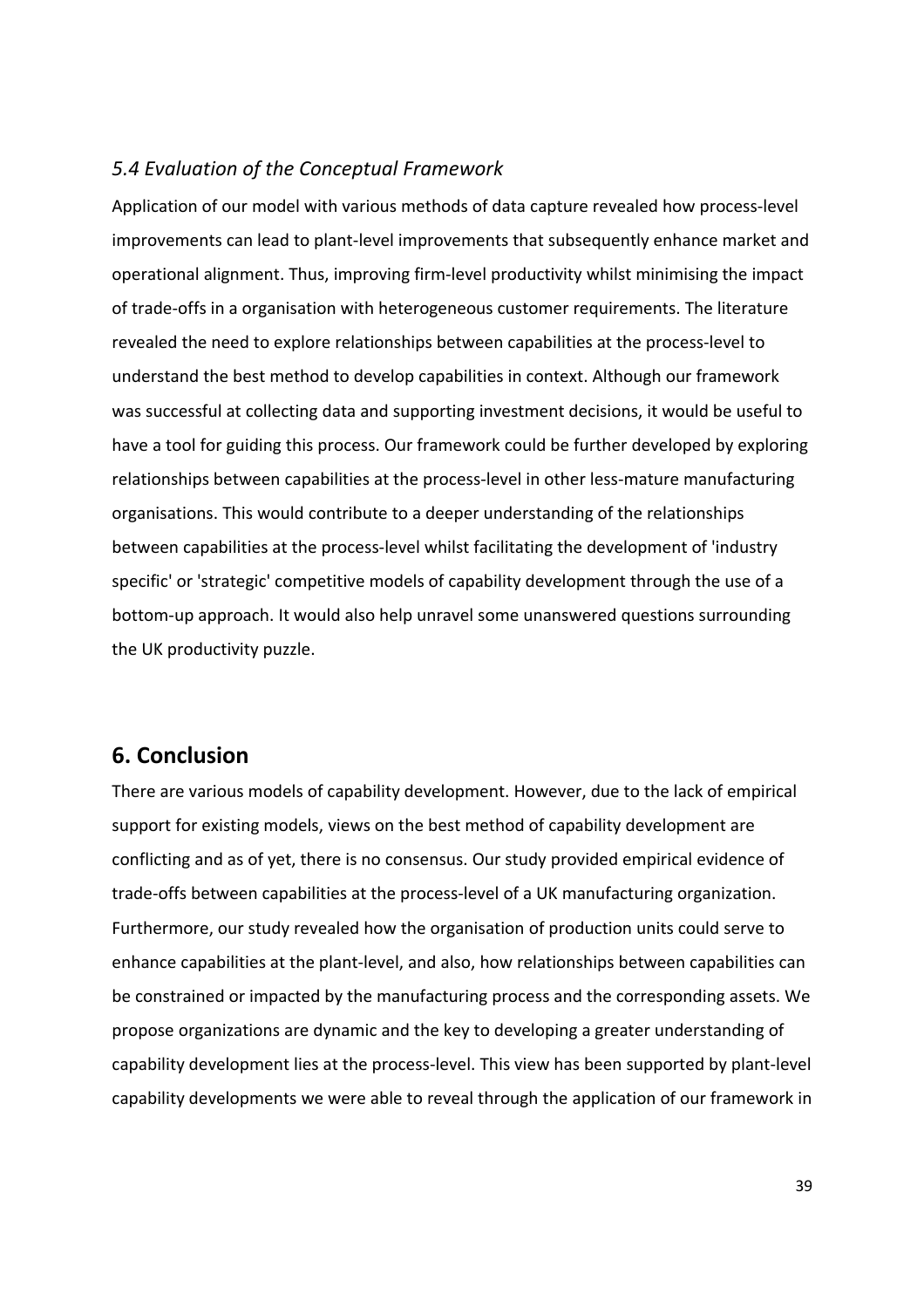a manufacturing organization, and the subsequent improvement outputs associated with firm-level productivity.

The productivity challenges UK organizations currently face are well documented throughout the literature. We believe the challenges facing UK manufacturing organisations can be addressed with practises from existing literature, and the key is to operationalize these practises. To enhance firm-level productivity, manufacturers should align capabilities with competitive priorities determined by market requirements. Our study demonstrated how alignment can be increased by investigating the relationships between capabilities at the process-level. This served as a guide to formulating improvement priorities that would lead to plant-level capability improvements and subsequently firm-level productivity improvements. Furthermore, our study demonstrated how broader strategic initiatives, such as the reconfiguration of existing manufacturing facilities can increase alignment with market requirements. However, unless market requirements remain static, organizations will have to continually adapt by refreshing manufacturing capabilities.

Our paper contributes to existing research by providing a study into capability development at the firm-level that have been recommended to shed light on existing models (Rosenzweig and Easton, 2010 ; Sarmiento and Shukla, 2011). Furthermore, we have provided and applied a framework that can be used to increase firm-level productivity in less-mature organisations by aligning competitive capabilities with customer requirements. Although the scope of the investigation was limited to an individual organization, further application of our framework in less-mature organisations will develop our understanding of capability development. Output from application of the model can support the development of industry specific or strategic competitive models of capability development. Finally, we provide some insight into the productivity issues facing UK manufacturers. Through this study, we were able to demonstrate how productivity improvements could be made in a UK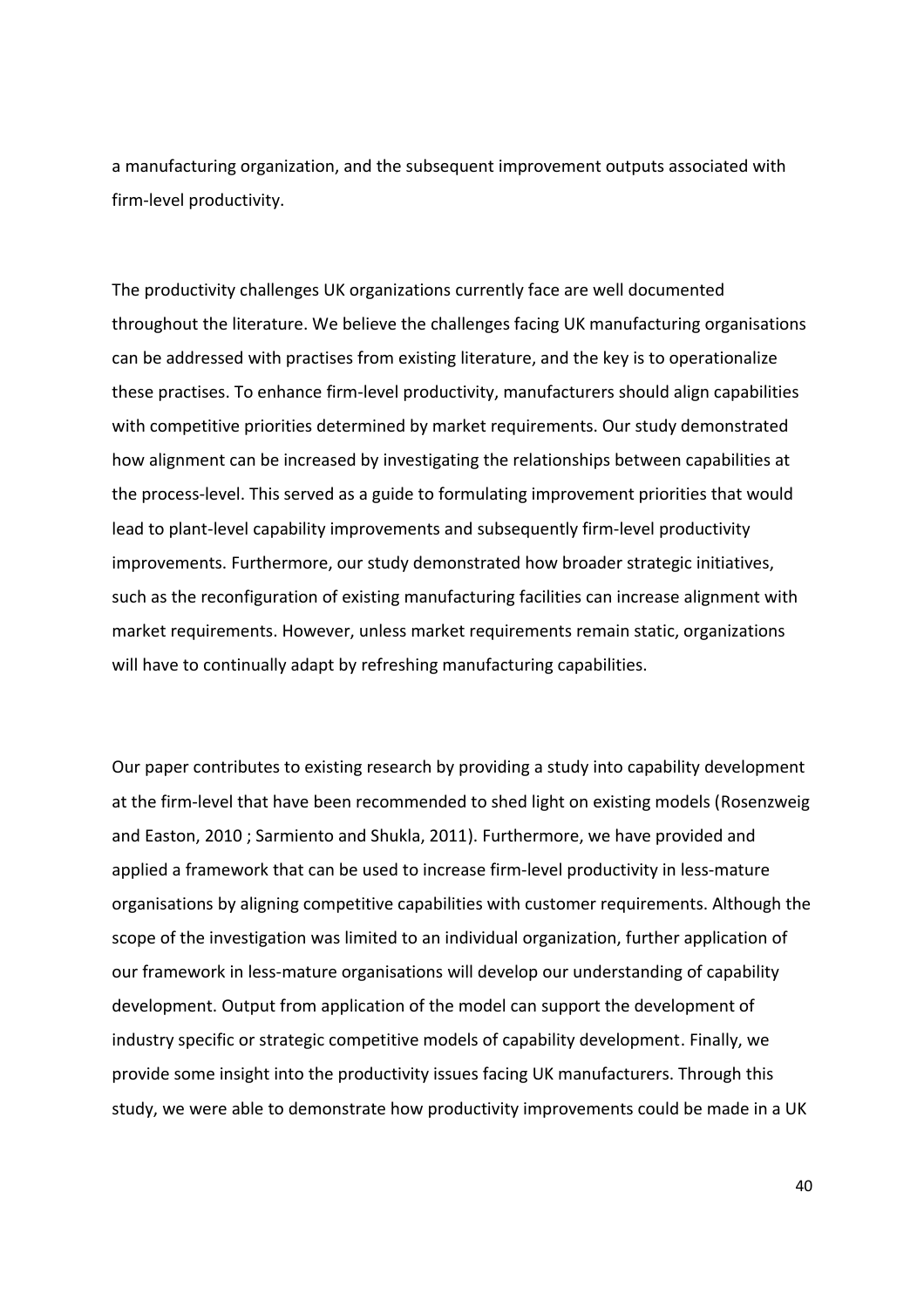manufacturer that had become incrementally misaligned with its business environment during a period following the 2008 global recession.

## *6.1 Limitations*

The use of a case study limits generalisability since it is not representative of the extensive manufacturing industry, or organizations in different industries. However, capability constructs and the transparent nature of the research, and comparisons with literature conducted at higher levels of abstraction opens the door for more research on capability development at the firm-level. Our goal was to facilitate a deeper understanding of the relationships between capabilities in different organisations and promote the exploration of contingent approaches to capability development. To support generalisability, care should be taken in future comparative research to define constructs and ensure compatibility with historical research.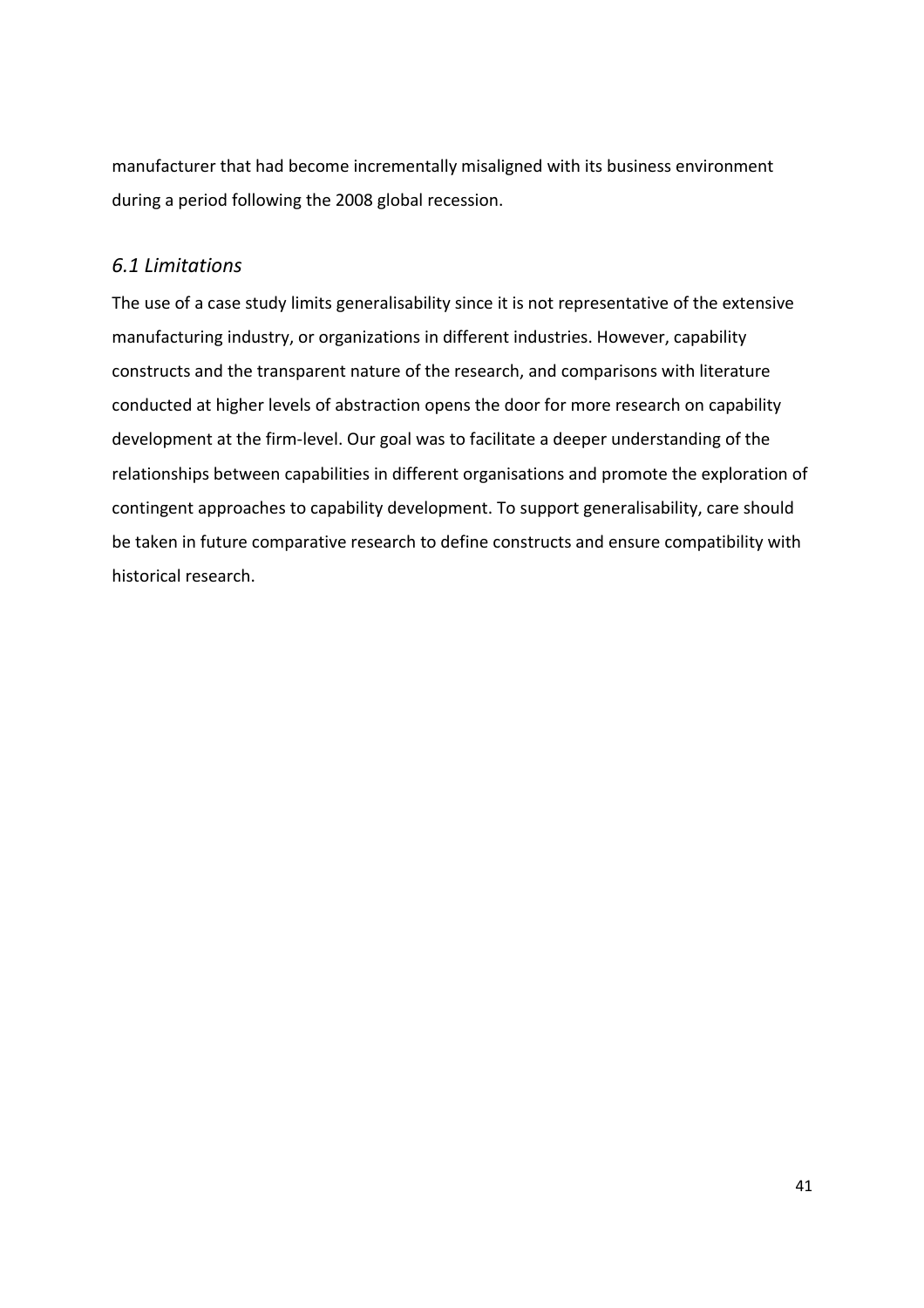#### **References**

Anderson, C. (2006), *The long tail*, New York: Hyperion.

Anderson, C., and Zeithaml, C. (1984), "Stage of the product life cycle, business strategy, and business performance", *The Academy of Management Journal*, Vol. 27 No. 1, pp. 5-24.

Avella, L., Vazquez-Bustelo, D., and Fernandez, E. (2011), "Cumulative manufacturing capabilities: an extended model and new empirical evidence", *International Journal of Production Research*, Vol. 49 No.3, pp. 707-729.

Barnes, D., and Rowbotham, F. (2004), "Testing the four-stage model of the strategic role of operations in a UK context", *International Journal of Operations & Production Management*, Vol. 24 No. 7, pp. 701-720.

Barnett, A., Batten, S., Chiu, A., Franklin, J., and Sebastia-Barriel, M. (2014), "The UK Productivity Puzzle", *Bank of England Quarterly Bulletin*, Vol. 54 No. 2, pp. 114-128.

Barney, J. (1991), "Firm resources and sustained competitive advantage", *Journal of Management*, Vol. 17 No. 1, pp. 99-120.

Barney, J., Wright, M., and Ketchen, D J. (2001), "The resource-based view of the firm: ten years after 1991", *Journal of Management*, Vol. 27 No. 6, pp. 625-641.

Berry, W., and Cooper, M. (1999), "Manufacturing flexibility: methods for measuring the impact of product variety on performance in process industries", *Journal of Operations Management*, Vol. 17 No. 2, pp. 163-178.

Berry, W., Klompmaker, J., Bozarth, C., and Hill, T. (1991), "Factory focus: Segmenting markets from an operations perspective", *Journal of Operations Management*, Vol. 10 No. 3, pp. 363-387.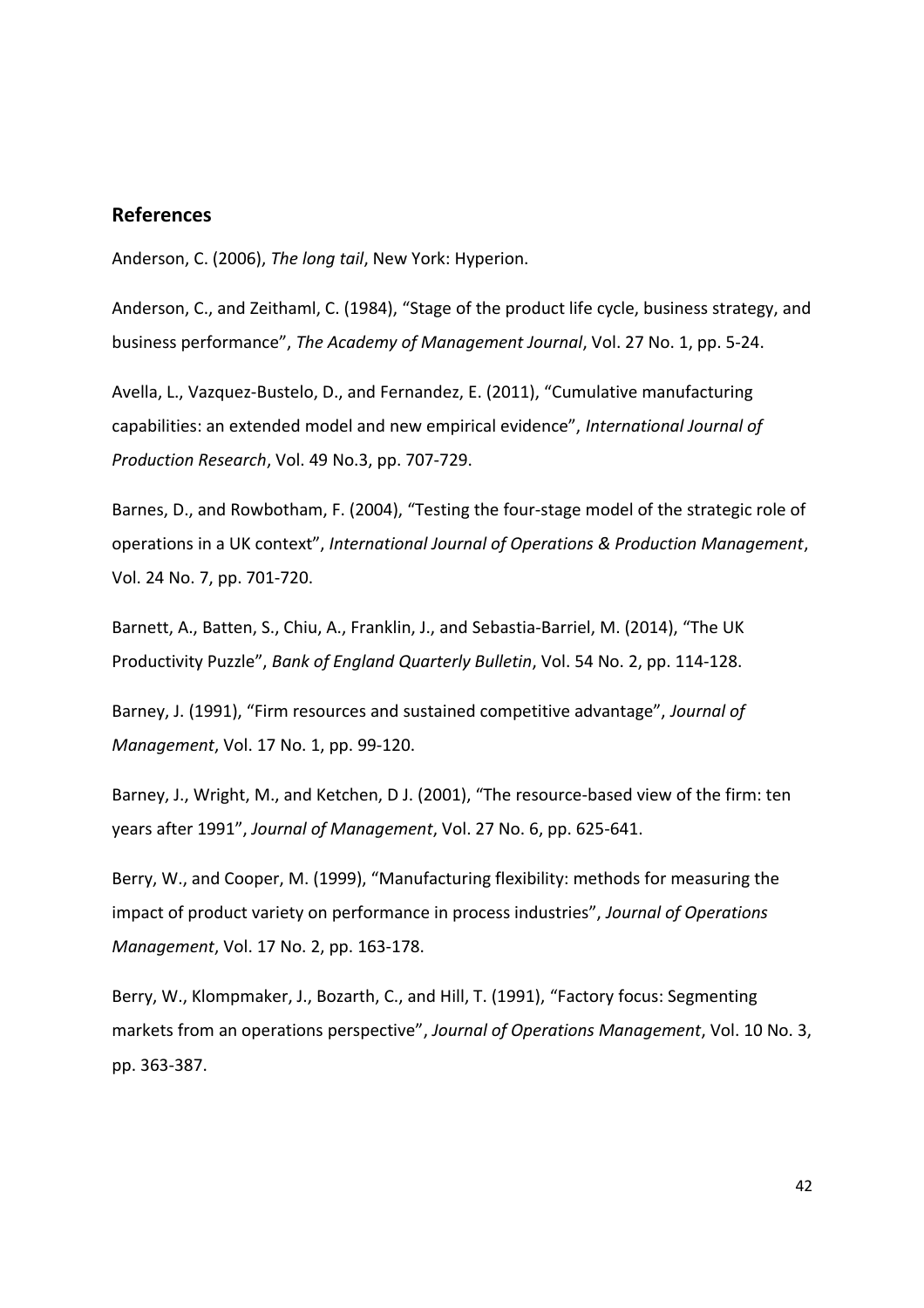Boon-itt, S., and Wong, C. W. (2016), "Empirical investigation of alternate cumulative capability models: a multi-method approach", *Production Planning & Control*, Vol. 27 No. 4, pp. 299-311.

Bouranta, N., and Psomas, E. (2017), "A comparative analysis of competitive priorities and business performance between manufacturing and service firms", *International Journal of Productivity and Performance Management*, Vol. 66 No. 7, pp. 914–931.

Boyer, K., Lewis, M. (2002), "Competitive priorities: investigating the need for trade-offs in operations strategy"*, Production and Operations Management*, Vol. 11 No. 1 , pp. 9-20.

Boyer, K., Swink, M., and Rosenzweig, E. (2005), "Operations strategy research in the POMS journal", *Production and Operations Management*, Vol. 14 No. 4, pp. 442-449.

Brumme, H., Simonovich, D., Skinner, W., and Van Wassenhove, L. (2015), "The Strategy‐ Focused Factory in Turbulent Times", *Production and Operations Management, Vol. 24 No.*  10, pp. 1513-1523.

Bryman, A., and Bell, E. (2003), *Business research methods,* New York: Oxford University Press Inc.

Chase, R., Aquilano, N., and Jacobs, F. (2004), *Operations management for competitive*  advantage, 10<sup>th</sup> ed, Boston, Mass: McGraw-Hill.

Chi, T., Kilduff, P., Gargeya, V. (2009), "Alignment between business environment characteristics, competitive priorities, supply chain structures, and firm business performance", *International Journal of Productivity and Performance Management, Vol. 58* No. 7, pp. 645-669.

Chung, W., and Swink, M. (2009), "Patterns of Advanced Manufacturing Technology Utilization and Manufacturing Capabilities", *Production and Operations Management, Vol. 18 No.* 5, pp. 533-545.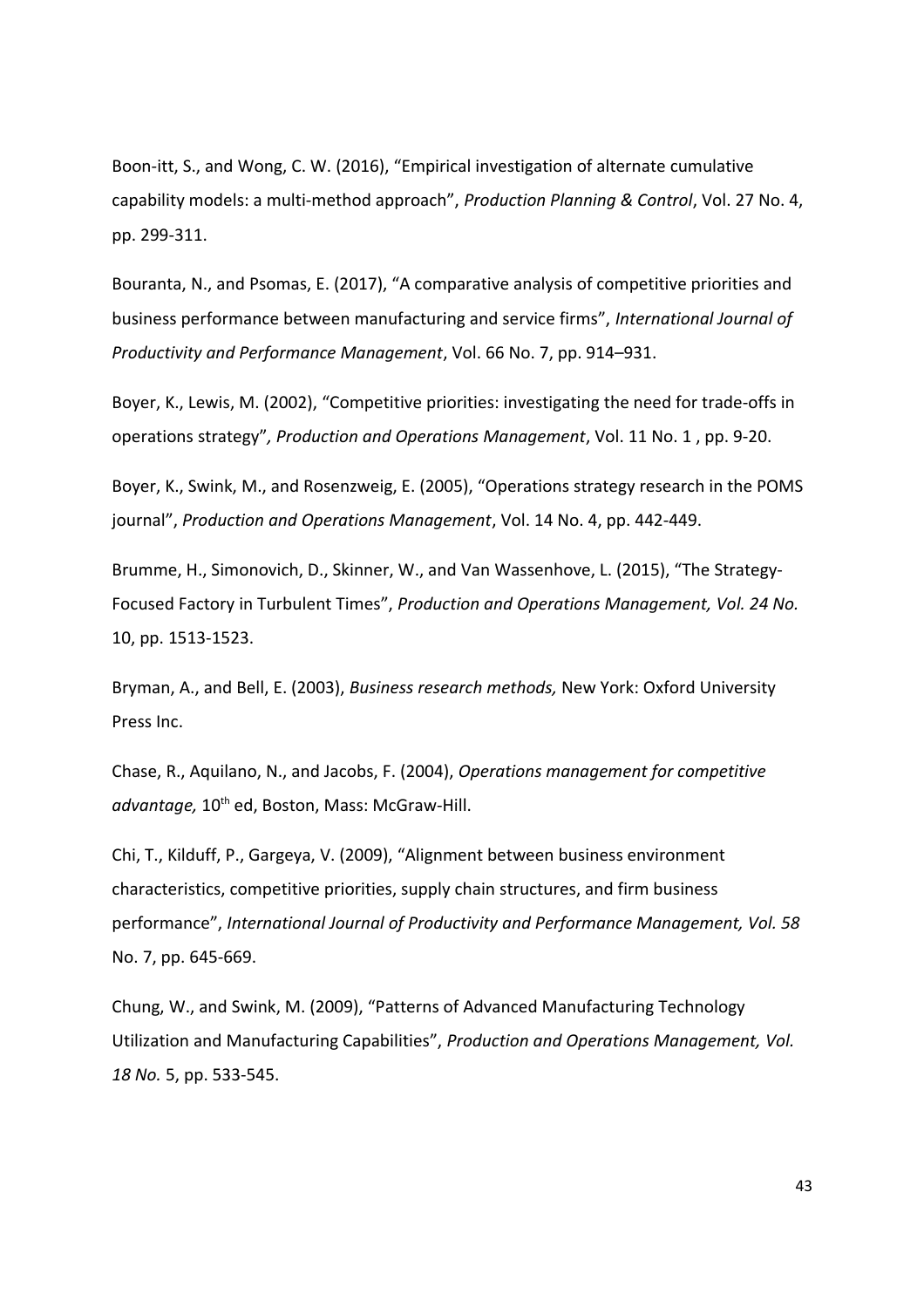Da Silveira, G. (2005), "Market priorities, manufacturing configuration, and business performance: An empirical analysis of the order-winners framework", *Journal of Operations Management*, Vol. 23 No. 6, pp. 662-675.

Da Silveira, G., and Slack, N. (2001), "Exploring the trade-off concept", *International Journal of Operations & Production Management*, Vol. 21 No.7, pp. 949-964.

Dale B. G., Van Der Wiele, T., and Van Iwaarden, J. (2007), *Managing Quality*, 5<sup>th</sup> ed, Blackwell Publishing, Oxford.

Department for Business, Energy and Industrial Strategy, (2017), "Building our Industrial Strategy, Green Paper January, 2017", available at:

[https://www.gov.uk/government/uploads/system/uploads/attachment\\_data/file/611705/b](https://www.gov.uk/government/uploads/system/uploads/attachment_data/file/611705/building-our-industrial-strategy-green-paper.pdf) [uilding-our-industrial-strategy-green-paper.pdf](https://www.gov.uk/government/uploads/system/uploads/attachment_data/file/611705/building-our-industrial-strategy-green-paper.pdf) (Accessed 29<sup>th</sup> May 2017).

Ferdows, K, and De Meyer, A. (1990), "Lasting improvements in manufacturing performance: In search of a new theory", *Journal of Operations Management*, Vol. 9 No. 2, pp. 168-184.

Flynn, B., and Flynn, E. (2004), "An exploratory study of the nature of cumulative capabilities", *Journal of Operations Management*, Vol. 22 No. 5, pp. 439-457.

Foresight (2013), "The Future of Manufacturing: A new era of opportunity and challenge for the UK. Project Report." *The Government Office for Science*, London.

Gonzalez-Benito, J., and Lannelongue, G. (2014), "An integrated approach to explain the manufacturing function's contribution to business performance", *International Journal of Operations & Production Management*, Vol. 34 No. 9, pp. 1126–1152.

Größler, A., and Grübner, A. (2006), "An empirical model of the relationships between manufacturing capabilities", *International Journal of Operations & Production Management*, Vol. 26 No. 5, pp. 458-485.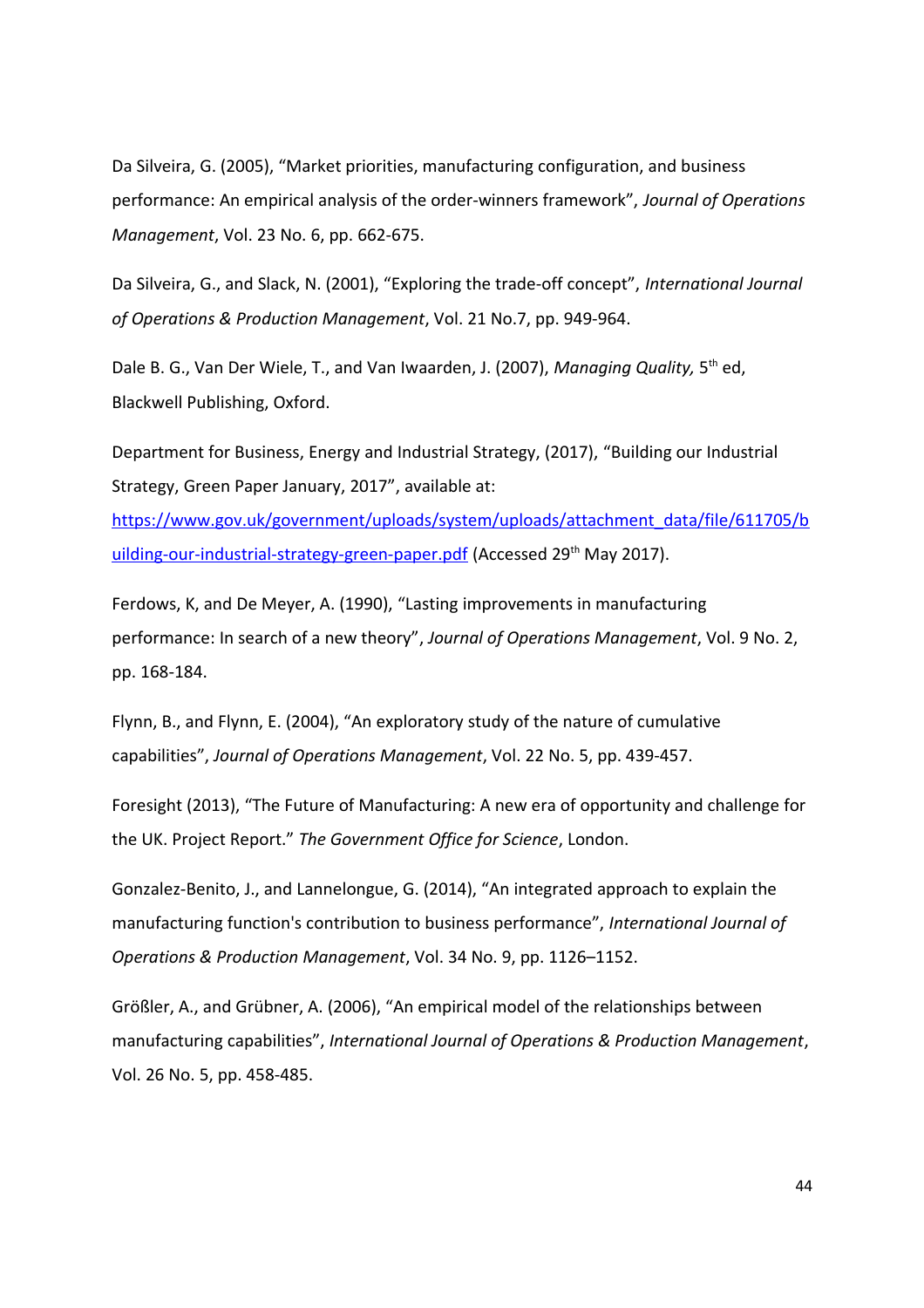Hallgren, M., Olhager, J., and Schroeder, R. (2011), "A hybrid model of competitive capabilities", *International Journal of Operations & Production Management*, Vol. 31 No. 5, pp. 511-526.

Harari, D. (2016), "Productivity in the UK", *House of Commons Library*, Briefing Paper No.06492, September.

Hayes, R., and Pisano G. "Manufacturing Strategy: At the Intersection of Two Paradigm Shifts", *Production and Operations Management, Vol.* 5 No. 1, pp. 25–41.

Hayes, R., and Wheelwright, S. (1984), *Restoring our competitive edge : Competing through manufacturing,* New York: Wiley.

Hill, T. (1997), "Manufacturing strategy - keeping it relevant by addressing the needs of the market", *Integrated Manufacturing Systems*, Vol. 8 No. 5, pp. 257-264.

Hill, T. (2005), *Operations management* (2<sup>nd</sup> ed), Houndmills, Basingstoke, Hampshire: Palgrave Macmillan.

Jordan, J., and Michel, F. (2000), *Next generation manufacturing: Methods and techniques,* New York: John Wiley & Sons Ltd.

Kim, J., and Arnold, P. (1996), "Operationalizing manufacturing strategy", *International Journal of Operations & Production Management*, Vol. 16 No. 12, pp. 45–73.

Kristal, M., Huang, X., Roth, A. (2010), "The effect of an ambidextrous supply chain strategy on combinative competitive capabilities and business performance", *Journal of Operations Management*, Vol. 28 No. 5 , pp. 415-429.

Koufteros, X., Vonderembse, M., and Doll, W. (2002), "Examining the Competitive Capabilities of Manufacturing Firms", *Structural Equation Modelling: A Multidisciplinary Journal*, Vol. 9 No. 2, pp. 256-282.

Leong, G., Snyder, D., and Ward, P. (1990), "Research in the process and content of manufacturing strategy", *Omega,* Vol. 18 No. 2, pp. 109-122.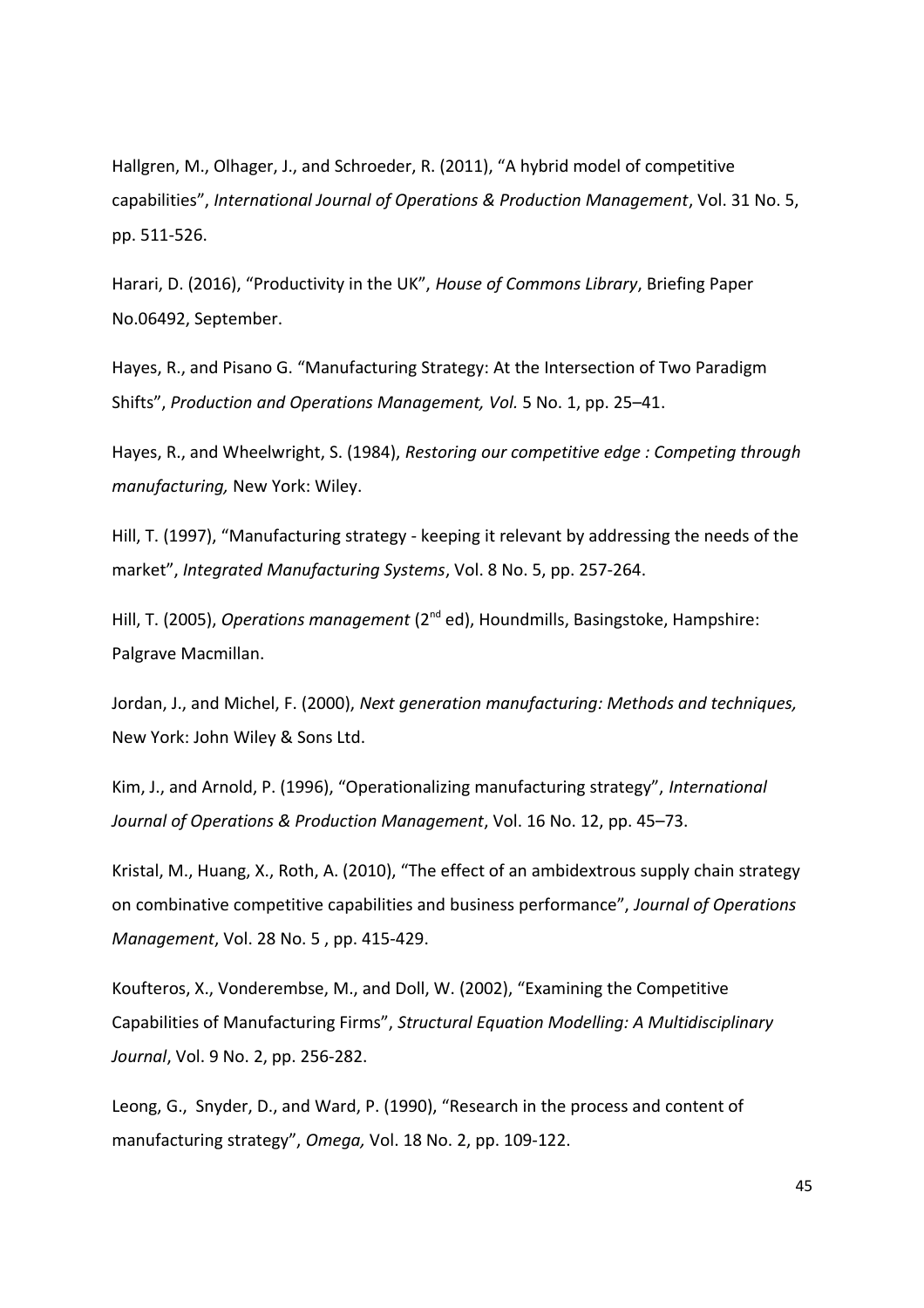Lewis, M. (2003), "Cause, consequence and control: Towards a theoretical and practical model of operational risk", *Journal of Operations Management,* Vol. 21 No. 2, pp. 205-224.

Machuca, J., Ortega Jiménez, C., Garrido-Vega, p., and De Los Ríos, J. (2011), "Do technology and manufacturing strategy links enhance operational performance? Empirical research in the auto supplier sector", *International Journal of Production Economics,* Vol. 133 No. 2, pp. 541-550.

Maylor, H., and Blackmon, K. (2005), *Researching business and management*, Houndmills, Basingstoke, Hampshire: Palgrave Macmillan.

Narasimhan, R., and Schoenherr, T. (2013), "Revisiting the progression of competitive capabilities: Results from a repeated cross-sectional investigation", *International Journal of Production Research,* Vol.51 No. 22, pp. 6631-6650.

Office of National Statistics, (2007), "The ONS Productivity Handbook"*, a*vailable at: [https://www.ons.gov.uk/fileuri=/economy/economicoutputandproductivity/productivityme](https://www.ons.gov.uk/fileuri=/economy/economicoutputandproductivity/productivitymeasures/methodologies/productivityhandbook/onsproductivityhandbooktcm77187914.pdf) [asures/methodologies/productivityhandbook/onsproductivityhandbooktcm77187914.pdf](https://www.ons.gov.uk/fileuri=/economy/economicoutputandproductivity/productivitymeasures/methodologies/productivityhandbook/onsproductivityhandbooktcm77187914.pdf) (Accessed  $29<sup>th</sup>$  May 2017).

Office of National Statistics, (2016a), "*Labour Productivity: Apr to June 2016",* available at: [https://www.ons.gov.uk/employmentandlabourmarket/peopleinwork/labourproductivity/b](https://www.ons.gov.uk/employmentandlabourmarket/peopleinwork/labourproductivity/bulletins/labourproductivity/aprtojune2016/pdf) [ulletins/labourproductivity/aprtojune2016/pdf](https://www.ons.gov.uk/employmentandlabourmarket/peopleinwork/labourproductivity/bulletins/labourproductivity/aprtojune2016/pdf) (Accessed 29<sup>th</sup> May 2017).

Office of National Statistics, (2016b), "UK *Productivity Introduction: Apr to June 2016",* available at:

[https://www.ons.gov.uk/employmentandlabourmarket/peopleinwork/labourproductivity/a](https://www.ons.gov.uk/employmentandlabourmarket/peopleinwork/labourproductivity/articles/ukproductivityintroduction/aprtojune2016/pdf) [rticles/ukproductivityintroduction/aprtojune2016/pdf](https://www.ons.gov.uk/employmentandlabourmarket/peopleinwork/labourproductivity/articles/ukproductivityintroduction/aprtojune2016/pdf) (Accessed 29<sup>th</sup> May 2017).

Office of National Statistics, (2017), "*Labour productivity, UK: July to September 2017",* available at:

https://www.ons.gov.uk/employmentandlabourmarket/peopleinwork/labourproductivity/b ulletins/labourproductivity/julytoseptember2017 (Accessed 04<sup>th</sup> April 2018).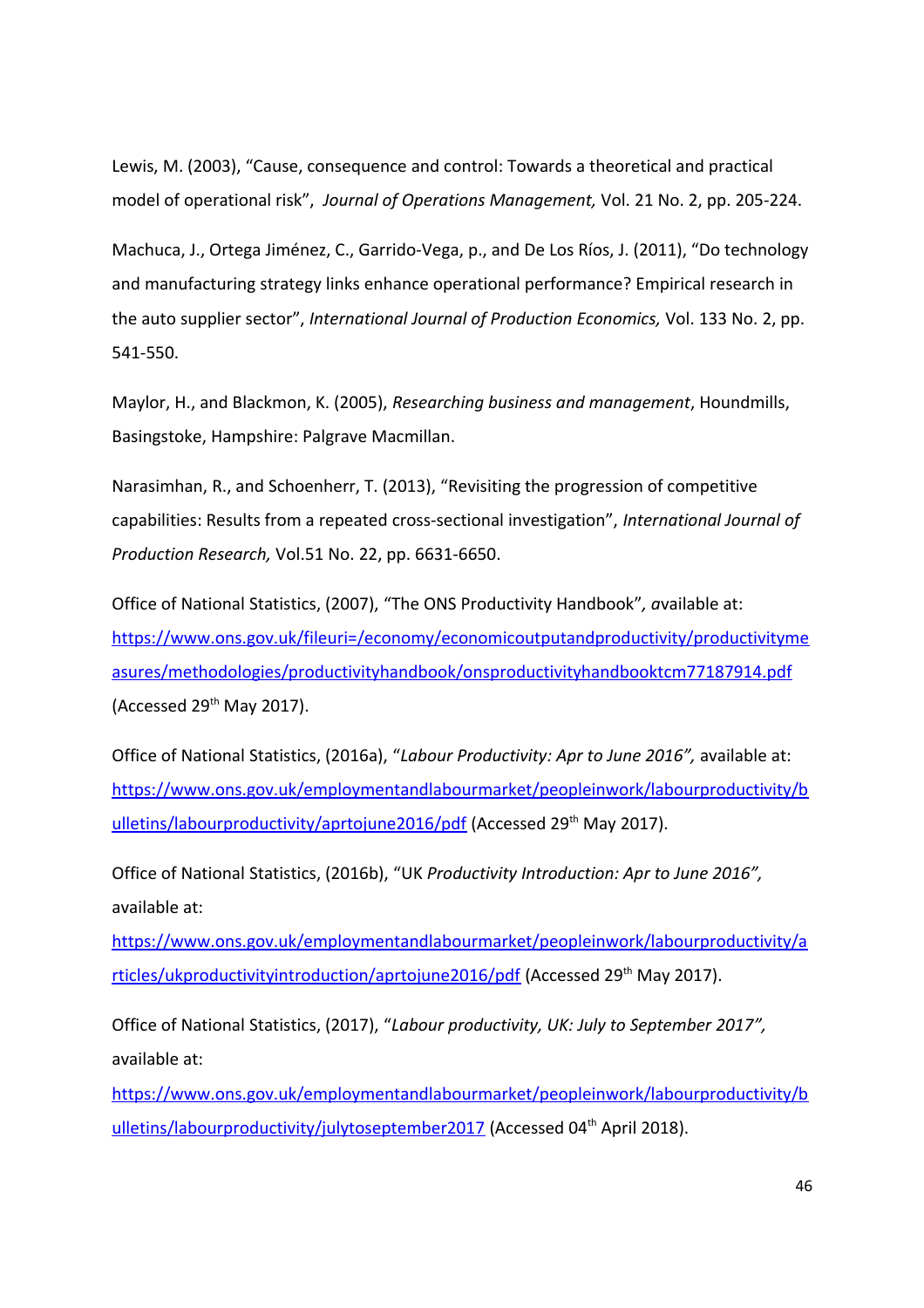K.W. Platts, M.J. Gregory, (1990), ["Manufacturing Audit in the Process of Strategy](http://www.emeraldinsight.com/doi/abs/10.1108/EUM0000000001264)  [Formulation",](http://www.emeraldinsight.com/doi/abs/10.1108/EUM0000000001264) *International Journal of Operations & Production Management*, Vol. 10 No. 9, pp. 5-26.

Porter, M. (1980), *Competitive strategy : Techniques for analyzing industries and competitors,* New York: Free Press.

Prakash, A., Jha, S., Prasad, K., and Singh, A. (2017), "Productivity, quality and business performance: An empirical study", *International Journal of Productivity and Performance Management,* Vol. 66 No. 11, pp. 78-91.

Rosenzweig, E., and Easton, G. (2010), "Tradeoffs in manufacturing? A meta‐analysis and critique of the literature", *Production and Operations Management*, Vol. 19 No. 2, pp. 127- 141.

Rosenzweig, E., Roth, A., and Dean, J. (2003), "The influence of an integration strategy on competitive capabilities and business performance: An exploratory study of consumer product manufacturers", *Journal of Operations Management*, Vol. 21 No. 4, pp. 437-456.

Sarmiento, R., and Shukla, V. (2011), "Zero-sum and frontier trade-offs: An investigation on compromises and compatibilities amongst manufacturing capabilities", *International Journal of Production Research*, Vol. 49 No. 7, pp. 2001-2017.

Sarmiento, R., Shukla, V., and Izar-Landeta, J. (2013), "Performance improvements seen through the lens of strategic trade-offs", *International Journal of Production Research*, Vol. 51 No. 15, pp. 4682–4694.

Sarmiento, R., Whelan, G., and Thürer, M. (2018), "A note on 'beyond the trade-off and cumulative capabilities models: alternative models of operations strategy", *International Journal of Production Research*, DOI: 10.1080/00207543.2018.1428773.

Schmenner, R., and Swink, M. (1998), "On theory in operations management", *Journal of Operations Management*, Vol. 17 No. 1, pp. 97-113.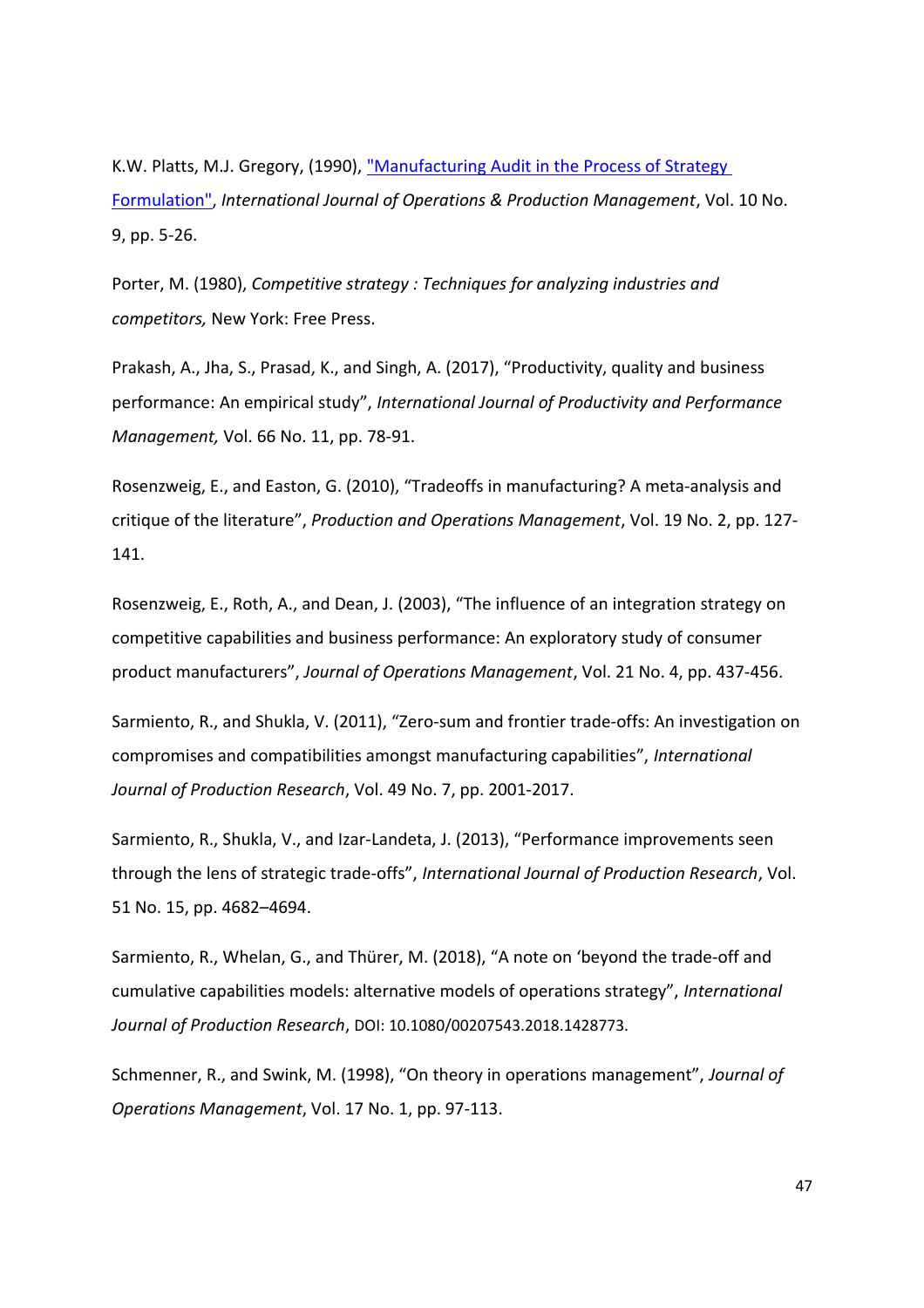Schroeder, R.G., Shah, R. and Xiaosong Peng, D. (2011), "The cumulative capability 'sand cone' model revisited: a new perspective for manufacturing strategy", *International Journal of Production Research*, Vol. 49 No. 16, pp. 4879–4901.

Singh, P., Wiengarten, F., N and, A., and Betts, T. (2015), "Beyond the trade-off and cumulative capabilities models: Alternative models of operations strategy". *International Journal of Production Research,* Vol. 53 No. 13, pp. 4001-4020.

Skinner, W. (1969), "Manufacturing: Missing link in corporate strategy", *Harvard Business Review*, Vol. 47 No. 3, pp. 136–145.

Skinner, W. (1974), "The focused factory", *Harvard Business Review*, Vol. 52 No. 1, pp. 113- 121.

Skinner, W. (1996), "Manufacturing Strategy on the 'S' Curve", *Production and Operations Management,* Vol. 5 No. 1, pp.3–14.

Slack, N., and Lewis, M. (2011), *Operations strategy,* 3<sup>rd</sup> ed, Harlow, England, New York: Financial Times, Prentice Hall/Pearson.

Slack, N., Brandon-Jones, A., and Johnston, R. (2013), *Operations management,* 7<sup>th</sup> ed, Harlow: Pearson.

Sum, C. C., Singh, P. J., and Heng, H. Y. (2012), "An examination of the cumulative capabilities model in selected Asia-Pacific countries", *Production Planning and Control*, Vol. 23 No. 10-11, pp. 735-753.

Syverson, C. (2004), "Product substitutability and productivity dispersion", *Review of Economics and Statistics*, Vol. 86 No. 2, pp. 534-550.

Syverson, C. (2011), "What Determines Productivity?", *Journal of Economic Literature*, Vol. 49 No. 2, pp. 326-365.